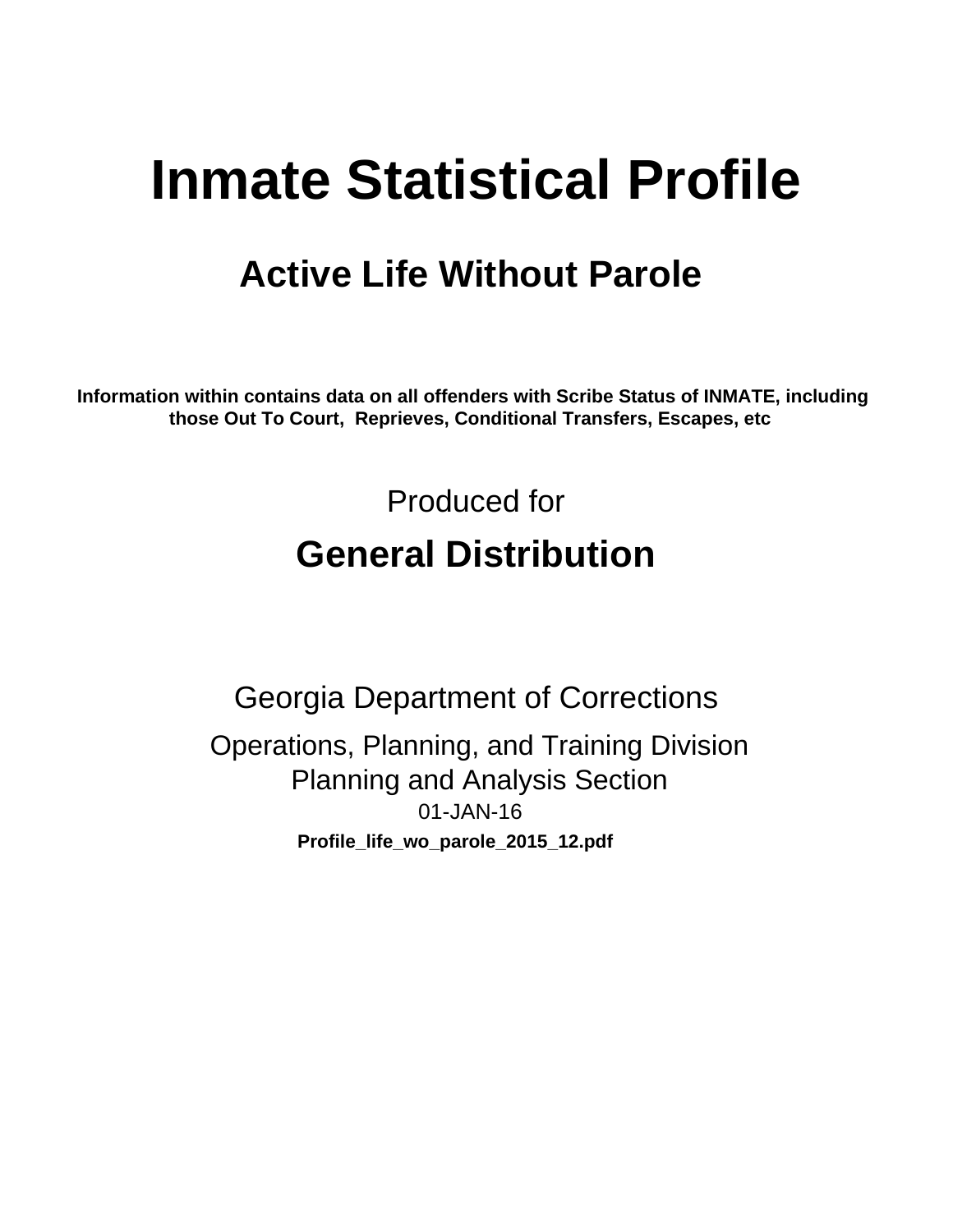# **Inmate Statistical Profile 01-JAN-16**

Contents

**Active Life Without Parole** 

Produced for General Distribution

# **Table of Contents**

| <b>Demographic information</b>                                       |
|----------------------------------------------------------------------|
| 4 Current age, broken out in ten year age groups                     |
| 5 Race group                                                         |
| 6 Marital status, self-reported at entry to prison                   |
| 7 Number of children, self-reported at entry to prison               |
| 8 Religious affiliation, self-reported at entry to prison            |
| 9 Home county - self-reported at entry to prison                     |
| 13 Employment status before prison, self-reported at entry to prison |
| 14 Age at admission                                                  |
| 16 Height, measured at entry to prison                               |
| 17 Weight, measured at entry to prison                               |
| 18 Military service                                                  |
| <b>Correctional information</b>                                      |
| 19 Type of admission to prison                                       |
| 20 Current / last supervision level                                  |
| 21 Current / last institution type                                   |
| 22 Institution type - transitional centers                           |
| 23 Institution type - county prisons                                 |
| 24 Institution type - state prisons                                  |
| 25 Institution type - private prisons                                |
| 26 Institution type - inmate boot camp                               |
| 27 Number of disciplinary reports                                    |
| 28 Number of transfers                                               |
| 29 Number of escapes                                                 |
| 30 Time served in current (or last) institution                      |
| Educational, psychological and physical information                  |
| 31 Highest grade level attained                                      |
| 32 Culture fair IQ scores                                            |
| 33 Wide Range Achievement Test (WRAT) reading score                  |
| 34 Wide Range Achievement Test (WRAT) math score                     |
| 35 Wide Range Achievement Test (WRAT) spelling score                 |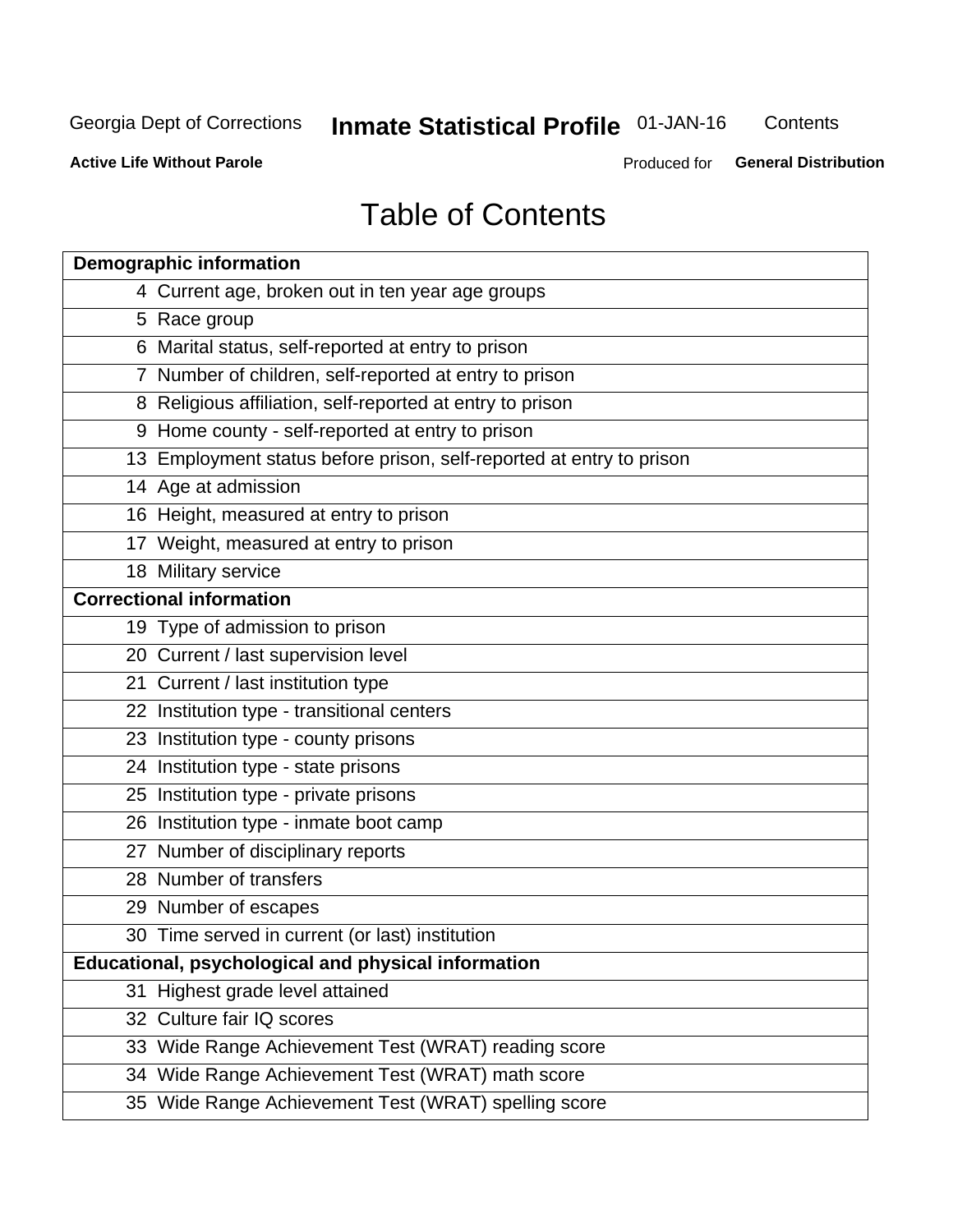# **Inmate Statistical Profile 01-JAN-16**

Contents

**Active Life Without Parole** 

Produced for General Distribution

# **Table of Contents**

| Educational, psychological and physical information              |
|------------------------------------------------------------------|
| 36 Current / last mental health treatment level                  |
| 37 PULHESDWIT medical scale - 'P' overall condition ('P'hysical) |
| 38 PULHESDWIT medical scale - 'U' upper body                     |
| 39 PULHESDWIT medical scale - 'L' lower body                     |
| 40 PULHESDWIT medical scale - 'H' hearing                        |
| 41 PULHESDWIT medical scale - 'E' vision                         |
| 42 PULHESDWIT medical scale -'S' psychiatric                     |
| 43 PULHESDWIT medical scale - 'D' dental                         |
| 44 PULHESDWIT medical scale - 'W' work ability                   |
| 45 PULHESDWIT medical scale - 'I' impairment                     |
| 46 PULHESDWIT medical scale - 'T' transportability               |
| <b>Crimes and criminal history information</b>                   |
| 47 Number of prior Georgia incarcerations                        |
| 48 Prison sentence in years                                      |
| 49 Primary offense, broken out into felonies vs misdemeanors     |
| 50 Primary offense, broken out into six broad crime categories   |
| 51 Primary offense, detailed offense code                        |
| 52 County of conviction of primary offense                       |
| 56 Circuit of conviction of primary offense                      |
| 58 Years served (jail + prison) in this incarceration            |
| <b>Medical information</b>                                       |
| 59 Results of most recent HIV test                               |
| 60 Results of most recent tuberculosis test                      |
| 61 Results of most recent syphilis test                          |
| 62 Results of most recent Hepatitis-C test                       |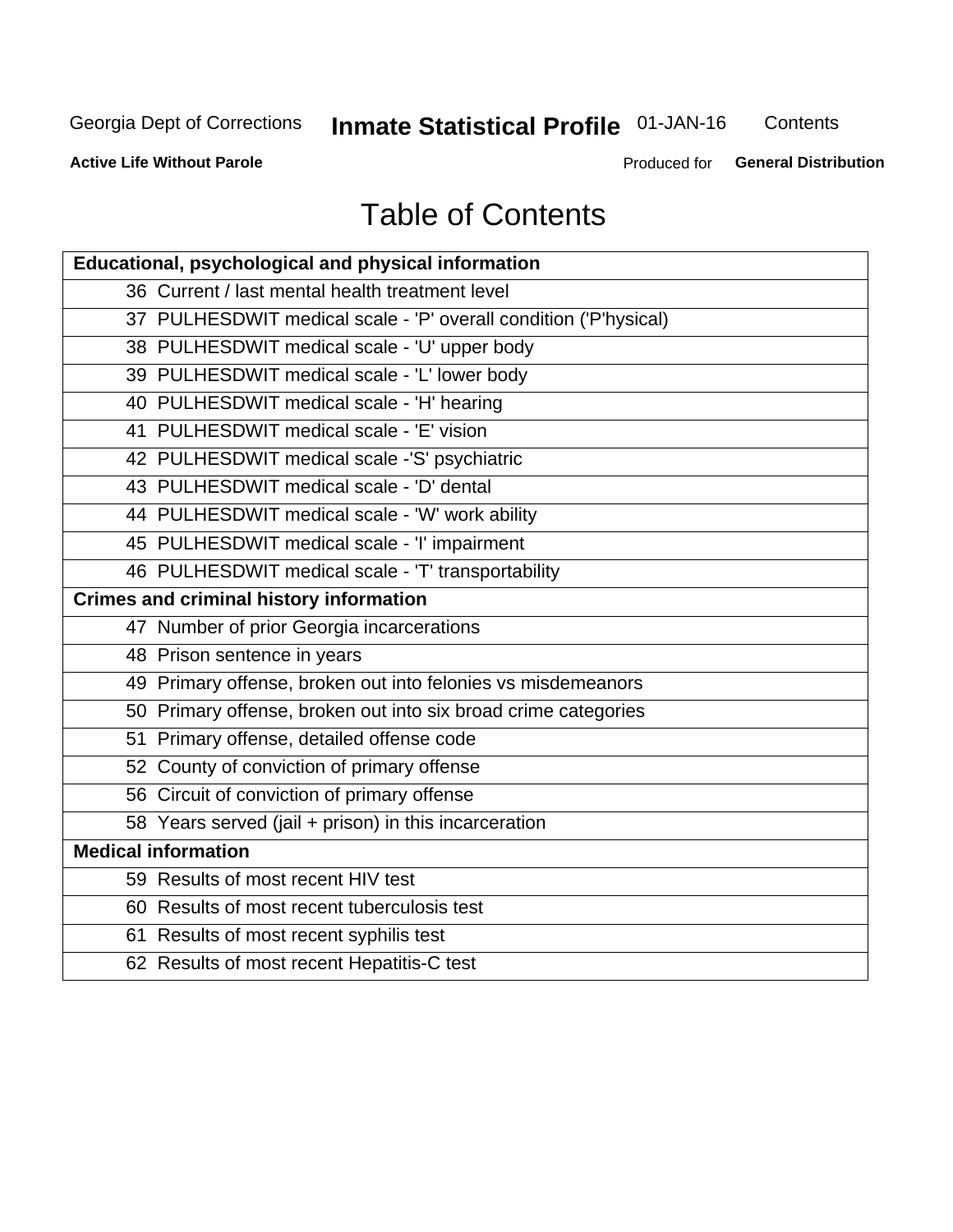### **Active Life Without Parole**

### Produced for General Distribution

# Current age, broken out in ten-year age groups

COL % - percent each COUNT is of its particular column

|                          | <b>Male</b>  |          |         | <b>Female</b>   |        |       | <b>Total</b> |        |
|--------------------------|--------------|----------|---------|-----------------|--------|-------|--------------|--------|
| <b>Current Age</b>       | <b>Count</b> | Col %    | Row %   | <b>Count</b>    | Col %  | Row % | <b>Total</b> | Col %  |
| <b>Teens (1-19)</b>      | 4            | $0.36\%$ | 100.00% |                 |        |       | 4            | 0.34%  |
| <b>Twenties (20-29)</b>  | 174          | 15.45%   | 97.21%  | 5               | 13.89% | 2.79% | 179          | 15.40% |
| Thirties (30-39)         | 320          | 28.42%   | 96.97%  | 10              | 27.78% | 3.03% | 330          | 28.40% |
| <b>Forties (40-49)</b>   | 311          | 27.62%   | 96.28%  | 12 <sub>1</sub> | 33.33% | 3.72% | 323          | 27.80% |
| <b>Fifties (50-59)</b>   | 216          | 19.18%   | 96.43%  | 8               | 22.22% | 3.57% | 224          | 19.28% |
| <b>Sixties (60-69)</b>   | 81           | 7.19%    | 98.78%  |                 | 2.78%  | 1.22% | 82           | 7.06%  |
| Seventy + (70 and above) | 20           | 1.78%    | 100.00% |                 |        |       | 20           | 1.72%  |
| <b>Total Reported</b>    | 1,126        | 100%     | 96.90%  | 36              | 100%   | 3.10% | 1,162        | 100%   |

| <b>Not Reported</b> |      |           |      |
|---------------------|------|-----------|------|
| <b>Total</b>        | 12C  | ^^        | ,162 |
| Cror                | ט∡ו, | <b>JU</b> |      |

| Mean<br>(average)       | 42.41 | 40.86 | 42.36 |
|-------------------------|-------|-------|-------|
| <b>Median (middle)</b>  |       | 40.5  |       |
| Mode<br>(most frequent) | 34    |       | 34    |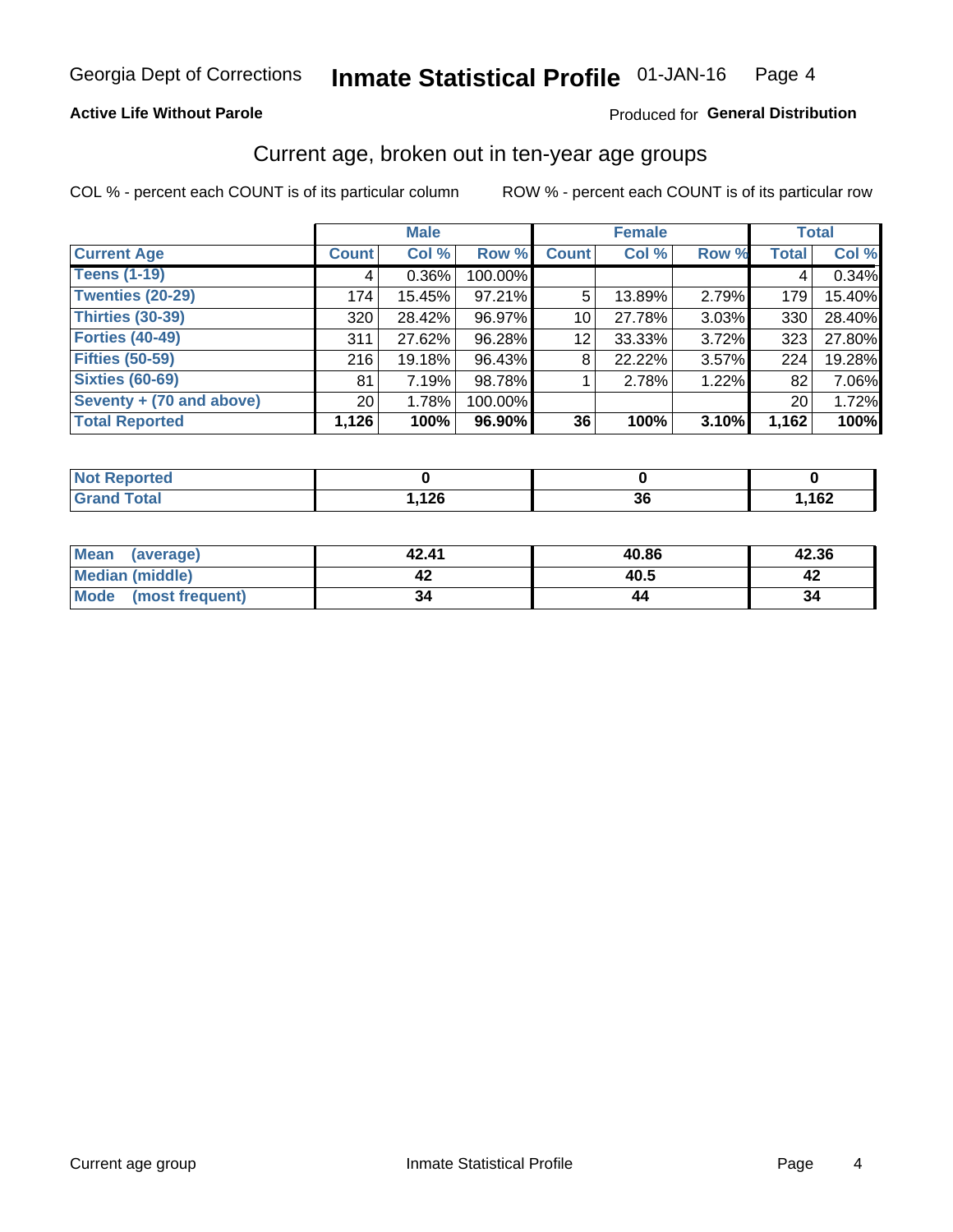#### **Inmate Statistical Profile 01-JAN-16** Page 5

### **Active Life Without Parole**

**Produced for General Distribution** 

# Race group

COL % - percent each COUNT is of its particular column

|                              | <b>Male</b>  |         |                    | <b>Female</b> |        |       | <b>Total</b> |        |
|------------------------------|--------------|---------|--------------------|---------------|--------|-------|--------------|--------|
| <b>Race Group</b>            | <b>Count</b> | Col %   | <b>Row % Count</b> |               | Col %  | Row % | <b>Total</b> | Col %  |
| <b>White</b>                 | 247          | 21.94%  | 95.00%             | 13            | 36.11% | 5.00% | 260          | 22.38% |
| <b>Black</b><br>$\mathbf{2}$ | 850          | 75.49%  | $97.59\%$          | 21            | 58.33% | 2.41% | 871          | 74.96% |
| <b>Other</b><br>5.           |              | $.09\%$ | 100.00%            |               |        |       |              | .09%   |
| <b>Asian</b><br>6            | 4            | $.36\%$ | 100.00%            |               |        |       | 4            | .34%   |
| <b>Hispanic</b><br>10        | 24           | 2.13%   | 92.31%             | 2             | 5.56%  | 7.69% | 26           | 2.24%  |
| <b>Total Reported</b>        | 1,126        | 100%    | 96.9%              | 36            | 100%   | 3.1%  | 1,162        | 100%   |

| <b>orted</b>      |             |          |      |
|-------------------|-------------|----------|------|
| $T \cap f \cap L$ | 12C<br>44 V | ^^<br>კნ | ,162 |

| M | - - - |  |
|---|-------|--|
|   |       |  |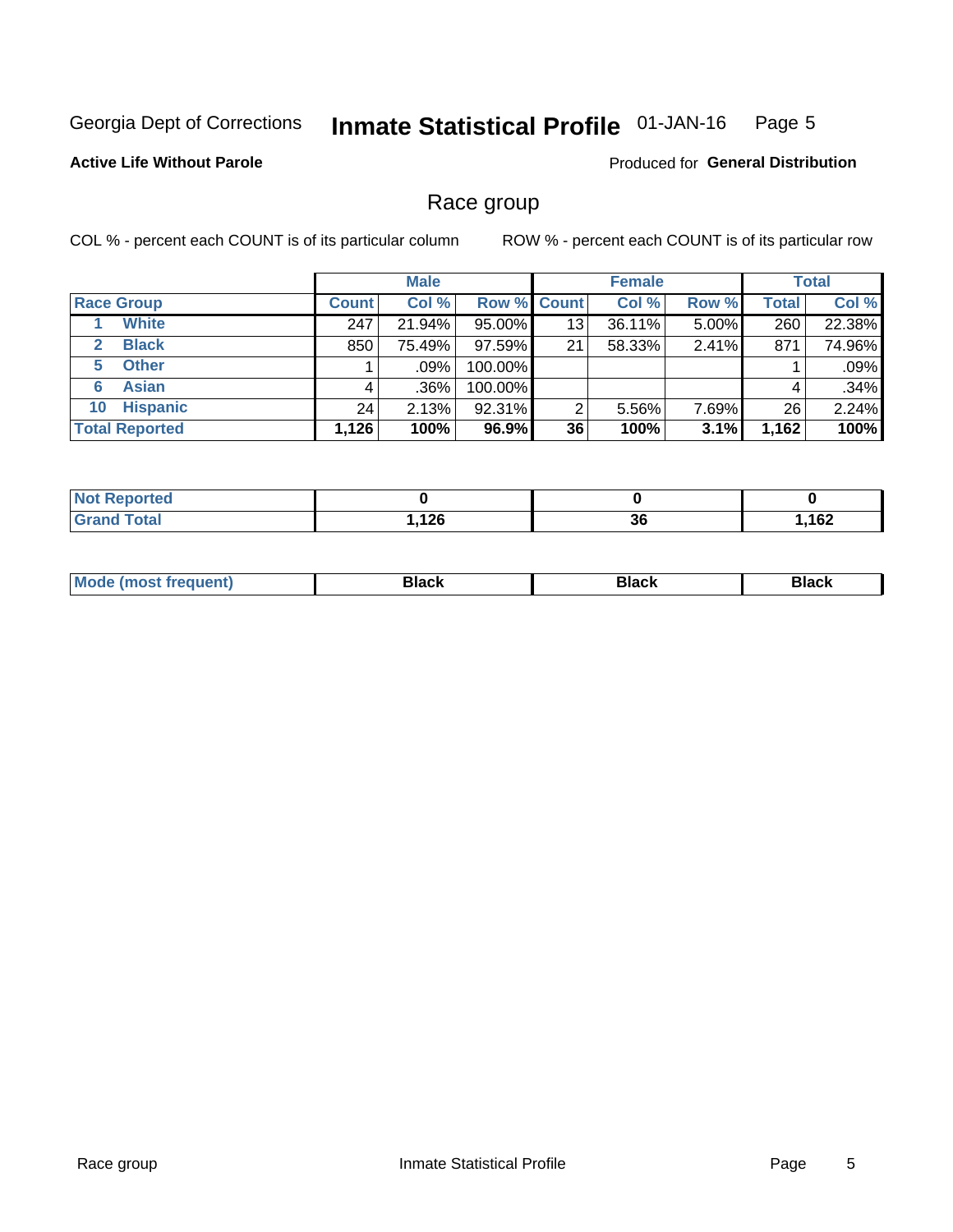#### Inmate Statistical Profile 01-JAN-16 Page 6

**Active Life Without Parole** 

#### Produced for General Distribution

# Marital status, self-reported at entry to prison

COL % - percent each COUNT is of its particular column

|                            | <b>Male</b>     |        |         | <b>Female</b> |        |        | <b>Total</b> |        |
|----------------------------|-----------------|--------|---------|---------------|--------|--------|--------------|--------|
| <b>Marital Status</b>      | <b>Count</b>    | Col %  | Row %   | <b>Count</b>  | Col %  | Row %  | <b>Total</b> | Col %  |
| <b>Unknown</b><br>$\bf{0}$ | 5               | .44%   | 100.00% |               |        |        | 5            | .43%   |
| <b>Divorced</b><br>D       | 89              | 7.90%  | 97.80%  | 2             | 5.56%  | 2.20%  | 91           | 7.83%  |
| <b>Married</b><br>М        | 157             | 13.94% | 95.73%  |               | 19.44% | 4.27%  | 164          | 14.11% |
| <b>Separated</b><br>S      | 30 <sub>1</sub> | 2.66%  | 88.24%  | 4             | 11.11% | 11.76% | 34           | 2.93%  |
| <b>Unmarried</b><br>U      | 818             | 72.65% | 97.96%  | 17            | 47.22% | 2.04%  | 835          | 71.86% |
| <b>Widow</b><br>W          | 27              | 2.40%  | 81.82%  | 6             | 16.67% | 18.18% | 33           | 2.84%  |
| <b>Total Reported</b>      | 1,126           | 100%   | 96.9%   | 36            | 100%   | 3.1%   | 1,162        | 100%   |

| <b>Not Reported</b>              |               |    |     |
|----------------------------------|---------------|----|-----|
| <b>Total</b><br><b>UI 41 I 4</b> | מר ו<br>, 120 | ათ | 162 |

| Mo | . | Unmarried | າmarried |
|----|---|-----------|----------|
|    |   |           |          |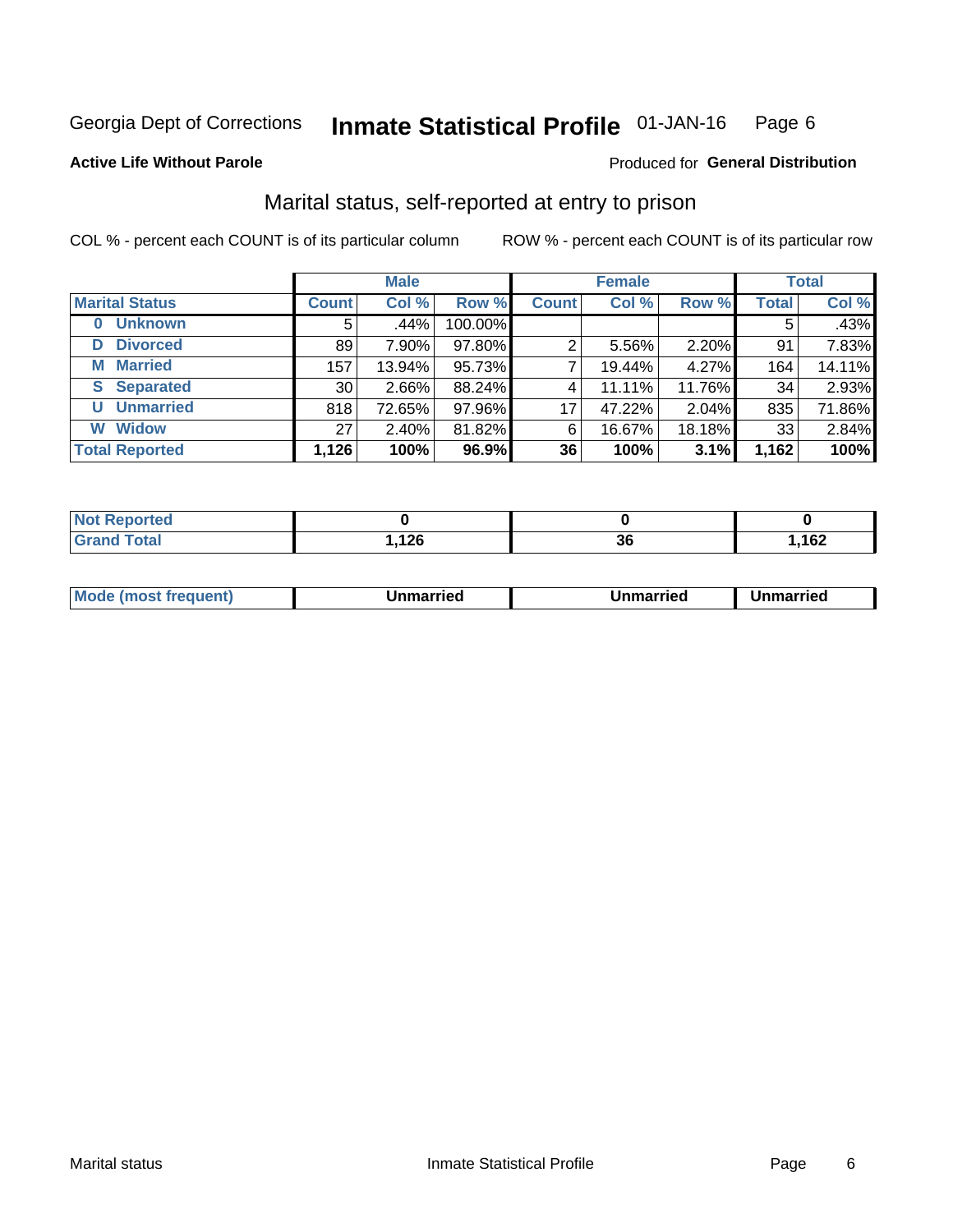#### Inmate Statistical Profile 01-JAN-16 Page 7

#### **Active Life Without Parole**

# **Produced for General Distribution**

# Number of children, self reported at entry to prison

COL % - percent each COUNT is of its particular column

|                           |                | <b>Male</b> |         |                | <b>Female</b> |       |              | <b>Total</b> |
|---------------------------|----------------|-------------|---------|----------------|---------------|-------|--------------|--------------|
| <b>Number of Children</b> | <b>Count</b>   | Col %       | Row %   | <b>Count</b>   | Col %         | Row % | <b>Total</b> | Col %        |
| $\overline{0}$            | 403            | 36.05%      | 96.88%  | 13             | 36.11%        | 3.13% | 416          | 36.05%       |
|                           | 267            | 23.88%      | 97.45%  | $\overline{7}$ | 19.44%        | 2.55% | 274          | 23.74%       |
| $\overline{2}$            | 187            | 16.73%      | 98.42%  | 3              | 8.33%         | 1.58% | 190          | 16.46%       |
| $\overline{\mathbf{3}}$   | 118            | 10.55%      | 94.40%  | 7              | 19.44%        | 5.60% | 125          | 10.83%       |
| 4                         | 72             | 6.44%       | 97.30%  | 2              | 5.56%         | 2.70% | 74           | 6.41%        |
| $\overline{5}$            | 32             | 2.86%       | 91.43%  | 3              | 8.33%         | 8.57% | 35           | 3.03%        |
| 6                         | 17             | 1.52%       | 94.44%  |                | 2.78%         | 5.56% | 18           | 1.56%        |
| 7                         | 8              | 0.72%       | 100.00% |                |               |       | 8            | 0.69%        |
| $\overline{\mathbf{8}}$   | 5              | 0.45%       | 100.00% |                |               |       | 5            | 0.43%        |
| 9                         | 2              | 0.18%       | 100.00% |                |               |       | 2            | 0.17%        |
| 10                        | $\overline{2}$ | 0.18%       | 100.00% |                |               |       | 2            | 0.17%        |
| Over 10                   | 5              | 0.45%       | 100.00% |                |               |       | 5            | 0.43%        |
| <b>Total Reported</b>     | 1,118          | 100%        | 96.88%  | 36             | 100%          | 3.12% | 1,154        | 100%         |

| neo                              |                 |           |      |
|----------------------------------|-----------------|-----------|------|
| المقماد<br><b>Jlai</b><br>$\sim$ | 12c<br><u>.</u> | - -<br>ათ | ,162 |

| Mean<br>(average)       | 1.56 | l.75 | 1.56 |
|-------------------------|------|------|------|
| <b>Median (middle)</b>  |      |      |      |
| Mode<br>(most frequent) |      |      |      |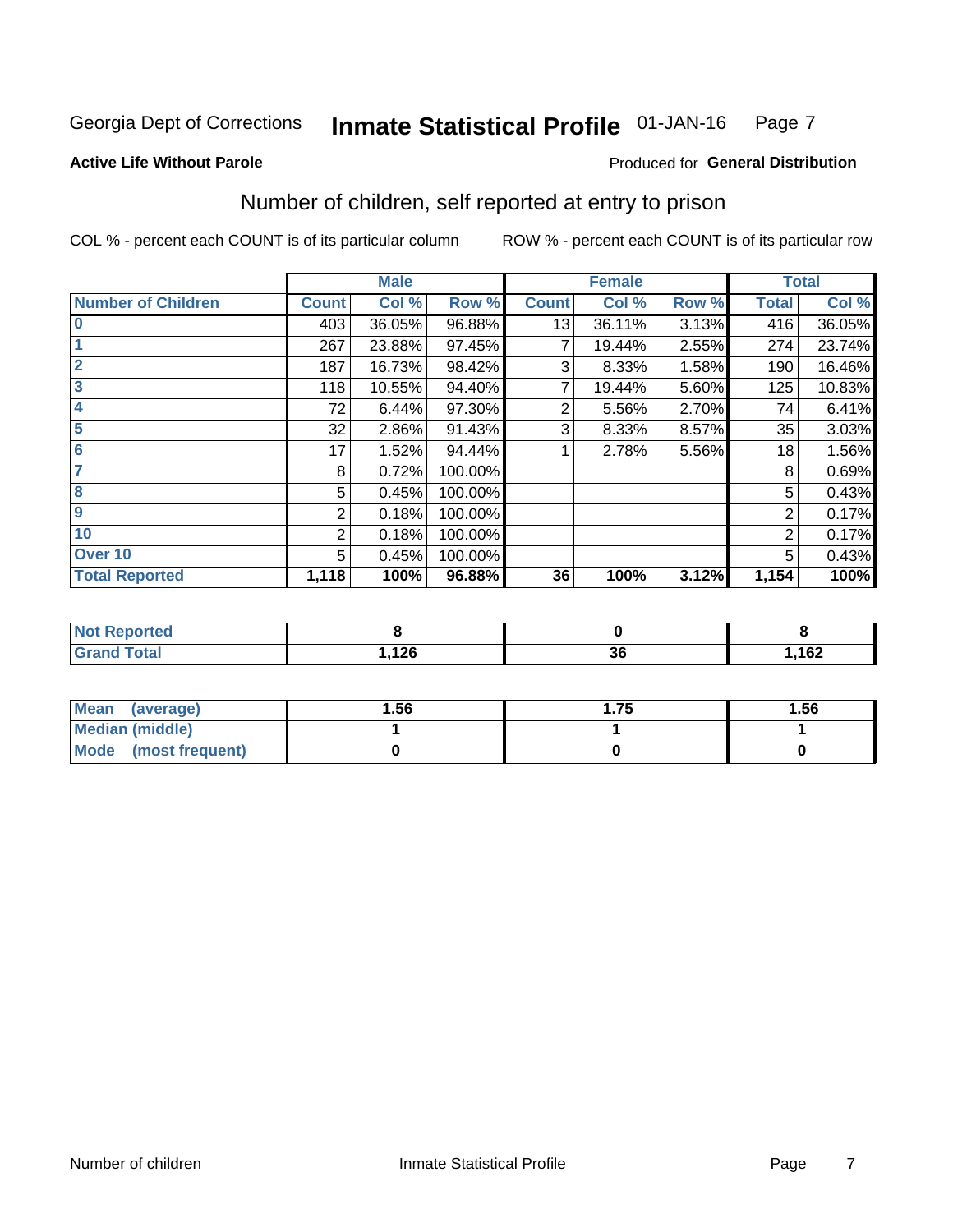#### **Inmate Statistical Profile 01-JAN-16** Page 8

#### **Active Life Without Parole**

### Produced for General Distribution

# Religious affiliation, self-reported at entry to prison

COL % - percent each COUNT is of its particular column

|              |                              |              | <b>Male</b> |         |              | <b>Female</b> |       |              | <b>Total</b> |
|--------------|------------------------------|--------------|-------------|---------|--------------|---------------|-------|--------------|--------------|
|              | <b>Religious Affiliation</b> | <b>Count</b> | Col %       | Row %   | <b>Count</b> | Col %         | Row % | <b>Total</b> | Col %        |
|              | Islam                        | 50           | 8.28%       | 94.34%  | 3            | 11.54%        | 5.66% | 53           | 8.41%        |
| $\mathbf{2}$ | <b>Catholic</b>              | 21           | 3.48%       | 91.30%  | 2            | 7.69%         | 8.70% | 23           | 3.65%        |
| 3            | <b>Baptist</b>               | 292          | 48.34%      | 94.81%  | 16           | 61.54%        | 5.19% | 308          | 48.89%       |
| 4            | <b>Methodist</b>             | 11           | 1.82%       | 91.67%  |              | 3.85%         | 8.33% | 12           | 1.90%        |
| 7            | <b>Chc Of God</b>            | 2            | .33%        | 100.00% |              |               |       | 2            | .32%         |
| 8            | <b>Holiness</b>              | 20           | 3.31%       | 90.91%  | 2            | 7.69%         | 9.09% | 22           | 3.49%        |
| 9            | <b>Jewish</b>                | 2            | .33%        | 100.00% |              |               |       | 2            | .32%         |
| 10           | <b>Anglican</b>              |              | .17%        | 100.00% |              |               |       |              | .16%         |
| 12           | <b>Hindu</b>                 | 2            | .33%        | 100.00% |              |               |       | 2            | .32%         |
| 16           | <b>Seven D Ad</b>            | 4            | .66%        | 100.00% |              |               |       | 4            | .63%         |
| 17           | <b>Jehovah Wt</b>            | 9            | 1.49%       | 100.00% |              |               |       | 9            | 1.43%        |
| 18           | <b>Latr Day S</b>            |              | .17%        | 100.00% |              |               |       |              | .16%         |
| 20           | <b>Other Prot</b>            | 78           | 12.91%      | 97.50%  | 2            | 7.69%         | 2.50% | 80           | 12.70%       |
| 96           | <b>None</b>                  | 111          | 18.38%      | 100.00% |              |               |       | 111          | 17.62%       |
|              | <b>Total Reported</b>        | 604          | 100%        | 95.87%  | 26           | 100%          | 4.13% | 630          | 100%         |

| <b>NOT Reported</b> | よつつ<br>JZZ  | 10 | よっへ<br>ວວ∠ |
|---------------------|-------------|----|------------|
| $f$ oto'            | 10C<br>14 Y | 36 | 162        |

| <b>Mode (most frequent)</b> | Baptist | Baptist | Baptist |
|-----------------------------|---------|---------|---------|
|-----------------------------|---------|---------|---------|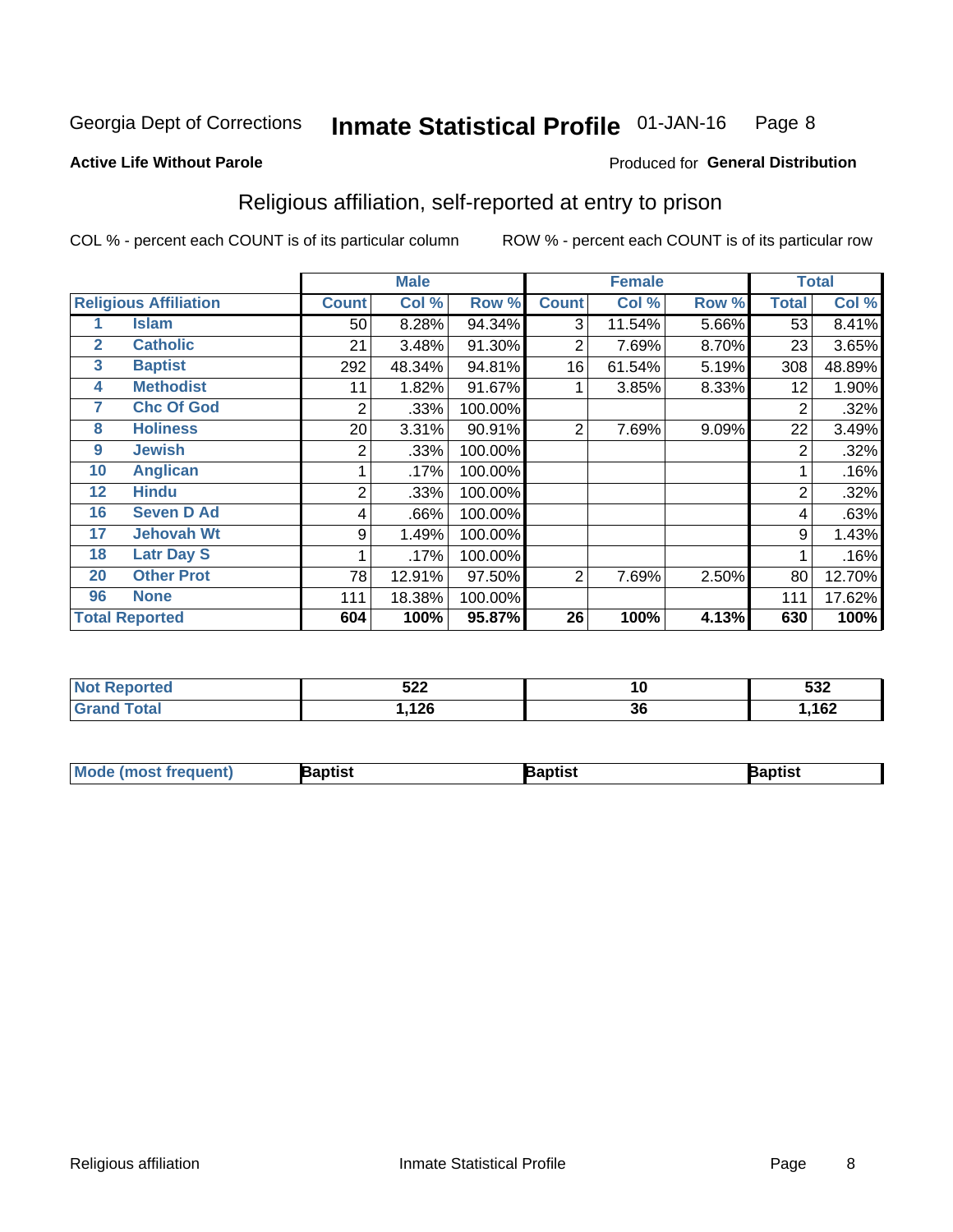#### Inmate Statistical Profile 01-JAN-16 Page 9

### **Active Life Without Parole**

#### Produced for General Distribution

# Home county, self-reported at entry to prison

COL % - percent each COUNT is of its particular column

|     |                             |                         | <b>Male</b> |         |                 | <b>Female</b> |        | <b>Total</b>     |        |
|-----|-----------------------------|-------------------------|-------------|---------|-----------------|---------------|--------|------------------|--------|
|     | <b>Home County</b>          | <b>Count</b>            | Col %       | Row %   | <b>Count</b>    | Col %         | Row %  | <b>Total</b>     | Col %  |
| 000 | <b>Unknown</b>              | 204                     | 18.12%      | 94.44%  | $\overline{12}$ | 33.33%        | 5.56%  | $\overline{216}$ | 18.59% |
| 001 | <b>Appling County</b>       | 4                       | .36%        | 100.00% |                 |               |        | 4                | .34%   |
| 002 | <b>Atkinson County</b>      | 3                       | .27%        | 100.00% |                 |               |        | 3                | .26%   |
| 003 | <b>Bacon County</b>         | 1                       | .09%        | 100.00% |                 |               |        | 1                | .09%   |
| 004 | <b>Baker County</b>         | $\mathbf 1$             | .09%        | 100.00% |                 |               |        | 1                | .09%   |
| 005 | <b>Baldwin County</b>       | 3                       | .27%        | 100.00% |                 |               |        | 3                | .26%   |
| 007 | <b>Barrow County</b>        | $\overline{7}$          | .62%        | 100.00% |                 |               |        | $\overline{7}$   | .60%   |
| 008 | <b>Bartow County</b>        | 8                       | .71%        | 88.89%  | 1               | 2.78%         | 11.11% | 9                | .77%   |
| 009 | <b>Ben Hill County</b>      | 6                       | .53%        | 100.00% |                 |               |        | 6                | .52%   |
| 010 | <b>Berrien County</b>       | $\overline{2}$          | .18%        | 100.00% |                 |               |        | $\overline{2}$   | .17%   |
| 011 | <b>Bibb County</b>          | 29                      | 2.58%       | 96.67%  | 1               | 2.78%         | 3.33%  | 30               | 2.58%  |
| 012 | <b>Bleckley County</b>      | $\overline{2}$          | .18%        | 100.00% |                 |               |        | $\overline{2}$   | .17%   |
| 014 | <b>Brooks County</b>        | $\mathbf{1}$            | .09%        | 100.00% |                 |               |        | 1                | .09%   |
| 016 | <b>Bulloch County</b>       | 3                       | .27%        | 100.00% |                 |               |        | 3                | .26%   |
| 017 | <b>Burke County</b>         | 11                      | .98%        | 100.00% |                 |               |        | 11               | .95%   |
| 018 | <b>Butts County</b>         | $\overline{2}$          | .18%        | 100.00% |                 |               |        | $\overline{2}$   | .17%   |
| 019 | <b>Calhoun County</b>       | $\mathbf 1$             | .09%        | 100.00% |                 |               |        | 1                | .09%   |
| 020 | <b>Camden County</b>        | 5                       | .44%        | 83.33%  | 1               | 2.78%         | 16.67% | $\,6$            | .52%   |
| 021 | <b>Candler County</b>       | $\mathbf 1$             | .09%        | 100.00% |                 |               |        | 1                | .09%   |
| 022 | <b>Carroll County</b>       | $\overline{c}$          | .18%        | 66.67%  | 1               | 2.78%         | 33.33% | 3                | .26%   |
| 023 | <b>Catoosa County</b>       | $\overline{2}$          | .18%        | 100.00% |                 |               |        | $\overline{2}$   | .17%   |
| 025 | <b>Chatham County</b>       | 39                      | 3.46%       | 100.00% |                 |               |        | 39               | 3.36%  |
| 026 | <b>Chattahoochee County</b> | 1                       | .09%        | 100.00% |                 |               |        | 1                | .09%   |
| 028 | <b>Cherokee County</b>      | 3                       | .27%        | 100.00% |                 |               |        | 3                | .26%   |
| 029 | <b>Clarke County</b>        | 21                      | 1.87%       | 100.00% |                 |               |        | 21               | 1.81%  |
| 030 | <b>Clay County</b>          | 1                       | .09%        | 100.00% |                 |               |        | 1                | .09%   |
| 031 | <b>Clayton County</b>       | 33                      | 2.93%       | 100.00% |                 |               |        | 33               | 2.84%  |
| 032 | <b>Clinch County</b>        | 1                       | .09%        | 100.00% |                 |               |        | 1                | .09%   |
| 033 | <b>Cobb County</b>          | 42                      | 3.73%       | 100.00% |                 |               |        | 42               | 3.61%  |
| 034 | <b>Coffee County</b>        | $\overline{2}$          | .18%        | 100.00% |                 |               |        | $\overline{2}$   | .17%   |
| 035 | <b>Colquitt County</b>      | $\overline{3}$          | .27%        | 100.00% |                 |               |        | $\overline{3}$   | .26%   |
| 036 | <b>Columbia County</b>      | 6                       | .53%        | 100.00% |                 |               |        | 6                | .52%   |
| 037 | <b>Cook County</b>          | $\overline{3}$          | .27%        | 100.00% |                 |               |        | 3                | .26%   |
| 038 | <b>Coweta County</b>        | $\overline{\mathbf{4}}$ | .36%        | 80.00%  | 1               | 2.78%         | 20.00% | 5                | .43%   |
| 040 | <b>Crisp County</b>         | 6                       | .53%        | 100.00% |                 |               |        | 6                | .52%   |
| 042 | <b>Dawson County</b>        | 1                       | .09%        | 100.00% |                 |               |        | 1                | .09%   |
| 043 | <b>Decatur County</b>       | 3                       | .27%        | 100.00% |                 |               |        | $\sqrt{3}$       | .26%   |
| 044 | <b>Dekalb County</b>        | 83                      | 7.37%       | 98.81%  | $\mathbf 1$     | 2.78%         | 1.19%  | 84               | 7.23%  |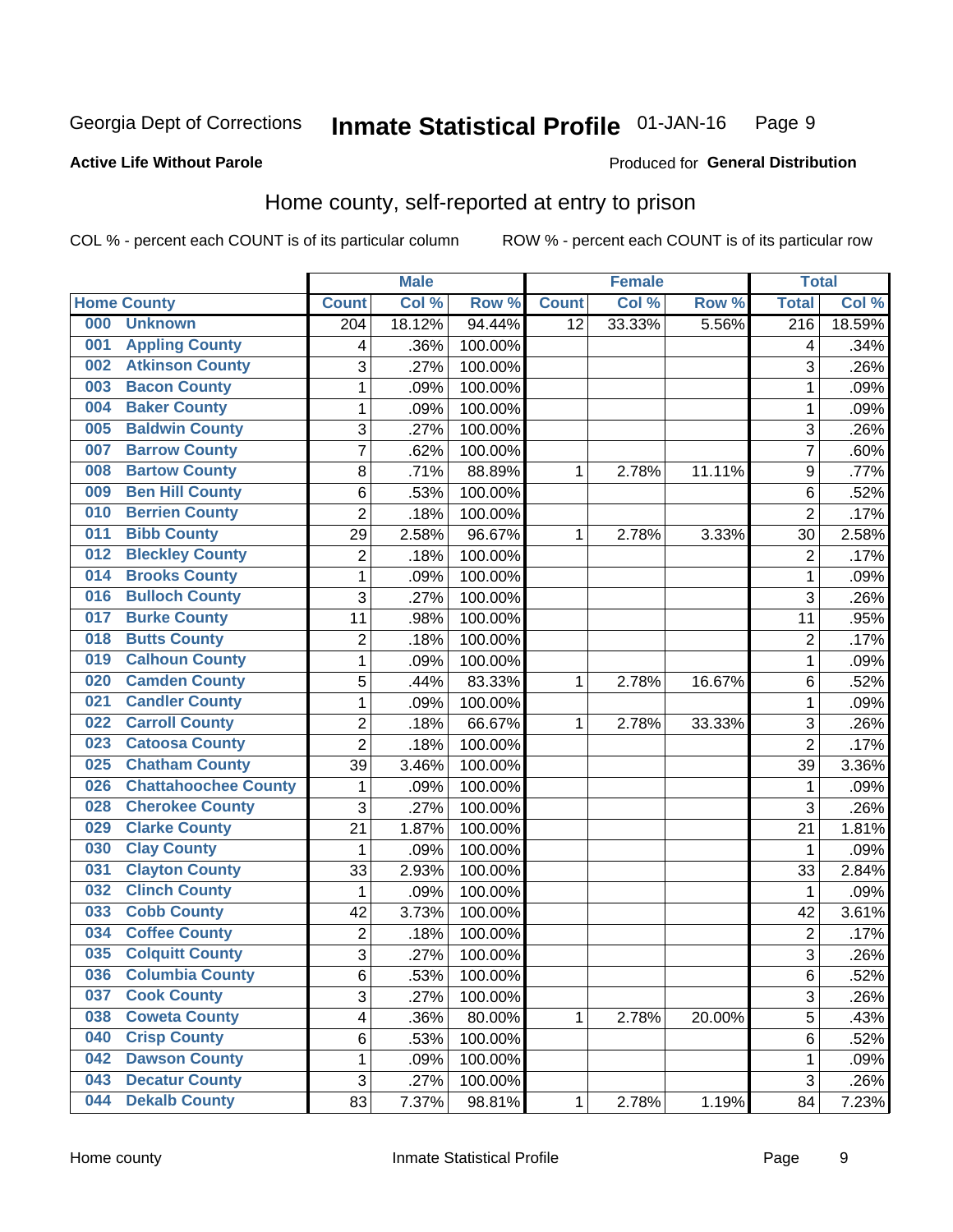#### **Inmate Statistical Profile 01-JAN-16** Page 10

### **Active Life Without Parole**

### Produced for General Distribution

# Home county, self-reported at entry to prison

COL % - percent each COUNT is of its particular column

|     |                          |                | <b>Male</b> |         |                | <b>Female</b> |        | <b>Total</b>   |        |
|-----|--------------------------|----------------|-------------|---------|----------------|---------------|--------|----------------|--------|
|     | <b>Home County</b>       | <b>Count</b>   | Col %       | Row %   | <b>Count</b>   | Col %         | Row %  | <b>Total</b>   | Col %  |
| 045 | <b>Dodge County</b>      | 1              | .09%        | 100.00% |                |               |        | 1              | .09%   |
| 046 | <b>Dooly County</b>      | 1              | .09%        | 50.00%  | 1              | 2.78%         | 50.00% | $\overline{2}$ | .17%   |
| 047 | <b>Dougherty County</b>  | 25             | 2.22%       | 96.15%  | 1              | 2.78%         | 3.85%  | 26             | 2.24%  |
| 048 | <b>Douglas County</b>    | 15             | 1.33%       | 93.75%  | 1              | 2.78%         | 6.25%  | 16             | 1.38%  |
| 049 | <b>Early County</b>      | 1              | .09%        | 100.00% |                |               |        | 1              | .09%   |
| 051 | <b>Effingham County</b>  | 3              | .27%        | 100.00% |                |               |        | 3              | .26%   |
| 052 | <b>Elbert County</b>     | $\overline{2}$ | .18%        | 100.00% |                |               |        | $\overline{2}$ | .17%   |
| 053 | <b>Emanuel County</b>    | 4              | .36%        | 100.00% |                |               |        | 4              | .34%   |
| 056 | <b>Fayette County</b>    | 4              | .36%        | 100.00% |                |               |        | 4              | .34%   |
| 057 | <b>Floyd County</b>      | 15             | 1.33%       | 100.00% |                |               |        | 15             | 1.29%  |
| 058 | <b>Forsyth County</b>    | 3              | .27%        | 100.00% |                |               |        | 3              | .26%   |
| 059 | <b>Franklin County</b>   | 3              | .27%        | 75.00%  | 1              | 2.78%         | 25.00% | 4              | .34%   |
| 060 | <b>Fulton County</b>     | 145            | 12.88%      | 97.97%  | 3              | 8.33%         | 2.03%  | 148            | 12.74% |
| 061 | <b>Gilmer County</b>     | 2              | .18%        | 100.00% |                |               |        | $\overline{2}$ | .17%   |
| 063 | <b>Glynn County</b>      | 8              | .71%        | 100.00% |                |               |        | 8              | .69%   |
| 064 | <b>Gordon County</b>     | 2              | .18%        | 100.00% |                |               |        | $\overline{2}$ | .17%   |
| 066 | <b>Greene County</b>     | 1              | .09%        | 100.00% |                |               |        | 1              | .09%   |
| 067 | <b>Gwinnett County</b>   | 28             | 2.49%       | 93.33%  | $\overline{2}$ | 5.56%         | 6.67%  | 30             | 2.58%  |
| 068 | <b>Habersham County</b>  | 1              | .09%        | 100.00% |                |               |        | 1              | .09%   |
| 069 | <b>Hall County</b>       | 16             | 1.42%       | 94.12%  | 1              | 2.78%         | 5.88%  | 17             | 1.46%  |
| 070 | <b>Hancock County</b>    | $\overline{2}$ | .18%        | 100.00% |                |               |        | $\overline{2}$ | .17%   |
| 071 | <b>Haralson County</b>   | 2              | .18%        | 100.00% |                |               |        | $\overline{2}$ | .17%   |
| 072 | <b>Harris County</b>     | $\mathbf{1}$   | .09%        | 100.00% |                |               |        | 1              | .09%   |
| 073 | <b>Hart County</b>       | 2              | .18%        | 100.00% |                |               |        | $\overline{2}$ | .17%   |
| 074 | <b>Heard County</b>      | 1              | .09%        | 100.00% |                |               |        | 1              | .09%   |
| 075 | <b>Henry County</b>      | 6              | .53%        | 85.71%  | 1              | 2.78%         | 14.29% | $\overline{7}$ | .60%   |
| 076 | <b>Houston County</b>    | 17             | 1.51%       | 100.00% |                |               |        | 17             | 1.46%  |
| 078 | <b>Jackson County</b>    | 3              | .27%        | 100.00% |                |               |        | 3              | .26%   |
| 080 | <b>Jeff Davis County</b> | 1              | .09%        | 100.00% |                |               |        | 1              | .09%   |
| 081 | <b>Jefferson County</b>  | 5              | .44%        | 83.33%  | 1              | 2.78%         | 16.67% | 6              | .52%   |
| 082 | <b>Jenkins County</b>    | $\overline{2}$ | .18%        | 100.00% |                |               |        | $\overline{2}$ | .17%   |
| 084 | <b>Jones County</b>      | 1              | .09%        | 100.00% |                |               |        | 1              | .09%   |
| 087 | <b>Laurens County</b>    | 6              | .53%        | 100.00% |                |               |        | 6              | .52%   |
| 088 | <b>Lee County</b>        | 1              | .09%        | 100.00% |                |               |        | 1              | .09%   |
| 089 | <b>Liberty County</b>    | $\overline{7}$ | .62%        | 87.50%  | 1              | 2.78%         | 12.50% | 8              | .69%   |
| 090 | <b>Lincoln County</b>    | 1              | .09%        | 100.00% |                |               |        | 1              | .09%   |
| 091 | <b>Long County</b>       | 1              | .09%        | 100.00% |                |               |        | 1              | .09%   |
| 092 | <b>Lowndes County</b>    | 8              | .71%        | 100.00% |                |               |        | 8              | .69%   |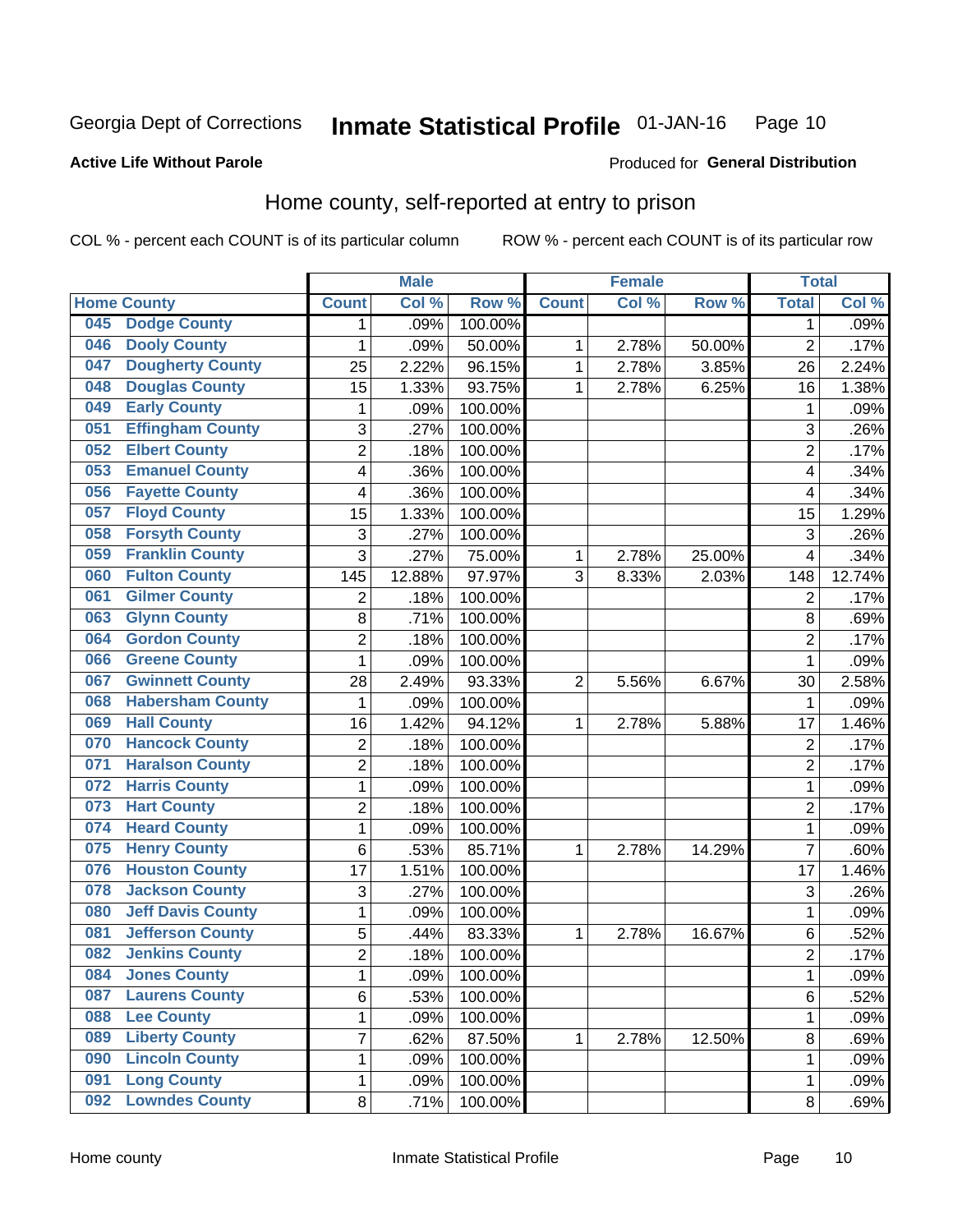#### **Inmate Statistical Profile 01-JAN-16** Page 11

### **Active Life Without Parole**

### Produced for General Distribution

# Home county, self-reported at entry to prison

COL % - percent each COUNT is of its particular column

|                  |                          |                | <b>Male</b> |         |                | <b>Female</b> |        | <b>Total</b>   |       |
|------------------|--------------------------|----------------|-------------|---------|----------------|---------------|--------|----------------|-------|
|                  | <b>Home County</b>       | <b>Count</b>   | Col %       | Row %   | <b>Count</b>   | Col %         | Row %  | <b>Total</b>   | Col % |
| 093              | <b>Lumpkin County</b>    | 1              | .09%        | 100.00% |                |               |        | 1              | .09%  |
| 094              | <b>Macon County</b>      | 1              | .09%        | 100.00% |                |               |        | 1              | .09%  |
| 095              | <b>Madison County</b>    | $\mathbf 1$    | .09%        | 100.00% |                |               |        | 1              | .09%  |
| 096              | <b>Marion County</b>     | $\mathbf 1$    | .09%        | 100.00% |                |               |        | 1              | .09%  |
| 097              | <b>Mcduffie County</b>   | $\overline{2}$ | .18%        | 100.00% |                |               |        | $\overline{2}$ | .17%  |
| 098              | <b>Mcintosh County</b>   | $\mathbf{1}$   | .09%        | 100.00% |                |               |        | 1              | .09%  |
| 099              | <b>Meriwether County</b> | $\mathbf 1$    | .09%        | 100.00% |                |               |        | 1              | .09%  |
| 100              | <b>Miller County</b>     | $\overline{2}$ | .18%        | 100.00% |                |               |        | $\overline{2}$ | .17%  |
| 101              | <b>Mitchell County</b>   | $\mathbf 1$    | .09%        | 100.00% |                |               |        | 1              | .09%  |
| 102              | <b>Monroe County</b>     | 4              | .36%        | 100.00% |                |               |        | 4              | .34%  |
| 103              | <b>Montgomery County</b> | $\mathbf 1$    | .09%        | 100.00% |                |               |        | 1              | .09%  |
| 104              | <b>Morgan County</b>     | 1              | .09%        | 100.00% |                |               |        | 1              | .09%  |
| 106              | <b>Muscogee County</b>   | 25             | 2.22%       | 100.00% |                |               |        | 25             | 2.15% |
| 107              | <b>Newton County</b>     | 4              | .36%        | 80.00%  | 1              | 2.78%         | 20.00% | 5              | .43%  |
| 109              | <b>Oglethorpe County</b> | 4              | .36%        | 100.00% |                |               |        | 4              | .34%  |
| 110              | <b>Paulding County</b>   | 8              | .71%        | 100.00% |                |               |        | 8              | .69%  |
| 111              | <b>Peach County</b>      | 1              | .09%        | 100.00% |                |               |        | 1              | .09%  |
| $\overline{112}$ | <b>Pickens County</b>    | $\mathbf 1$    | .09%        | 100.00% |                |               |        | 1              | .09%  |
| $\overline{113}$ | <b>Pierce County</b>     | $\overline{2}$ | .18%        | 100.00% |                |               |        | $\overline{2}$ | .17%  |
| 114              | <b>Pike County</b>       | 3              | .27%        | 100.00% |                |               |        | 3              | .26%  |
| $\overline{115}$ | <b>Polk County</b>       | 3              | .27%        | 100.00% |                |               |        | 3              | .26%  |
| 117              | <b>Putnam County</b>     | 5              | .44%        | 100.00% |                |               |        | 5              | .43%  |
| 119              | <b>Rabun County</b>      | $\mathbf{1}$   | .09%        | 100.00% |                |               |        | 1              | .09%  |
| 120              | <b>Randolph County</b>   | $\overline{2}$ | .18%        | 100.00% |                |               |        | $\overline{2}$ | .17%  |
| $121$            | <b>Richmond County</b>   | 39             | 3.46%       | 95.12%  | $\overline{2}$ | 5.56%         | 4.88%  | 41             | 3.53% |
| 122              | <b>Rockdale County</b>   | 6              | .53%        | 100.00% |                |               |        | 6              | .52%  |
| 124              | <b>Screven County</b>    | $\mathbf 1$    | .09%        | 100.00% |                |               |        | 1              | .09%  |
| 125              | <b>Seminole County</b>   | $\overline{2}$ | .18%        | 100.00% |                |               |        | $\overline{2}$ | .17%  |
| 126              | <b>Spalding County</b>   | 10             | .89%        | 100.00% |                |               |        | 10             | .86%  |
| 127              | <b>Stephens County</b>   | 2              | .18%        | 66.67%  | 1              | 2.78%         | 33.33% | 3              | .26%  |
| 128              | <b>Stewart County</b>    | $\mathbf{1}$   | .09%        | 100.00% |                |               |        | 1              | .09%  |
| 129              | <b>Sumter County</b>     | 2              | .18%        | 100.00% |                |               |        | $\overline{c}$ | .17%  |
| 132              | <b>Tattnall County</b>   | 6              | .53%        | 100.00% |                |               |        | 6              | .52%  |
| 133              | <b>Taylor County</b>     | $\overline{2}$ | .18%        | 100.00% |                |               |        | $\overline{2}$ | .17%  |
| 134              | <b>Telfair County</b>    | $\mathbf{1}$   | .09%        | 100.00% |                |               |        | 1              | .09%  |
| 136              | <b>Thomas County</b>     | 5              | .44%        | 100.00% |                |               |        | 5              | .43%  |
| $\overline{137}$ | <b>Tift County</b>       | 6              | .53%        | 100.00% |                |               |        | 6              | .52%  |
| 138              | <b>Toombs County</b>     | 8              | .71%        | 100.00% |                |               |        | 8              | .69%  |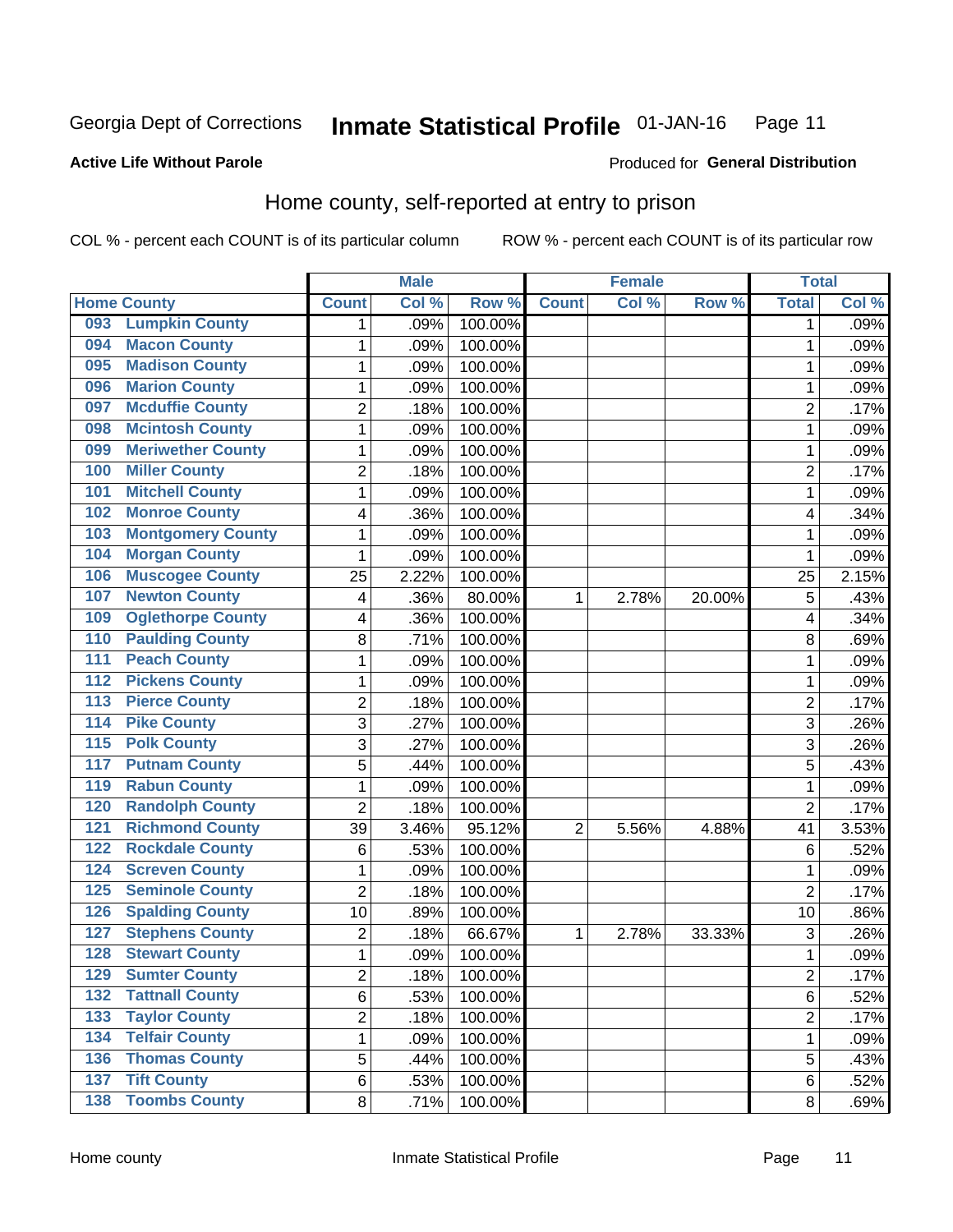#### Inmate Statistical Profile 01-JAN-16 Page 12

Produced for General Distribution

### **Active Life Without Parole**

# Home county, self-reported at entry to prison

COL % - percent each COUNT is of its particular column

|                                    |                | <b>Male</b> |         |              | <b>Female</b> |        | <b>Total</b> |       |
|------------------------------------|----------------|-------------|---------|--------------|---------------|--------|--------------|-------|
| <b>Home County</b>                 | <b>Count</b>   | Col %       | Row %   | <b>Count</b> | Col %         | Row %  | <b>Total</b> | Col % |
| <b>Treutlen County</b><br>140      | 3              | .27%        | 100.00% |              |               |        | 3            | .26%  |
| <b>Troup County</b><br>141         | 3              | .27%        | 100.00% |              |               |        | 3            | .26%  |
| <b>Twiggs County</b><br>143        |                | .09%        | 100.00% |              |               |        |              | .09%  |
| <b>Upson County</b><br>145         | 4              | .36%        | 100.00% |              |               |        | 4            | .34%  |
| <b>Walker County</b><br>146        | 6              | .53%        | 85.71%  |              | 2.78%         | 14.29% |              | .60%  |
| <b>Walton County</b><br>147        | 12             | 1.07%       | 100.00% |              |               |        | 12           | 1.03% |
| <b>Ware County</b><br>148          | 8              | .71%        | 100.00% |              |               |        | 8            | .69%  |
| <b>Washington County</b><br>150    | 5              | .44%        | 100.00% |              |               |        | 5            | .43%  |
| <b>Wayne County</b><br>151         | 5              | .44%        | 100.00% |              |               |        | 5            | .43%  |
| <b>White County</b><br>154         | 1              | .09%        | 100.00% |              |               |        |              | .09%  |
| <b>Whitfield County</b><br>155     | 6              | .53%        | 100.00% |              |               |        | 6            | .52%  |
| 156<br><b>Wilcox County</b>        |                | .09%        | 100.00% |              |               |        |              | .09%  |
| <b>Wilkes County</b><br>157        | 1              | .09%        | 100.00% |              |               |        |              | .09%  |
| <b>Wilkinson County</b><br>158     | $\overline{2}$ | .18%        | 100.00% |              |               |        | 2            | .17%  |
| <b>Worth County</b><br>159         | 1              | .09%        | 100.00% |              |               |        |              | .09%  |
| <b>Other Custody/Out Of</b><br>999 | 3              | .27%        | 100.00% |              |               |        | 3            | .26%  |
| <b>State</b>                       |                |             |         |              |               |        |              |       |
| <b>Total Rported</b>               | 1,126          | 100%        | 96.9%   | 36           | 100%          | 3.1%   | 1,162        | 100%  |

| Reported |              |           |      |
|----------|--------------|-----------|------|
| "otal    | 12c<br>59.14 | ^^<br>IJυ | ,162 |

| <b>Mode</b><br>(most frequent) | Fulton County | <b>Fulton County</b> | <b>Fulton County</b> |
|--------------------------------|---------------|----------------------|----------------------|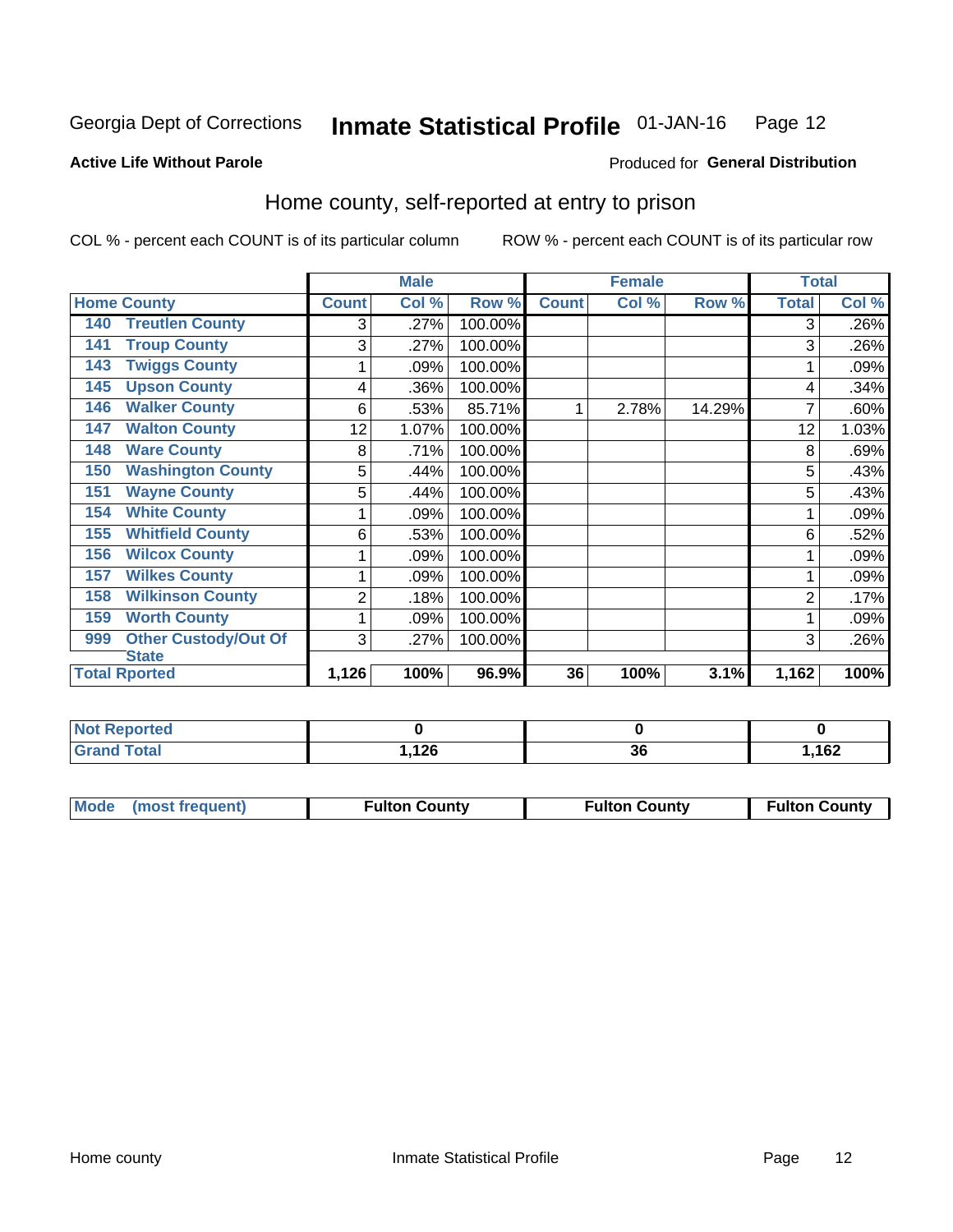#### Inmate Statistical Profile 01-JAN-16 Page 13

### **Active Life Without Parole**

### Produced for General Distribution

# Employment status before prison, self-reported at entry to prison

COL % - percent each COUNT is of its particular column

|                           |              | <b>Male</b> |         |                 | <b>Female</b> |       |       | <b>Total</b> |
|---------------------------|--------------|-------------|---------|-----------------|---------------|-------|-------|--------------|
| <b>Employment Status</b>  | <b>Count</b> | Col %       | Row %   | <b>Count</b>    | Col %         | Row % | Total | Col %        |
| <b>Full Time</b><br>01    | 440          | 47.21%      | 96.92%  | 14 <sub>1</sub> | 45.16%        | 3.08% | 454   | 47.14%       |
| <b>Part Time</b><br>02    | 62           | 6.65%       | 100.00% |                 |               |       | 62    | 6.44%        |
| Unempl $<$ 6M<br>03       | 70 l         | 7.51%       | 98.59%  |                 | 3.23%         | 1.41% | 71    | 7.37%        |
| Unempl > 6M<br>04         | 202          | 21.67%      | 94.39%  | 12              | 38.71%        | 5.61% | 214   | 22.22%       |
| <b>Never Worked</b><br>05 | 84           | 9.01%       | 100.00% |                 |               |       | 84    | 8.72%        |
| <b>Student</b><br>06      | 26           | 2.79%       | 100.00% |                 |               |       | 26    | 2.70%        |
| <b>Incapable</b><br>07    | 481          | 5.15%       | 92.31%  |                 | 12.90%        | 7.69% | 52    | 5.40%        |
| <b>Total Reported</b>     | 932          | 100%        | 96.78%  | 31              | 100%          | 3.22% | 963   | 100%         |

| <b>Allan</b><br>тео<br>NOT | 194                                 |    | 199   |
|----------------------------|-------------------------------------|----|-------|
| <b>Total</b>               | ,126<br>and the control of the con- | 36 | 1,162 |

| Mc | ∙u∥<br>----<br>ıme | ίuΙ<br>Πmε |
|----|--------------------|------------|
|    |                    |            |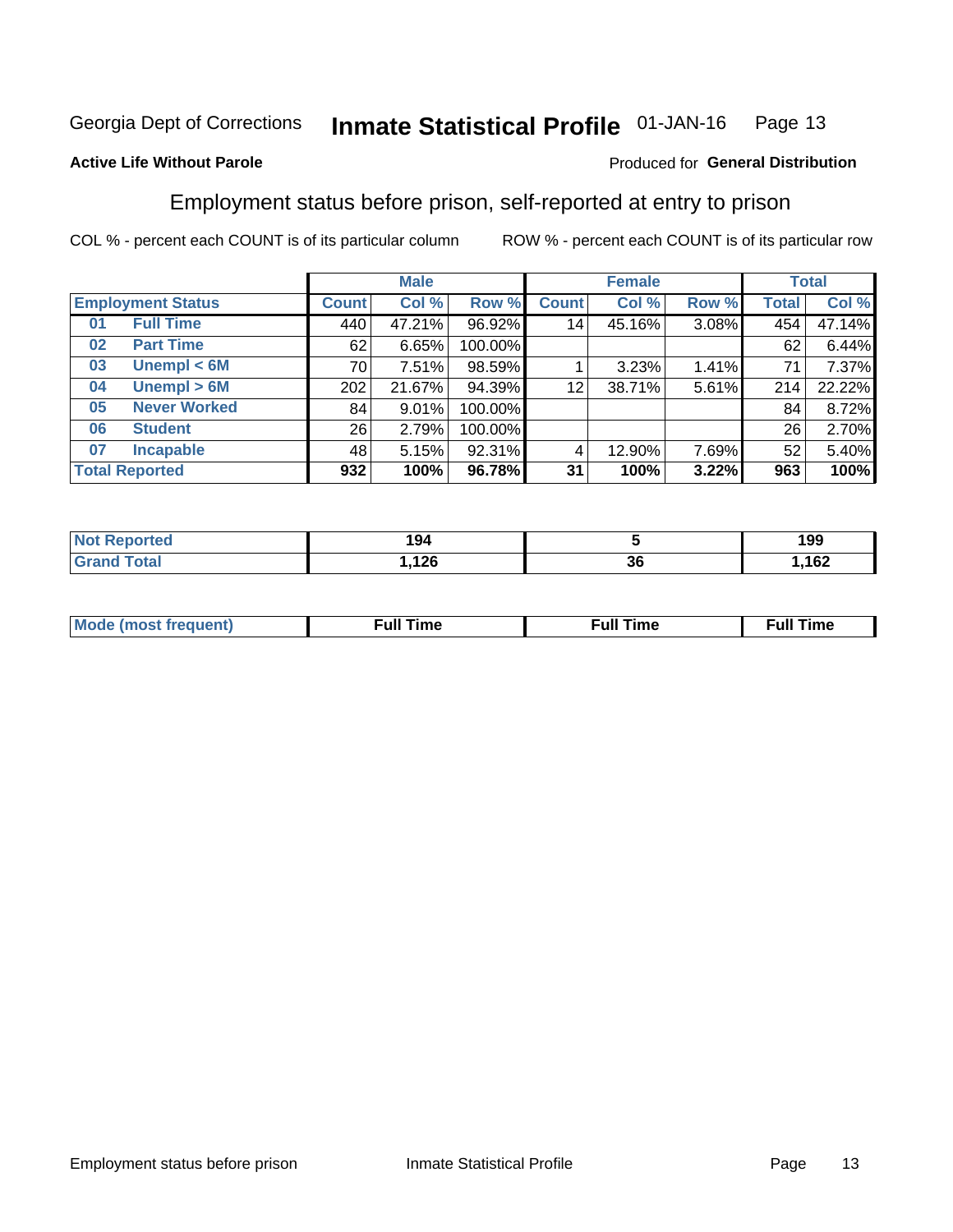### **Active Life Without Parole**

Produced for General Distribution

# Age at admission

COL % - percent each COUNT is of its particular column

|                         |                | <b>Male</b> |         |                | <b>Female</b> |        |                | <b>Total</b> |
|-------------------------|----------------|-------------|---------|----------------|---------------|--------|----------------|--------------|
| <b>Age At Admission</b> | <b>Count</b>   | Col %       | Row %   | <b>Count</b>   | Col %         | Row %  | <b>Total</b>   | Col %        |
| 15                      | $\overline{2}$ | 0.18%       | 100.00% |                |               |        | $\overline{2}$ | 0.17%        |
| 16                      | 1              | 0.09%       | 100.00% |                |               |        | $\mathbf{1}$   | 0.09%        |
| $\overline{17}$         | 6              | 0.53%       | 100.00% |                |               |        | 6              | 0.52%        |
| 18                      | 10             | 0.89%       | 100.00% |                |               |        | 10             | 0.86%        |
| 19                      | 23             | 2.04%       | 100.00% |                |               |        | 23             | 1.98%        |
| $\overline{20}$         | 23             | 2.04%       | 95.83%  | 1              | 2.78%         | 4.17%  | 24             | 2.07%        |
| $\overline{21}$         | 28             | 2.49%       | 100.00% |                |               |        | 28             | 2.41%        |
| 22                      | 57             | 5.06%       | 98.28%  | 1              | 2.78%         | 1.72%  | 58             | 4.99%        |
| $\overline{23}$         | 40             | 3.55%       | 97.56%  | 1              | 2.78%         | 2.44%  | 41             | 3.53%        |
| $\overline{24}$         | 43             | 3.82%       | 97.73%  | 1              | 2.78%         | 2.27%  | 44             | 3.79%        |
| $\overline{25}$         | 40             | 3.55%       | 93.02%  | 3              | 8.33%         | 6.98%  | 43             | 3.70%        |
| 26                      | 44             | 3.91%       | 100.00% |                |               |        | 44             | 3.79%        |
| $\overline{27}$         | 41             | 3.64%       | 93.18%  | 3              | 8.33%         | 6.82%  | 44             | 3.79%        |
| 28                      | 49             | 4.35%       | 98.00%  | 1              | 2.78%         | 2.00%  | 50             | 4.30%        |
| 29                      | 51             | 4.53%       | 100.00% |                |               |        | 51             | 4.39%        |
| 30                      | 38             | 3.37%       | 100.00% |                |               |        | 38             | 3.27%        |
| 31                      | 50             | 4.44%       | 100.00% |                |               |        | 50             | 4.30%        |
| 32                      | 49             | 4.35%       | 96.08%  | 2              | 5.56%         | 3.92%  | 51             | 4.39%        |
| 33                      | 35             | 3.11%       | 97.22%  | 1              | 2.78%         | 2.78%  | 36             | 3.10%        |
| 34                      | 23             | 2.04%       | 92.00%  | $\overline{2}$ | 5.56%         | 8.00%  | 25             | 2.15%        |
| 35                      | 30             | 2.66%       | 96.77%  | 1              | 2.78%         | 3.23%  | 31             | 2.67%        |
| 36                      | 42             | 3.73%       | 100.00% |                |               |        | 42             | 3.61%        |
| $\overline{37}$         | 29             | 2.58%       | 100.00% |                |               |        | 29             | 2.50%        |
| 38                      | 30             | 2.66%       | 100.00% |                |               |        | 30             | 2.58%        |
| 39                      | 30             | 2.66%       | 88.24%  | 4              | 11.11%        | 11.76% | 34             | 2.93%        |
| 40                      | 20             | 1.78%       | 90.91%  | $\overline{2}$ | 5.56%         | 9.09%  | 22             | 1.89%        |
| 41                      | 31             | 2.75%       | 93.94%  | $\overline{2}$ | 5.56%         | 6.06%  | 33             | 2.84%        |
| 42                      | 31             | 2.75%       | 100.00% |                |               |        | 31             | 2.67%        |
| 43                      | 23             | 2.04%       | 92.00%  | $\overline{2}$ | 5.56%         | 8.00%  | 25             | 2.15%        |
| 44                      | 19             | 1.69%       | 90.48%  | $\overline{2}$ | 5.56%         | 9.52%  | 21             | 1.81%        |
| 45                      | 25             | 2.22%       | 100.00% |                |               |        | 25             | 2.15%        |
| 46                      | 23             | 2.04%       | 88.46%  | 3              | 8.33%         | 11.54% | 26             | 2.24%        |
| 47                      | 17             | 1.51%       | 100.00% |                |               |        | 17             | 1.46%        |
| 48                      | 15             | 1.33%       | 83.33%  | $\mathfrak{S}$ | 8.33%         | 16.67% | 18             | 1.55%        |
| 49                      | 16             | 1.42%       | 100.00% |                |               |        | 16             | 1.38%        |
| 50                      | 14             | 1.24%       | 100.00% |                |               |        | 14             | 1.20%        |
| 51                      | 8              | 0.71%       | 100.00% |                |               |        | 8              | 0.69%        |
| 52                      | 10             | 0.89%       | 100.00% |                |               |        | 10             | 0.86%        |
| 53                      | 10             | 0.89%       | 100.00% |                |               |        | 10             | 0.86%        |
| 54                      | $\overline{7}$ | 0.62%       | 100.00% |                |               |        | 7              | 0.60%        |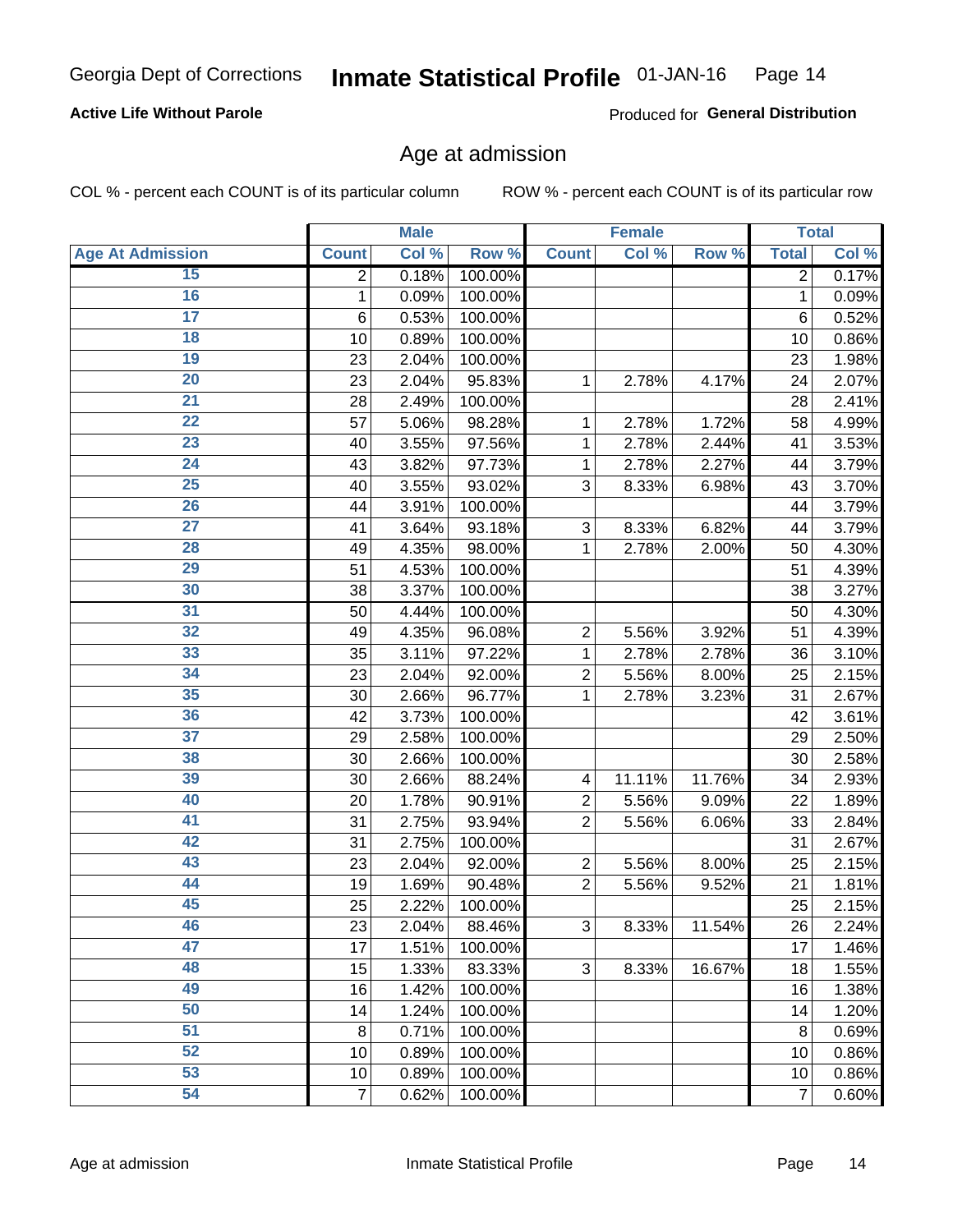#### Inmate Statistical Profile 01-JAN-16 Page 15

### **Active Life Without Parole**

Produced for General Distribution

# Age at admission

COL % - percent each COUNT is of its particular column

|                         |              | <b>Male</b> |         |              | <b>Female</b> |        |                | <b>Total</b> |
|-------------------------|--------------|-------------|---------|--------------|---------------|--------|----------------|--------------|
| <b>Age At Admission</b> | <b>Count</b> | Col %       | Row %   | <b>Count</b> | Col %         | Row %  | <b>Total</b>   | Col %        |
| 55                      | 5.           | 0.44%       | 83.33%  |              | 2.78%         | 16.67% | 6              | 0.52%        |
| 56                      | 9            | 0.80%       | 100.00% |              |               |        | 9              | 0.77%        |
| 57                      |              | 0.62%       | 100.00% |              |               |        | 7              | 0.60%        |
| 58                      | 6            | 0.53%       | 100.00% |              |               |        | 6              | 0.52%        |
| 60                      | 3            | 0.27%       | 100.00% |              |               |        | 3              | 0.26%        |
| 62                      |              | 0.09%       | 100.00% |              |               |        |                | 0.09%        |
| 63                      |              | 0.09%       | 100.00% |              |               |        |                | 0.09%        |
| 64                      | 4            | 0.36%       | 100.00% |              |               |        | 4              | 0.34%        |
| 65                      | 2            | 0.18%       | 100.00% |              |               |        | $\overline{2}$ | 0.17%        |
| 66                      |              | 0.09%       | 100.00% |              |               |        |                | 0.09%        |
| 67                      |              | 0.09%       | 100.00% |              |               |        |                | 0.09%        |
| 69                      | 2            | 0.18%       | 100.00% |              |               |        | 2              | 0.17%        |
| 71                      |              | 0.09%       | 100.00% |              |               |        |                | 0.09%        |
| <b>Total Reported</b>   | 1,126        | 100%        | 96.90%  | 36           | 100%          | 3.10%  | 1,162          | 100%         |

| <b>Not Reported</b>          |      |          |       |
|------------------------------|------|----------|-------|
| <b>Total</b><br><b>Grand</b> | ,126 | 26<br>эc | 1,162 |

| <b>Mean</b><br>(average) | 33.78 | 36.17 | 33.86    |
|--------------------------|-------|-------|----------|
| Median (middle)          | JZ    | 39    | 32       |
| Mode<br>(most frequent)  | --    | 39    | n.<br>LL |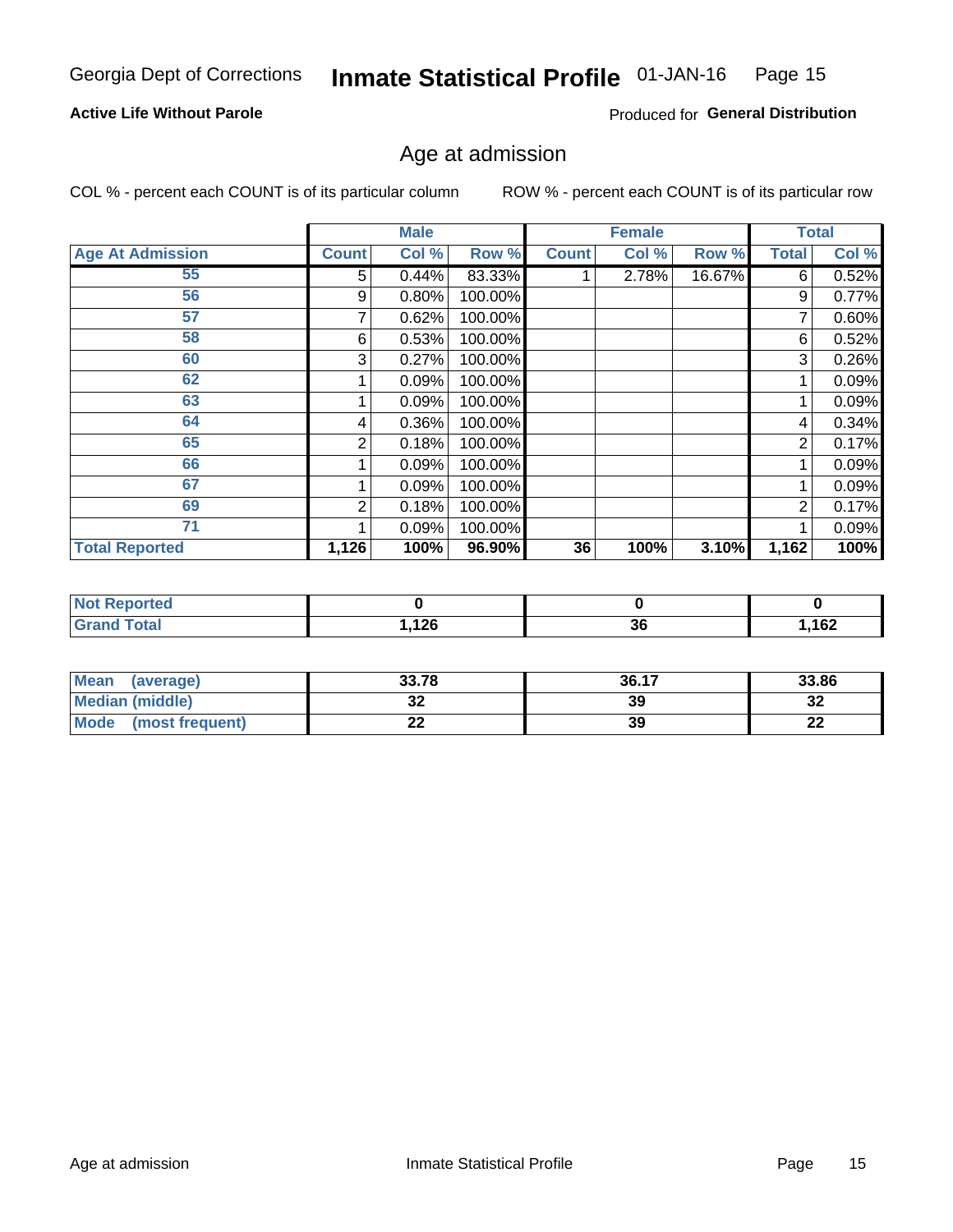### **Active Life Without Parole**

### Produced for General Distribution

# Height, measured at entry to prison

COL % - percent each COUNT is of its particular column

|                         |                | <b>Male</b> |         |                | <b>Female</b> |         |                | <b>Total</b> |
|-------------------------|----------------|-------------|---------|----------------|---------------|---------|----------------|--------------|
| <b>Height</b>           | <b>Count</b>   | Col %       | Row %   | <b>Count</b>   | Col %         | Row %   | <b>Total</b>   | Col %        |
| $\overline{\mathbf{0}}$ | 1              | 0.09%       | 100.00% |                |               |         | 1              | 0.09%        |
| 4'10"                   |                |             |         | $\mathbf{1}$   | 2.78%         | 100.00% | 1              | 0.09%        |
| 5'00''                  | 1              | 0.09%       | 100.00% |                |               |         | 1              | 0.09%        |
| 5'01"                   | 3              | 0.27%       | 75.00%  | 1              | 2.78%         | 25.00%  | 4              | 0.34%        |
| 5'02"                   | 4              | 0.36%       | 100.00% |                |               |         | 4              | 0.34%        |
| 5'03''                  | 10             | 0.89%       | 62.50%  | 6              | 16.67%        | 37.50%  | 16             | 1.38%        |
| 5'04"                   | 15             | 1.33%       | 57.69%  | 11             | 30.56%        | 42.31%  | 26             | 2.24%        |
| 5'05"                   | 32             | 2.84%       | 88.89%  | 4              | 11.11%        | 11.11%  | 36             | 3.10%        |
| 5'06''                  | 84             | 7.46%       | 95.45%  | 4              | 11.11%        | 4.55%   | 88             | 7.57%        |
| 5'07''                  | 74             | 6.57%       | 94.87%  | 4              | 11.11%        | 5.13%   | 78             | 6.71%        |
| 5'08''                  | 113            | 10.04%      | 99.12%  | 1              | 2.78%         | 0.88%   | 114            | 9.81%        |
| 5'09''                  | 139            | 12.34%      | 98.58%  | $\overline{2}$ | 5.56%         | 1.42%   | 141            | 12.13%       |
| 5'10''                  | 141            | 12.52%      | 100.00% |                |               |         | 141            | 12.13%       |
| 5'11''                  | 137            | 12.17%      | 100.00% |                |               |         | 137            | 11.79%       |
| 6'00''                  | 125            | 11.10%      | 99.21%  | $\mathbf{1}$   | 2.78%         | 0.79%   | 126            | 10.84%       |
| 6'01''                  | 91             | 8.08%       | 100.00% |                |               |         | 91             | 7.83%        |
| 6'02"                   | 77             | 6.84%       | 100.00% |                |               |         | 77             | 6.63%        |
| 6'03''                  | 39             | 3.46%       | 97.50%  | $\mathbf{1}$   | 2.78%         | 2.50%   | 40             | 3.44%        |
| 6'04"                   | 27             | 2.40%       | 100.00% |                |               |         | 27             | 2.32%        |
| 6'05"                   | 5              | 0.44%       | 100.00% |                |               |         | 5              | 0.43%        |
| 6'06''                  | 4              | 0.36%       | 100.00% |                |               |         | 4              | 0.34%        |
| 6'07''                  | 1              | 0.09%       | 100.00% |                |               |         | 1              | 0.09%        |
| 6'09''                  | $\overline{2}$ | 0.18%       | 100.00% |                |               |         | $\overline{2}$ | 0.17%        |
| 6'11''                  |                | 0.09%       | 100.00% |                |               |         |                | 0.09%        |
| <b>Total Reported</b>   | 1,126          | 100%        | 96.90%  | 36             | 100%          | 3.10%   | 1,162          | 100%         |

| NOT.<br>Reported<br>$\sim$ |      |    |             |
|----------------------------|------|----|-------------|
| $f$ $f \circ f \circ f$    | ,126 | 36 | 102<br>∣ O∠ |

| <b>Mean</b> | (average)       | 5'10" | 5'05" | 5'10"<br>J |
|-------------|-----------------|-------|-------|------------|
|             |                 |       |       |            |
| <b>Mode</b> | (most frequent) | 5'10" | 5'04" | 5'10"      |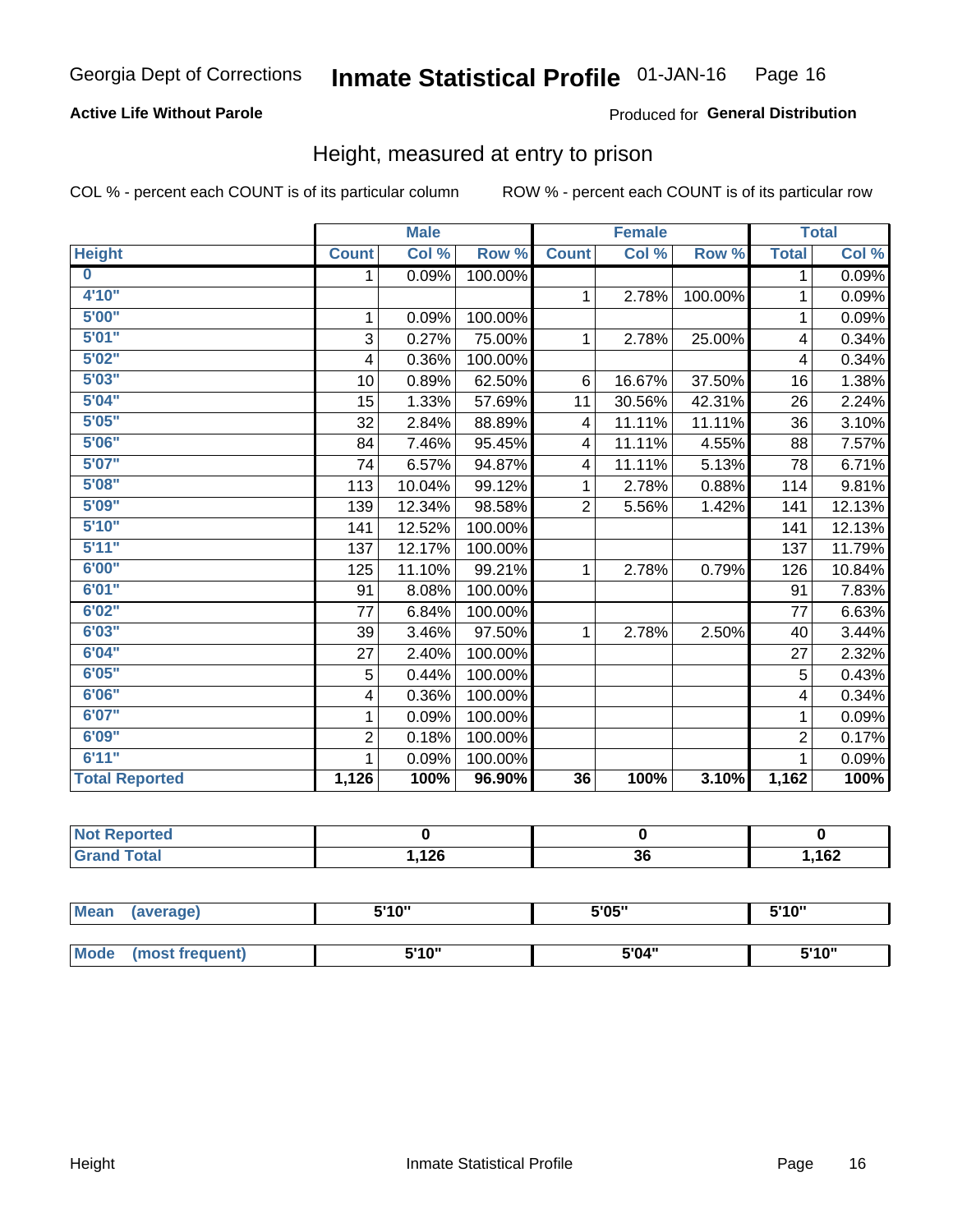### **Active Life Without Parole**

**Produced for General Distribution** 

# Weight, measured at entry to prison

COL % - percent each COUNT is of its particular column

|                       |                  | <b>Male</b> |         |                         | <b>Female</b> |         |                | <b>Total</b> |
|-----------------------|------------------|-------------|---------|-------------------------|---------------|---------|----------------|--------------|
| <b>Weight</b>         | <b>Count</b>     | Col%        | Row %   | <b>Count</b>            | Col %         | Row %   | <b>Total</b>   | Col %        |
| 100 - 109 pounds      |                  |             |         | 1                       | 2.78%         | 100.00% | 1              | 0.09%        |
| 110 - 119 pounds      |                  |             |         | $\overline{2}$          | 5.56%         | 100.00% | $\overline{2}$ | 0.17%        |
| 120 - 129 pounds      | 6                | 0.53%       | 85.71%  | 1                       | 2.78%         | 14.29%  | $\overline{7}$ | 0.60%        |
| 130 - 139 pounds      | 31               | 2.76%       | 93.94%  | $\overline{2}$          | 5.56%         | 6.06%   | 33             | 2.84%        |
| 140 - 149 pounds      | 76               | 6.76%       | 95.00%  | $\overline{\mathbf{4}}$ | 11.11%        | 5.00%   | 80             | 6.89%        |
| 150 - 159 pounds      | 106              | 9.42%       | 99.07%  | 1                       | 2.78%         | 0.93%   | 107            | 9.22%        |
| 160 - 169 pounds      | 131              | 11.64%      | 97.76%  | 3                       | 8.33%         | 2.24%   | 134            | 11.54%       |
| 170 - 179 pounds      | 144              | 12.80%      | 96.00%  | 6                       | 16.67%        | 4.00%   | 150            | 12.92%       |
| 180 - 189 pounds      | 139              | 12.36%      | 99.29%  | 1                       | 2.78%         | 0.71%   | 140            | 12.06%       |
| 190 - 199 pounds      | 98               | 8.71%       | 97.03%  | 3                       | 8.33%         | 2.97%   | 101            | 8.70%        |
| 200 - 209 pounds      | 100              | 8.89%       | 97.09%  | 3                       | 8.33%         | 2.91%   | 103            | 8.87%        |
| 210 - 219 pounds      | 71               | 6.31%       | 93.42%  | 5                       | 13.89%        | 6.58%   | 76             | 6.55%        |
| 220 - 229 pounds      | 67               | 5.96%       | 100.00% |                         |               |         | 67             | 5.77%        |
| 230 - 239 pounds      | 48               | 4.27%       | 97.96%  | 1                       | 2.78%         | 2.04%   | 49             | 4.22%        |
| 240 - 249 pounds      | 31               | 2.76%       | 100.00% |                         |               |         | 31             | 2.67%        |
| 250 - 259 pounds      | 26               | 2.31%       | 100.00% |                         |               |         | 26             | 2.24%        |
| 260 - 269 pounds      | $\overline{12}$  | 1.07%       | 100.00% |                         |               |         | 12             | 1.03%        |
| 270 - 279 pounds      | 11               | 0.98%       | 100.00% |                         |               |         | 11             | 0.95%        |
| 280 - 289 pounds      | $\boldsymbol{9}$ | 0.80%       | 81.82%  | $\overline{2}$          | 5.56%         | 18.18%  | 11             | 0.95%        |
| 290 - 299 pounds      | 4                | 0.36%       | 100.00% |                         |               |         | 4              | 0.34%        |
| 300 - 309 pounds      | 3                | 0.27%       | 100.00% |                         |               |         | 3              | 0.26%        |
| 310 - 319 pounds      | $\overline{2}$   | 0.18%       | 100.00% |                         |               |         | $\overline{2}$ | 0.17%        |
| 320 - 329 pounds      | 5                | 0.44%       | 100.00% |                         |               |         | 5              | 0.43%        |
| 330 - 339 pounds      | $\overline{3}$   | 0.27%       | 100.00% |                         |               |         | 3              | 0.26%        |
| 360 - 369 pounds      | 1                | 0.09%       | 100.00% |                         |               |         | 1              | 0.09%        |
| 390 - 399 pounds      |                  |             |         | $\mathbf{1}$            | 2.78%         | 100.00% | $\mathbf{1}$   | 0.09%        |
| 400 pounds and over   | $\mathbf{1}$     | 0.09%       | 100.00% |                         |               |         | $\mathbf{1}$   | 0.09%        |
| <b>Total Reported</b> | 1,125            | 100%        | 96.90%  | 36                      | 100%          | 3.10%   | 1,161          | 100.0%       |
|                       |                  |             |         |                         |               |         |                |              |
| <b>Not Reported</b>   |                  | 1           |         |                         | $\bf{0}$      |         |                | 1            |
| <b>Grand Total</b>    |                  | 1,126       |         |                         | 36            |         |                | 1,162        |
|                       |                  |             |         |                         |               |         |                |              |

| Mean<br>(average)              | 189 | 182 | 189 |
|--------------------------------|-----|-----|-----|
| <b>Median (middle)</b>         | 182 | 172 | 181 |
| <b>Mode</b><br>(most frequent) | 180 | 210 | 180 |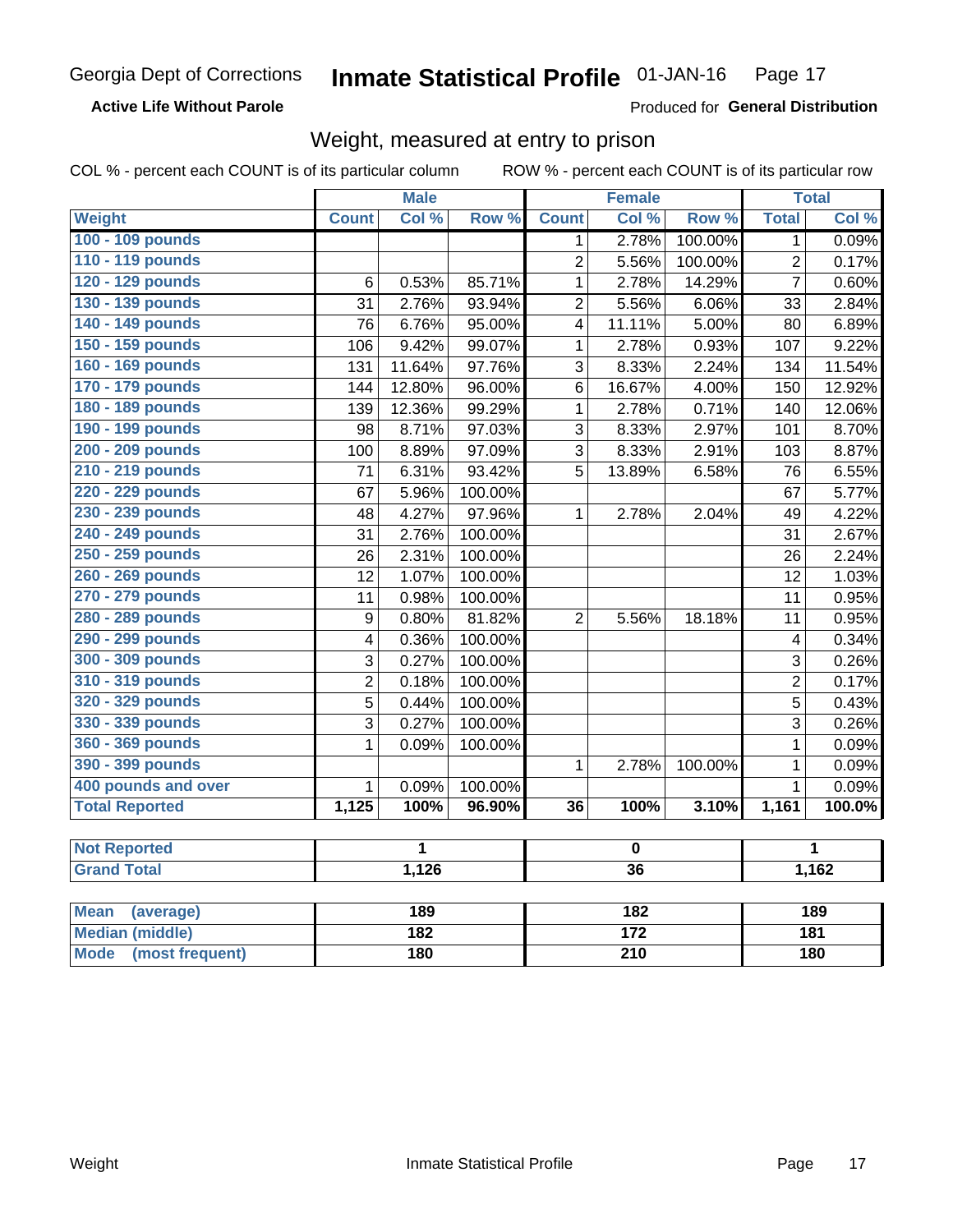#### Inmate Statistical Profile 01-JAN-16 Page 18

Produced for General Distribution

#### **Active Life Without Parole**

# Veterans validated by Veteran's Administration

COL % - percent each COUNT is of its particular column

|                         | <b>Male</b>  |          |             | <b>Female</b> |       |         | <b>Total</b> |        |
|-------------------------|--------------|----------|-------------|---------------|-------|---------|--------------|--------|
| <b>Military service</b> | <b>Count</b> | Col %    | Row % Count |               | Col % | Row %   | <b>Total</b> | Col %  |
| <b>Others</b><br>0      | 43           | 43.88%   | 100.00%     |               |       |         | 43           | 43.88% |
| <b>Air Force</b>        | 40           | 40.82%   | 100.00%     |               |       |         | 40           | 40.82% |
| Army                    | 5            | 5.10%    | 100.00%     |               |       |         | 5            | 5.10%  |
| <b>Navy</b><br>3        |              | 2.04%    | 100.00%     |               |       |         | ⌒            | 2.04%  |
| <b>Coast Guard</b><br>5 |              | $8.16\%$ | 100.00%     |               |       |         |              | 8.16%  |
| <b>Total Reported</b>   | 98           | 100%     | $100.00\%$  |               |       | $.00\%$ | 98           | 100%   |

| rreo<br>N | ,028           | 36 | .064 |
|-----------|----------------|----|------|
| $F = 4.5$ | ィクピ<br>, $120$ | 36 | ,162 |

| Mo<br><b>Null</b><br>วthers<br>_____<br>____<br>____ |
|------------------------------------------------------|
|------------------------------------------------------|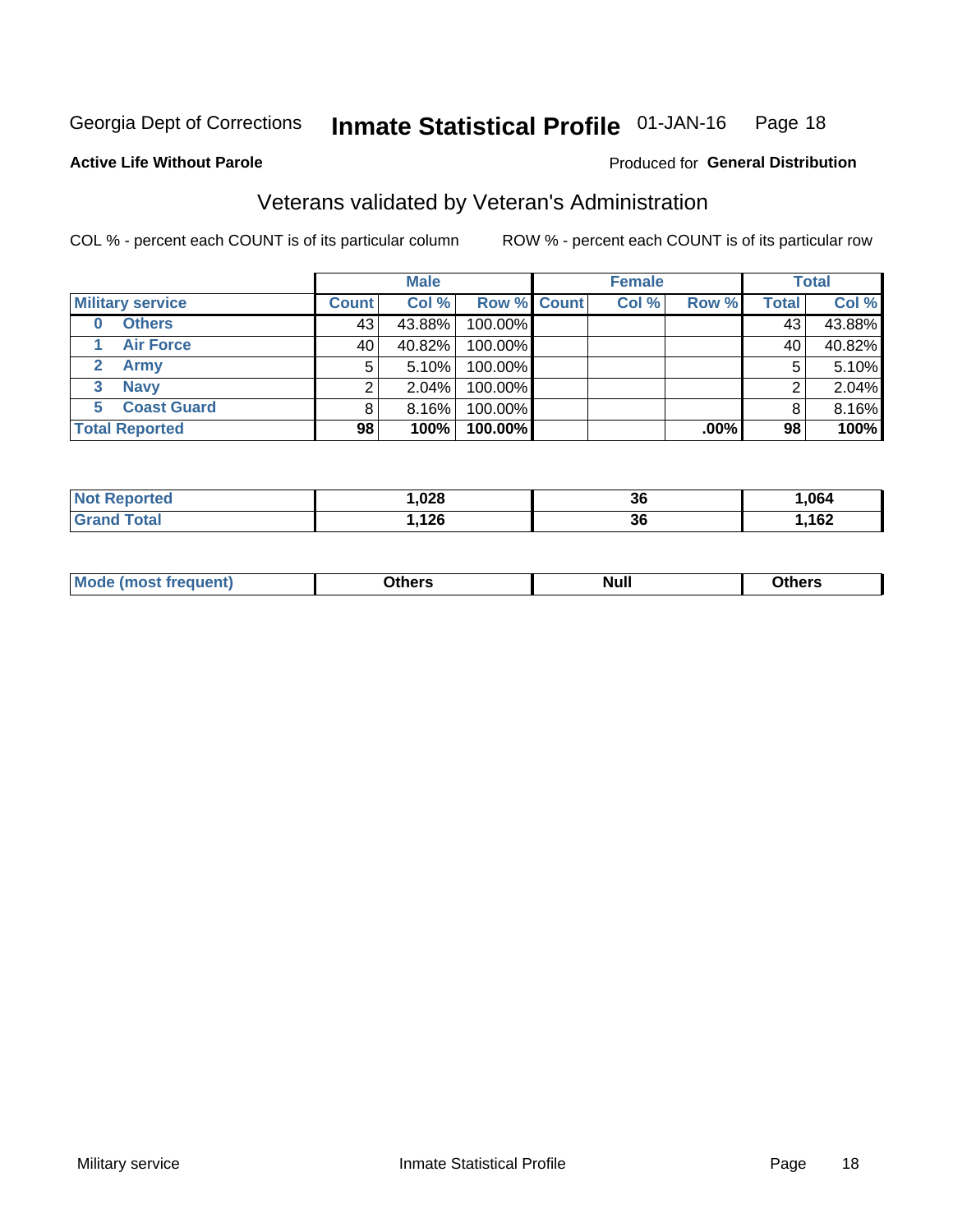#### Inmate Statistical Profile 01-JAN-16 Page 19

**Active Life Without Parole** 

Produced for General Distribution

# Type of admission to prison

COL % - percent each COUNT is of its particular column

|                                      |                 | <b>Male</b> |                    |    | <b>Female</b> |       |              | <b>Total</b> |
|--------------------------------------|-----------------|-------------|--------------------|----|---------------|-------|--------------|--------------|
| <b>Type of Admission</b>             | <b>Count</b>    | Col %       | <b>Row % Count</b> |    | Col %         | Row % | <b>Total</b> | Col %        |
| <b>New Sentence</b><br>52            | 1,064           | 95.51%      | 96.82%             | 35 | 100.00%       | 3.18% | 1,099        | 95.65%       |
| <b>Probation Rev Partial</b><br>53   | 3               | .27%        | 100.00%            |    |               |       | 3            | .26%         |
| <b>Probation Rev Remainder</b><br>54 | 6               | .54%        | 100.00%            |    |               |       | 6            | .52%         |
| <b>Parole Rev New Sentence</b><br>55 | 16              | 1.44%       | 100.00%            |    |               |       | 16           | 1.39%        |
| 56 Parole Rev No New                 | 12 <sub>2</sub> | 1.08%       | 100.00%            |    |               |       | 12           | 1.04%        |
| <b>Sentence</b>                      |                 |             |                    |    |               |       |              |              |
| <b>Life W/O Parole</b><br>70         | 13              | 1.17%       | 100.00%            |    |               |       | 13           | 1.13%        |
| <b>Total Reported</b>                | 1,114           | 100%        | 96.95%             | 35 | 100%          | 3.05% | 1,149        | 100%         |

| <b>Reported</b><br><b>NOT</b> |               |          |      |
|-------------------------------|---------------|----------|------|
| <b>cotal</b>                  | 10C<br>I, IZU | ^^<br>კე | ,162 |

|--|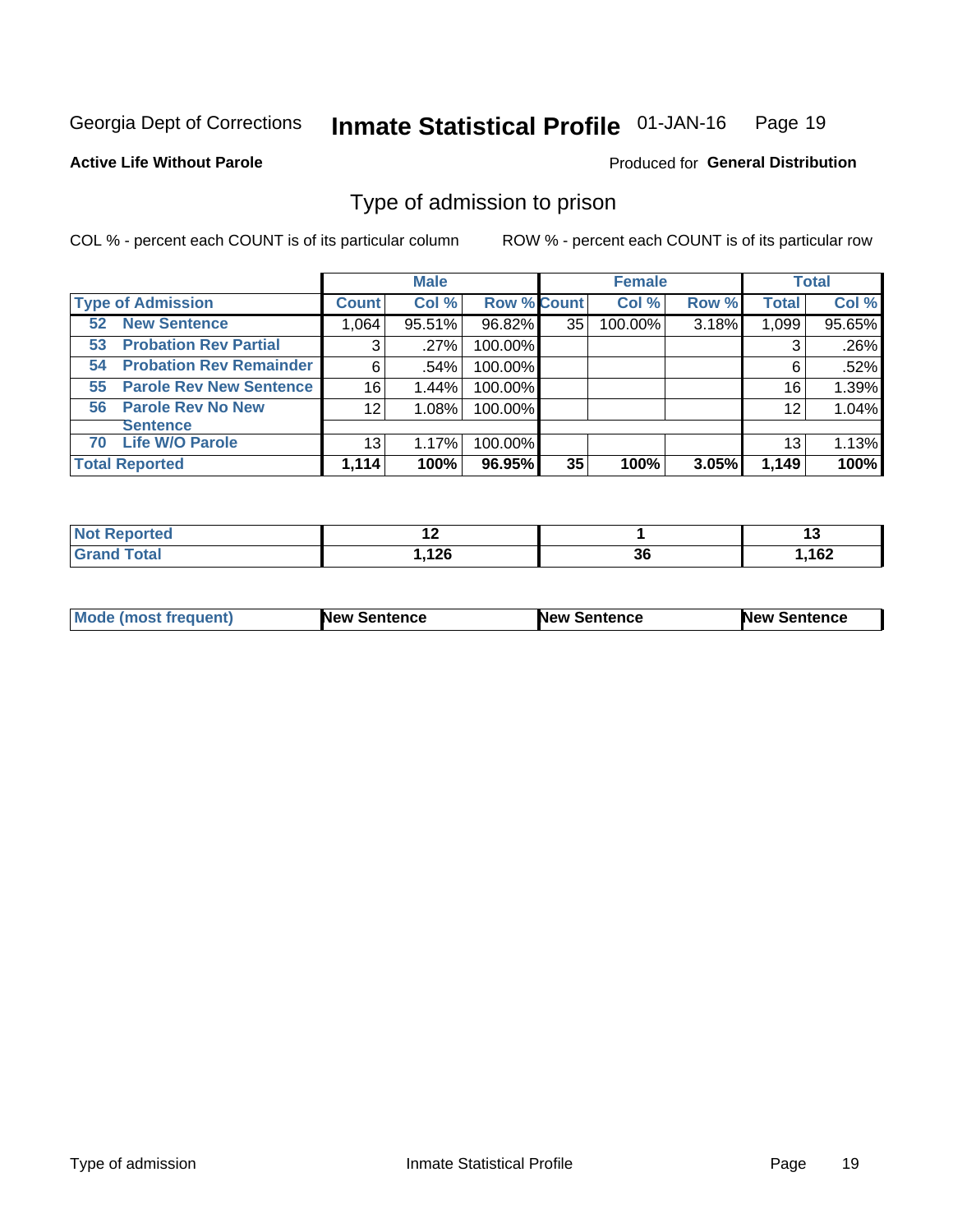#### Inmate Statistical Profile 01-JAN-16 Page 20

**Active Life Without Parole** 

Produced for General Distribution

# Current / last supervision level

COL % - percent each COUNT is of its particular column

|                        |              | <b>Male</b> |                    |    | <b>Female</b> |          |       | <b>Total</b> |
|------------------------|--------------|-------------|--------------------|----|---------------|----------|-------|--------------|
| <b>Security Status</b> | <b>Count</b> | Col%        | <b>Row % Count</b> |    | Col %         | Row %    | Total | Col %        |
| 4 Medium               |              | $.36\%$     | $80.00\%$          |    | 2.78%         | 20.00%   |       | .43%         |
| 5 Close                | ا 122. ا     | 99.64%      | 96.97%             | 35 | 97.22%        | $3.03\%$ | 1,157 | 99.57%       |
| <b>Total Reported</b>  | 1,126        | 100%        | 96.9%              | 36 | 100%          | 3.1%     | 1,162 | 100%         |

| <b>Still being diagnosed</b> |      |    |       |
|------------------------------|------|----|-------|
| <b>Not Reported</b>          |      |    |       |
| <b>Grand Total</b>           | .126 | 36 | 1.162 |

| <b>AhoM</b><br>rreauent) | <b>Close</b> | Close | Close |
|--------------------------|--------------|-------|-------|
|                          |              |       |       |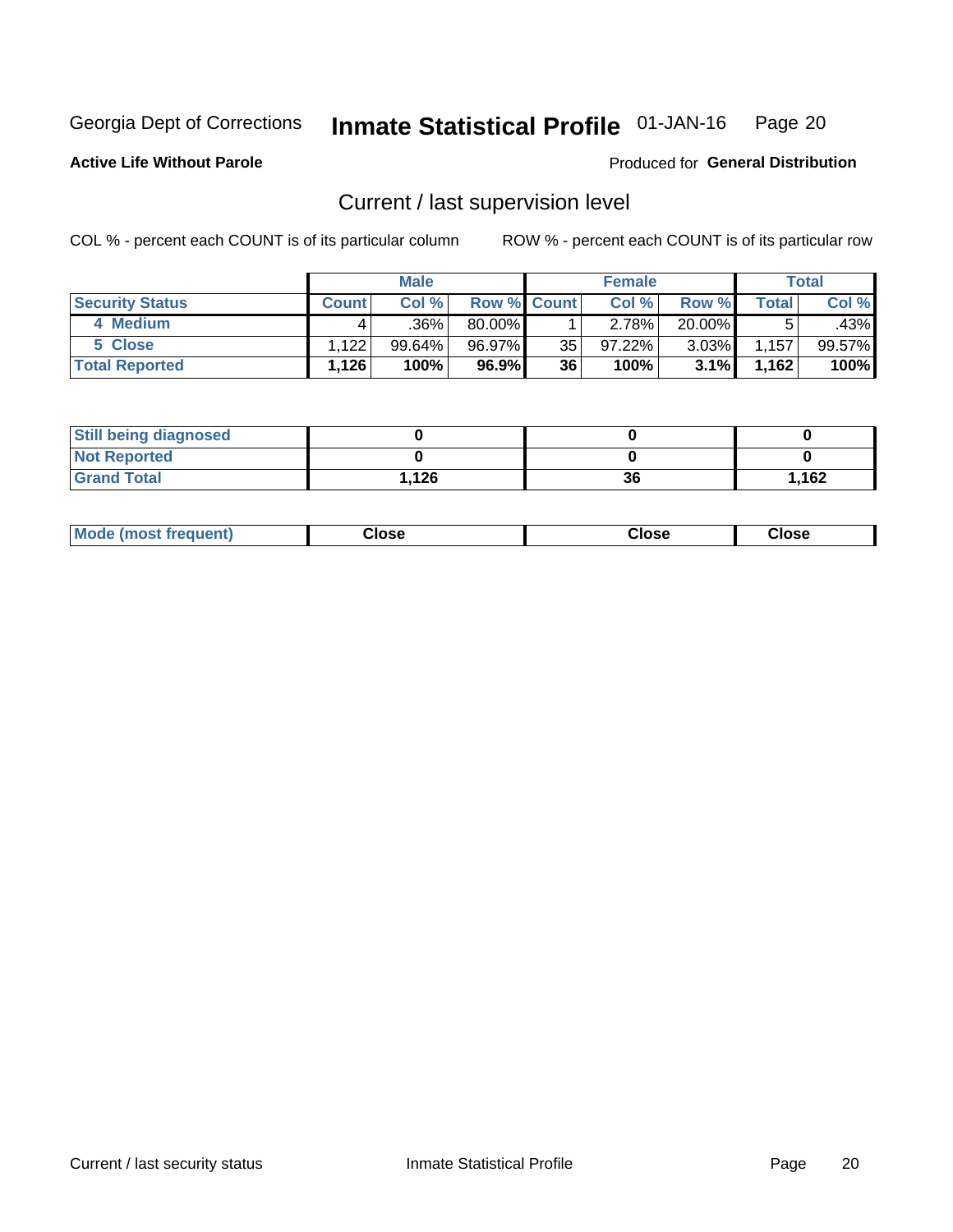#### Inmate Statistical Profile 01-JAN-16 Page 21

**Active Life Without Parole** 

Produced for General Distribution

# Current / last type of institution

COL % - percent each COUNT is of its particular column

|                            |       | <b>Male</b> |                    |                 | <b>Female</b> |       |               | <b>Total</b> |
|----------------------------|-------|-------------|--------------------|-----------------|---------------|-------|---------------|--------------|
| <b>Type of Institution</b> | Count | Col %       | <b>Row % Count</b> |                 | Col %         | Row % | $\tau$ otal i | Col %        |
| <b>State Prison</b>        | .125  | 99.91%      | $96.90\%$          | 36 <sup>1</sup> | 100.00%       | 3.10% | .161          | 99.91%       |
| <b>Transitional Center</b> |       | .09%        | 100.00%            |                 |               |       |               | $.09\%$ $ $  |
| <b>Total Reported</b>      | 1,126 | 100%        | 96.9%              | 36              | 100%          | 3.1%  | 1,162         | 100%         |

| <b>eported</b> |      |    |     |
|----------------|------|----|-----|
| <b>otal</b>    | ィクピ  | 2C | 162 |
|                | 14 Y | ად | 10Z |

|  | <b>Mode (most frequent)</b> | State Prison | <b>State Prison</b> | risonl<br>State |
|--|-----------------------------|--------------|---------------------|-----------------|
|--|-----------------------------|--------------|---------------------|-----------------|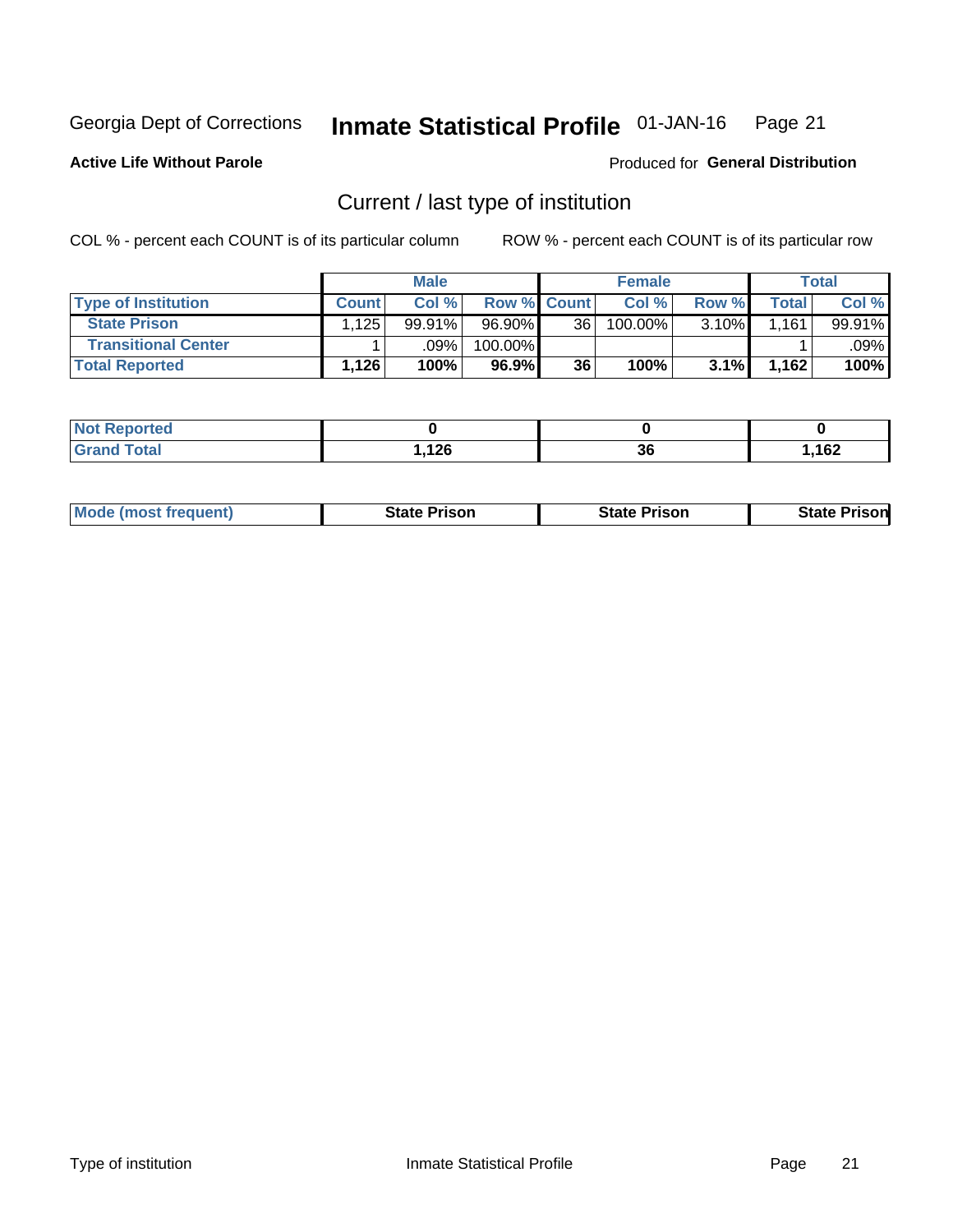#### Inmate Statistical Profile 01-JAN-16 Page 22

### **Active Life Without Parole**

### Produced for General Distribution

# Institution type - transitional centers

COL % - percent each COUNT is of its particular column

|                                          |              | <b>Male</b> |                    | <b>Female</b> |       |              | <b>Total</b> |
|------------------------------------------|--------------|-------------|--------------------|---------------|-------|--------------|--------------|
| <b>Institution Type - Trans. Centers</b> | <b>Count</b> | Col%        | <b>Row % Count</b> | Col%          | Row % | <b>Total</b> | Col %        |
| <b>Clayton Tc</b>                        |              | 100.00%     | 100.00%            |               |       |              | 100.00%      |
| <b>Total Reported</b>                    |              | $100\%$     | 100%               |               | %     |              | 100%         |

| <b>Not Reported</b>    |  |  |
|------------------------|--|--|
| <b>Total</b><br>re e d |  |  |

| Mode (most frequent) | <b>Clayton Tc</b> | <b>Null</b> | <b>Clayton Tc</b> |
|----------------------|-------------------|-------------|-------------------|
|                      |                   |             |                   |
|                      |                   |             |                   |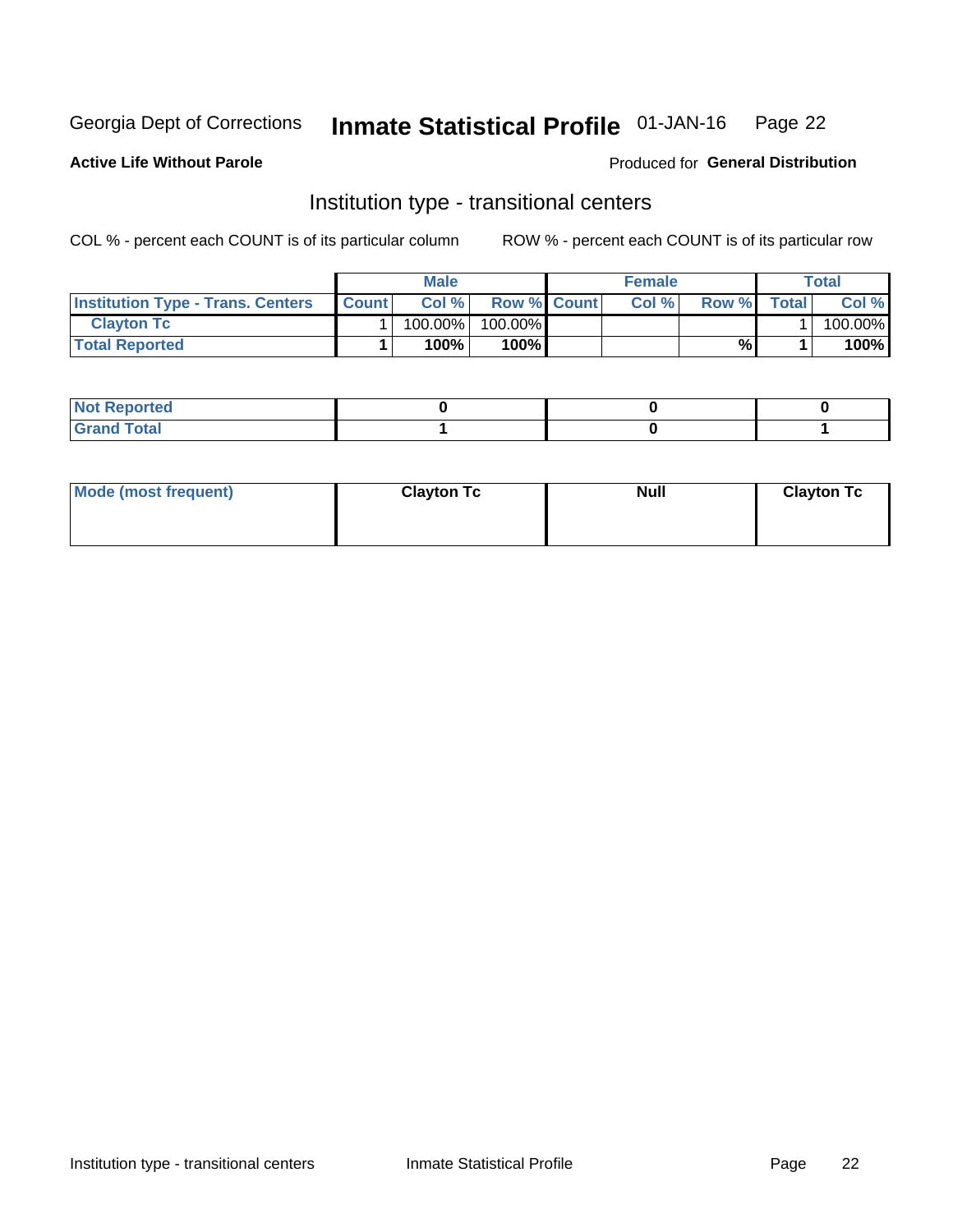#### Inmate Statistical Profile 01-JAN-16 Page 23

**Active Life Without Parole** 

Produced for General Distribution

# Institution type - county prisons

COL % - percent each COUNT is of its particular column

|                                                    | <b>Male</b> |  | <b>Female</b>            |             | <b>Total</b> |
|----------------------------------------------------|-------------|--|--------------------------|-------------|--------------|
| <b>Institution Type - County Prisons   Count  </b> | Col %       |  | <b>Row % Count Col %</b> | Row % Total | Col %        |
| <b>Total Reported</b>                              |             |  |                          |             |              |

| <b>Not Reported</b>   |  |  |
|-----------------------|--|--|
| <b>Total</b><br>Granc |  |  |

| Mode (most frequent) | <b>Null</b> | <b>Null</b><br><b>Null</b> |
|----------------------|-------------|----------------------------|
|                      |             |                            |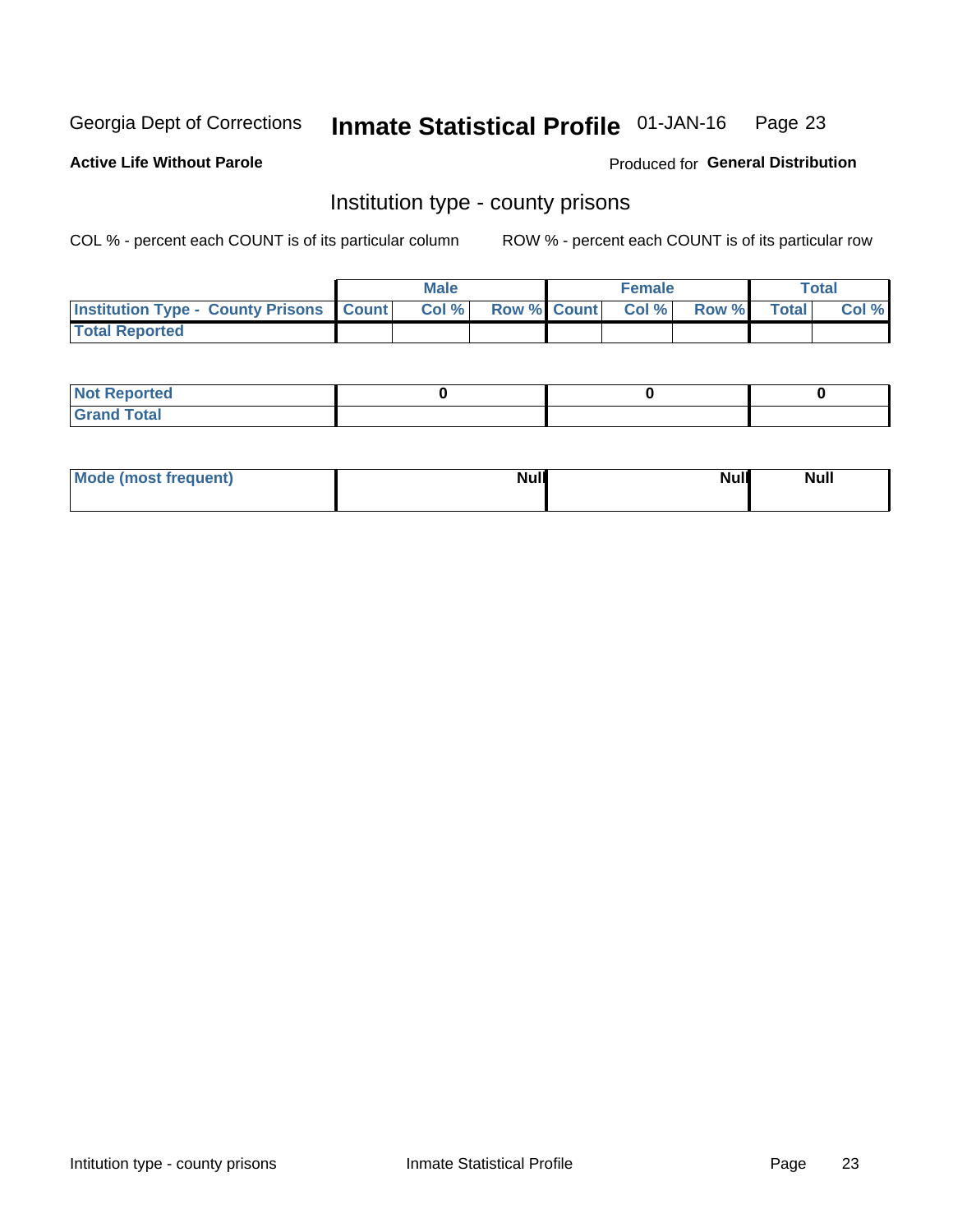#### Inmate Statistical Profile 01-JAN-16 Page 24

### **Active Life Without Parole**

### Produced for General Distribution

# Institution type - state prisons

|                                         |                | <b>Male</b>               |         |                 | <b>Female</b>                 |            | <b>Total</b>                 |          |
|-----------------------------------------|----------------|---------------------------|---------|-----------------|-------------------------------|------------|------------------------------|----------|
| <b>Institution Type - State Prisons</b> | <b>Count</b>   | Col %                     | Row %   | <b>Count</b>    | Col %                         | Row %      | <b>Total</b>                 | Col %    |
| <b>Arrendale State Prison</b>           |                |                           |         | 18              | 50.00%                        | $100.00\%$ | 18                           | 1.55%    |
| <b>Augusta State Med. Prison</b>        | 65             | 5.78%                     | 100.00% |                 |                               |            | 65                           | 5.60%    |
| <b>Autry State Prison</b>               |                | .09%                      | 100.00% |                 |                               |            |                              | .09%     |
| <b>Baldwin State Prison</b>             | 31             | 2.76%                     | 100.00% |                 |                               |            | 31                           | 2.67%    |
| <b>Central State Prison</b>             | $\overline{2}$ | .18%                      | 100.00% |                 |                               |            | $\overline{2}$               | .17%     |
| <b>Coastal State Prison</b>             | $\overline{2}$ | .18%                      | 100.00% |                 |                               |            | $\overline{2}$               | .17%     |
| <b>Dooly State Prison</b>               | $\overline{2}$ | .18%                      | 100.00% |                 |                               |            | $\overline{2}$               | .17%     |
| <b>Ga Diag Class Prison</b>             | 47             | 4.18%                     | 100.00% |                 |                               |            | 47                           | 4.05%    |
| <b>Ga State Prison</b>                  | 29             | 2.58%                     | 100.00% |                 |                               |            | 29                           | 2.50%    |
| <b>Hancock State Prison</b>             | 107            | 9.51%                     | 100.00% |                 |                               |            | 107                          | 9.22%    |
| <b>Hays State Prison</b>                | 124            | 11.02%                    | 100.00% |                 |                               |            | 124                          | 10.68%   |
| <b>Johnson State Prison</b>             | 1              | .09%                      | 100.00% |                 |                               |            | 1                            | .09%     |
| <b>Macon State Prison</b>               | 197            | 17.51%                    | 100.00% |                 |                               |            | 197                          | 16.97%   |
| <b>Phillips State Prison</b>            | 15             | 1.33%                     | 100.00% |                 |                               |            | 15                           | 1.29%    |
| <b>Pulaski State Prison</b>             |                |                           |         | 18              | 50.00%                        | 100.00%    | 18                           | 1.55%    |
| <b>Smith State Prison</b>               | 148            | 13.16%                    | 100.00% |                 |                               |            | 148                          | 12.75%   |
| <b>Telfair State Prison</b>             | 147            | 13.07%                    | 100.00% |                 |                               |            | 147                          | 12.66%   |
| <b>Valdosta State Prison</b>            | 107            | 9.51%                     | 100.00% |                 |                               |            | 107                          | 9.22%    |
| <b>Ware State Prison</b>                | 99             | 8.80%                     | 100.00% |                 |                               |            | 99                           | 8.53%    |
| <b>Wilcox State Prison</b>              | 1              | .09%                      | 100.00% |                 |                               |            | 1                            | .09%     |
| <b>Total Reported</b>                   | 1,125          | 100%                      | 96.9%   | 36              | 100%                          | 3.1%       | 1,161                        | 100%     |
| <b>Not Reported</b>                     |                | $\bf{0}$                  |         |                 | $\bf{0}$                      |            |                              | $\bf{0}$ |
| <b>Grand Total</b>                      |                | 1,125                     |         | $\overline{36}$ |                               |            | 1,161                        |          |
| <b>Mode (most frequent)</b>             |                | <b>Macon State Prison</b> |         |                 | <b>Arrendale State Prison</b> |            | <b>Macon State</b><br>Prison |          |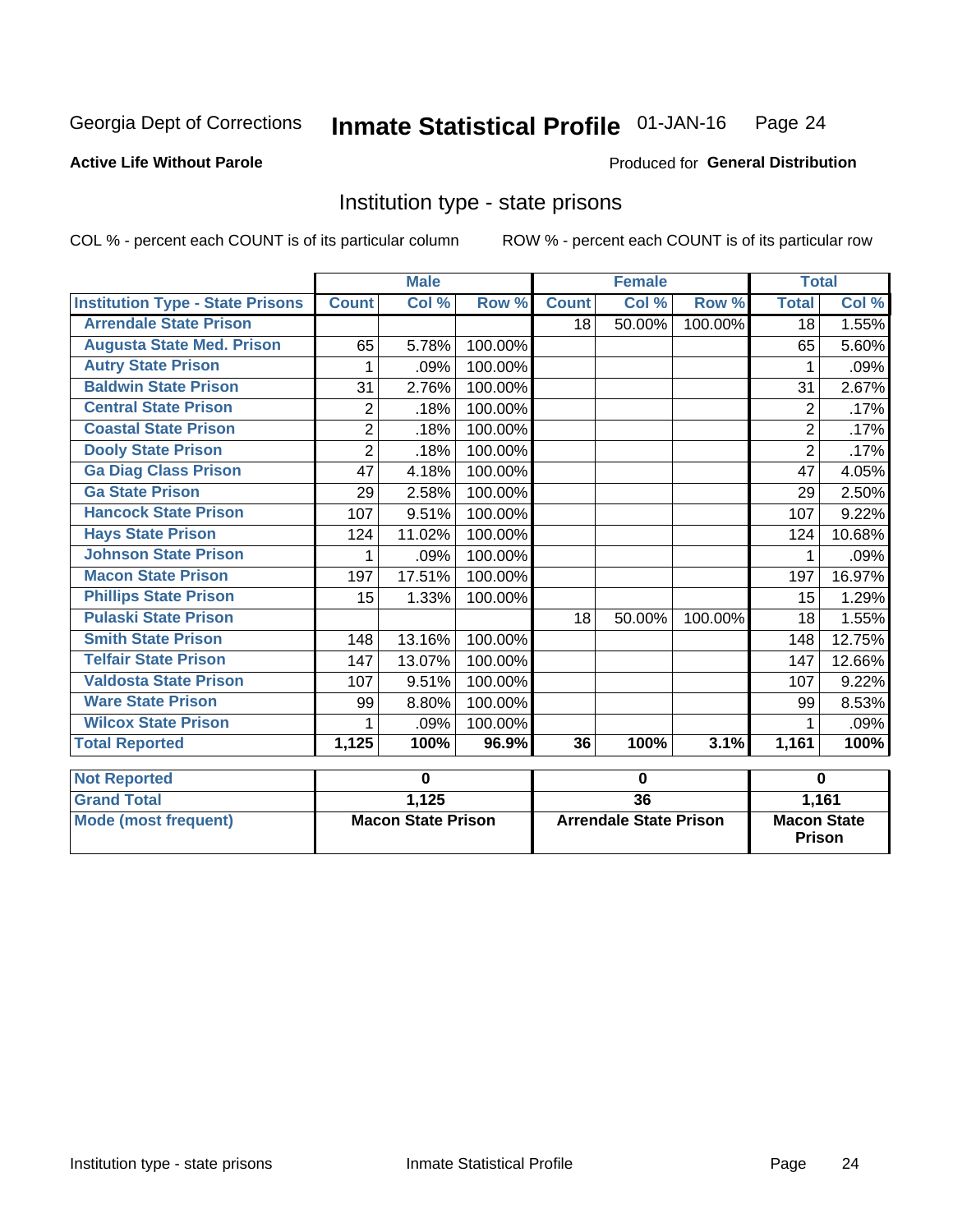#### Inmate Statistical Profile 01-JAN-16 Page 25

**Active Life Without Parole** 

Produced for General Distribution

# Institution type - private prisons

COL % - percent each COUNT is of its particular column

|                                                 | <b>Male</b> |                    | <b>Female</b> |             | Total |
|-------------------------------------------------|-------------|--------------------|---------------|-------------|-------|
| <b>Institution Type - Private Prisons Count</b> | Col%        | <b>Row % Count</b> | Col %         | Row % Total | Col % |
| <b>Total Reported</b>                           |             |                    |               |             |       |

| <b>Not Reported</b>  |  |  |
|----------------------|--|--|
| <b>Total</b><br>C.v. |  |  |

| <b>Mo</b><br>frequent) | <b>Null</b> | <b>Null</b> | . . I *<br><b>IVUII</b> |
|------------------------|-------------|-------------|-------------------------|
|                        |             |             |                         |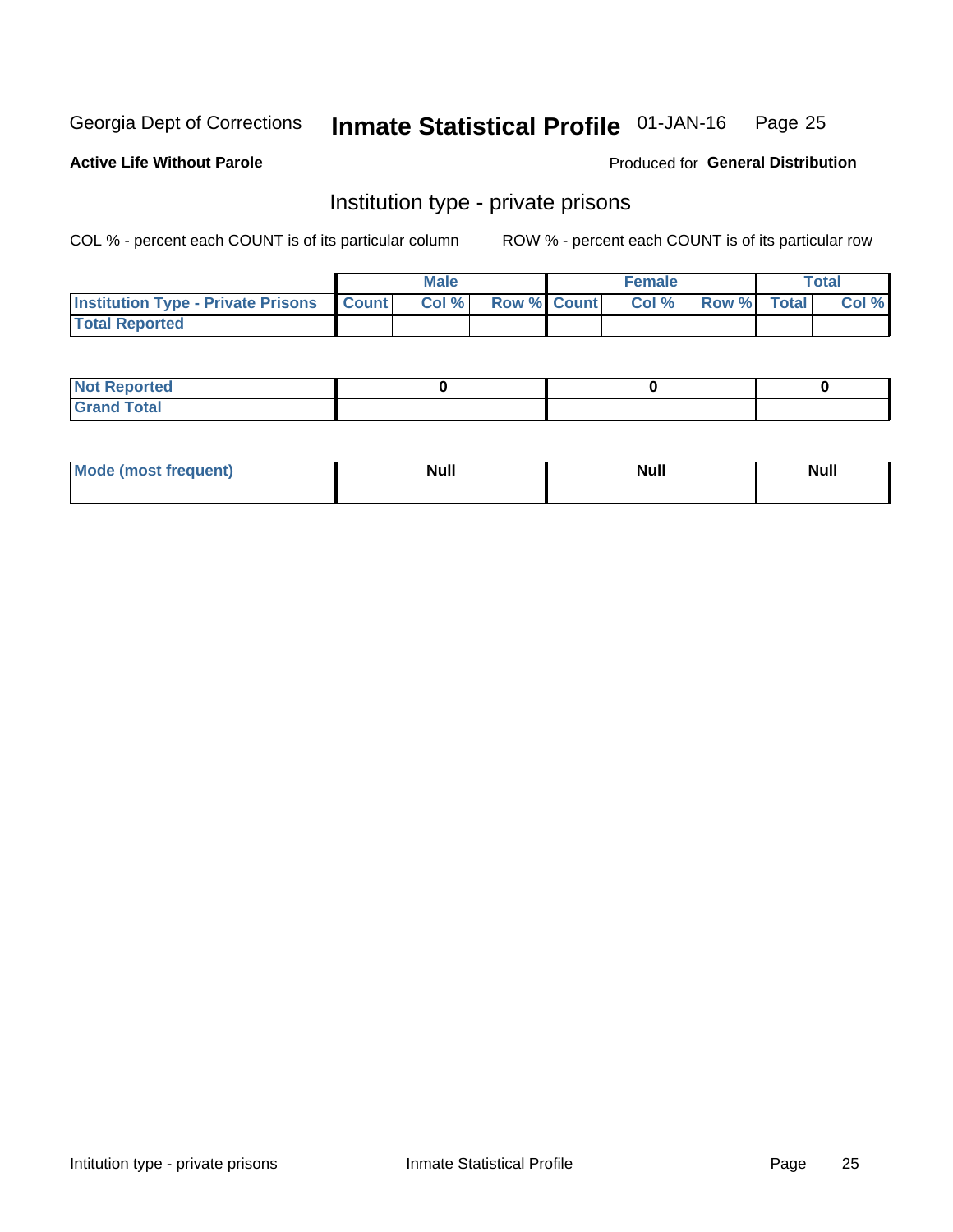#### Inmate Statistical Profile 01-JAN-16 Page 26

#### **Active Life Without Parole**

### Produced for General Distribution

# Institution type - inmate boot camp

COL % - percent each COUNT is of its particular column

|                                      |              | <b>Male</b> |               |              | <b>Female</b> |             | <b>Total</b> |
|--------------------------------------|--------------|-------------|---------------|--------------|---------------|-------------|--------------|
| <b>Institution Type - Boot Camps</b> | <b>Count</b> | Col %       | <b>Row %I</b> | <b>Count</b> | Col %         | Row % Total | Col %        |
| <b>Total Rported</b>                 |              |             |               |              |               |             |              |

| <b>Not Reported</b>            |  |  |
|--------------------------------|--|--|
| <b>Total</b><br>C <sub>r</sub> |  |  |

| Mod<br>uamo | Nul.<br>$- - - - - -$ | <b>Null</b> | <br>uu.<br>------ |
|-------------|-----------------------|-------------|-------------------|
|             |                       |             |                   |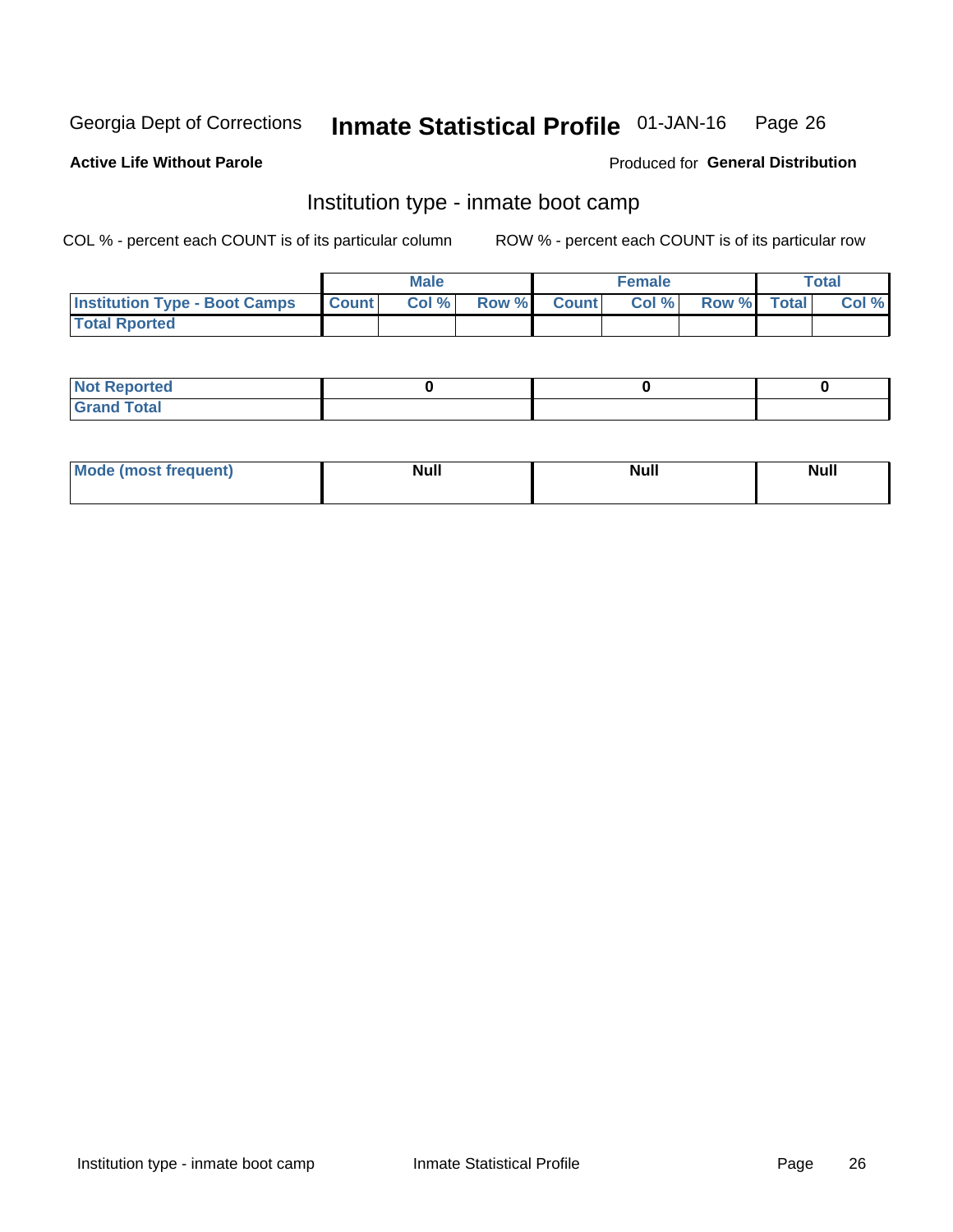#### Inmate Statistical Profile 01-JAN-16 Page 27

**Active Life Without Parole** 

Produced for General Distribution

# Number of disciplinary reports

COL % - percent each COUNT is of its particular column

|                                       |              | <b>Male</b> |                    |    | <b>Female</b> |          |       | <b>Total</b> |
|---------------------------------------|--------------|-------------|--------------------|----|---------------|----------|-------|--------------|
| <b>Number of Disciplinary Reports</b> | <b>Count</b> | Col %       | <b>Row % Count</b> |    | Col %         | Row %    | Total | Col %        |
|                                       | 282          | 25.04%      | 94.95%             | 15 | 41.67%        | $5.05\%$ | 297   | 25.56%       |
|                                       | 160          | 14.21%      | 96.97%             | 5  | 13.89%        | 3.03%    | 165   | 14.20%       |
|                                       | 105          | 9.33%       | 95.45%             | 5  | 13.89%        | 4.55%    | 110   | 9.47%        |
| 3                                     | 80           | 7.10%       | 95.24%             | 4  | 11.11%        | 4.76%    | 84    | 7.23%        |
|                                       | 61           | 5.42%       | 98.39%             |    | 2.78%         | 1.61%    | 62    | 5.34%        |
| 5                                     | 55           | 4.88%       | 100.00%            |    |               |          | 55    | 4.73%        |
| <b>More Than 5</b>                    | 383          | 34.01%      | 98.46%             | 6  | 16.67%        | 1.54%    | 389   | 33.48%       |
| <b>Total Reported</b>                 | 1,126        | 100%        | 96.90%             | 36 | 100.0%        | 3.10%    | 1,162 | 100.0%       |

| NO<br>ueo |                                  |          |     |
|-----------|----------------------------------|----------|-----|
| Гоtal     | 12c<br>$\mathbf{1}$ $\mathbf{2}$ | ^^<br>ად | 162 |

| Mean (average)         | 7.52 | 4.64 | 7.43 |
|------------------------|------|------|------|
| <b>Median (middle)</b> |      |      |      |
| Mode (most frequent)   |      |      |      |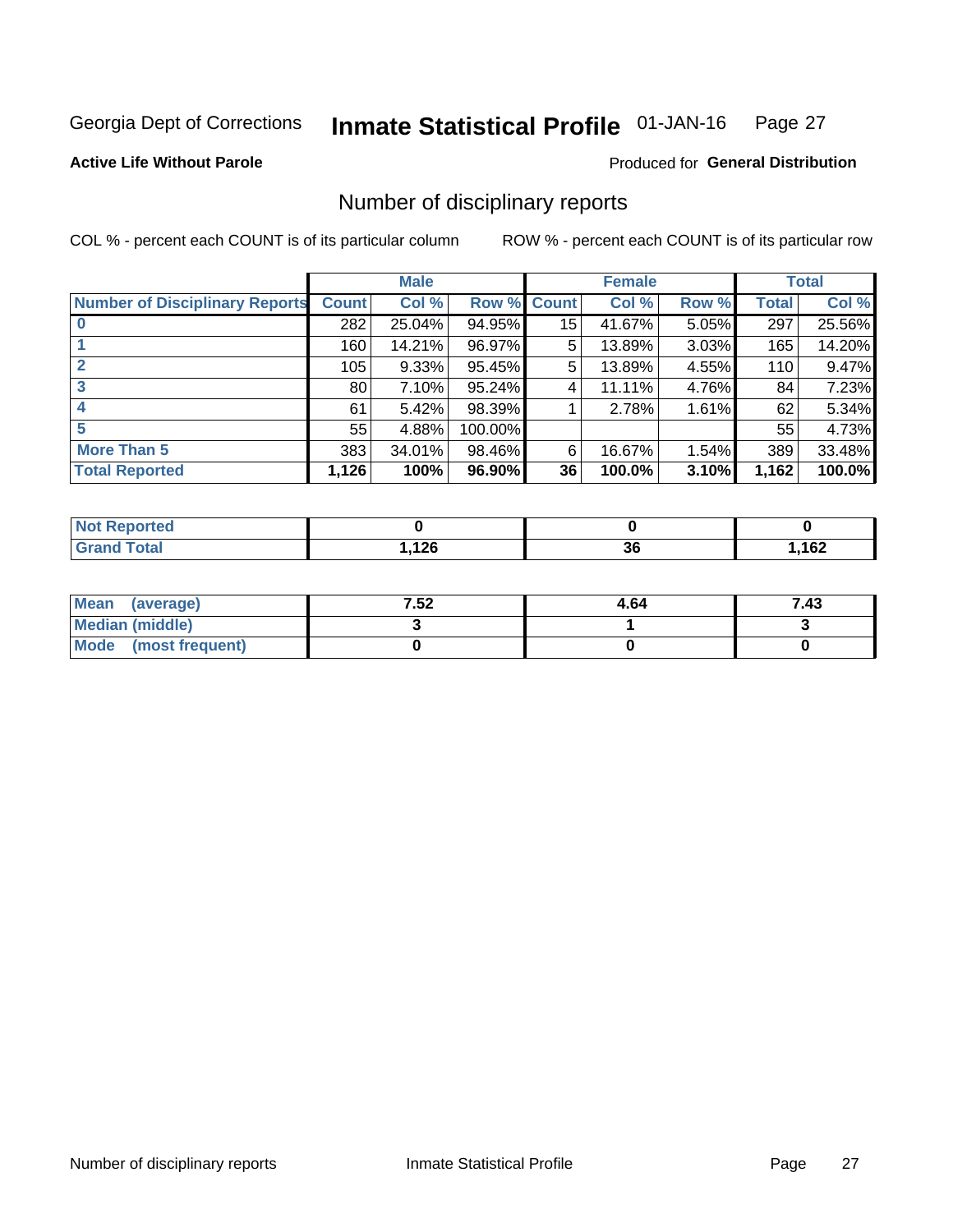#### Inmate Statistical Profile 01-JAN-16 Page 28

### **Active Life Without Parole**

#### Produced for General Distribution

# Number of transfers

COL % - percent each COUNT is of its particular column

|                            |              | <b>Male</b> |             |    | <b>Female</b> |        |              | <b>Total</b> |
|----------------------------|--------------|-------------|-------------|----|---------------|--------|--------------|--------------|
| <b>Number of Transfers</b> | <b>Count</b> | Col %       | Row % Count |    | Col %         | Row %  | <b>Total</b> | Col %        |
|                            | 27           | $2.40\%$    | 81.82%      | 6  | 16.67%        | 18.18% | 33           | 2.84%        |
|                            | 297          | 26.38%      | 94.59%      | 17 | 47.22%        | 5.41%  | 314          | 27.02%       |
| $\mathbf{2}$               | 155          | 13.77%      | 96.27%      | 6  | 16.67%        | 3.73%  | 161          | 13.86%       |
| 3                          | 99           | 8.79%       | 99.00%      |    | 2.78%         | 1.00%  | 100          | 8.61%        |
|                            | 76           | 6.75%       | 98.70%      |    | 2.78%         | 1.30%  | 77           | 6.63%        |
| 5                          | 62           | 5.51%       | 98.41%      |    | 2.78%         | 1.59%  | 63           | 5.42%        |
| <b>More Than 5</b>         | 410          | 36.41%      | 99.03%      | 4  | 11.11%        | 0.97%  | 414          | 35.63%       |
| <b>Total Reported</b>      | 1,126        | 100%        | 96.90%      | 36 | 100.0%        | 3.10%  | 1,162        | 100.0%       |

| NO<br>ueo |                                  |          |     |
|-----------|----------------------------------|----------|-----|
| Гоtal     | 12c<br>$\mathbf{1}$ $\mathbf{2}$ | ^^<br>ად | 162 |

| Mean (average)         | 5.91 | 1.94 | 5.78 |
|------------------------|------|------|------|
| <b>Median (middle)</b> |      |      |      |
| Mode (most frequent)   |      |      |      |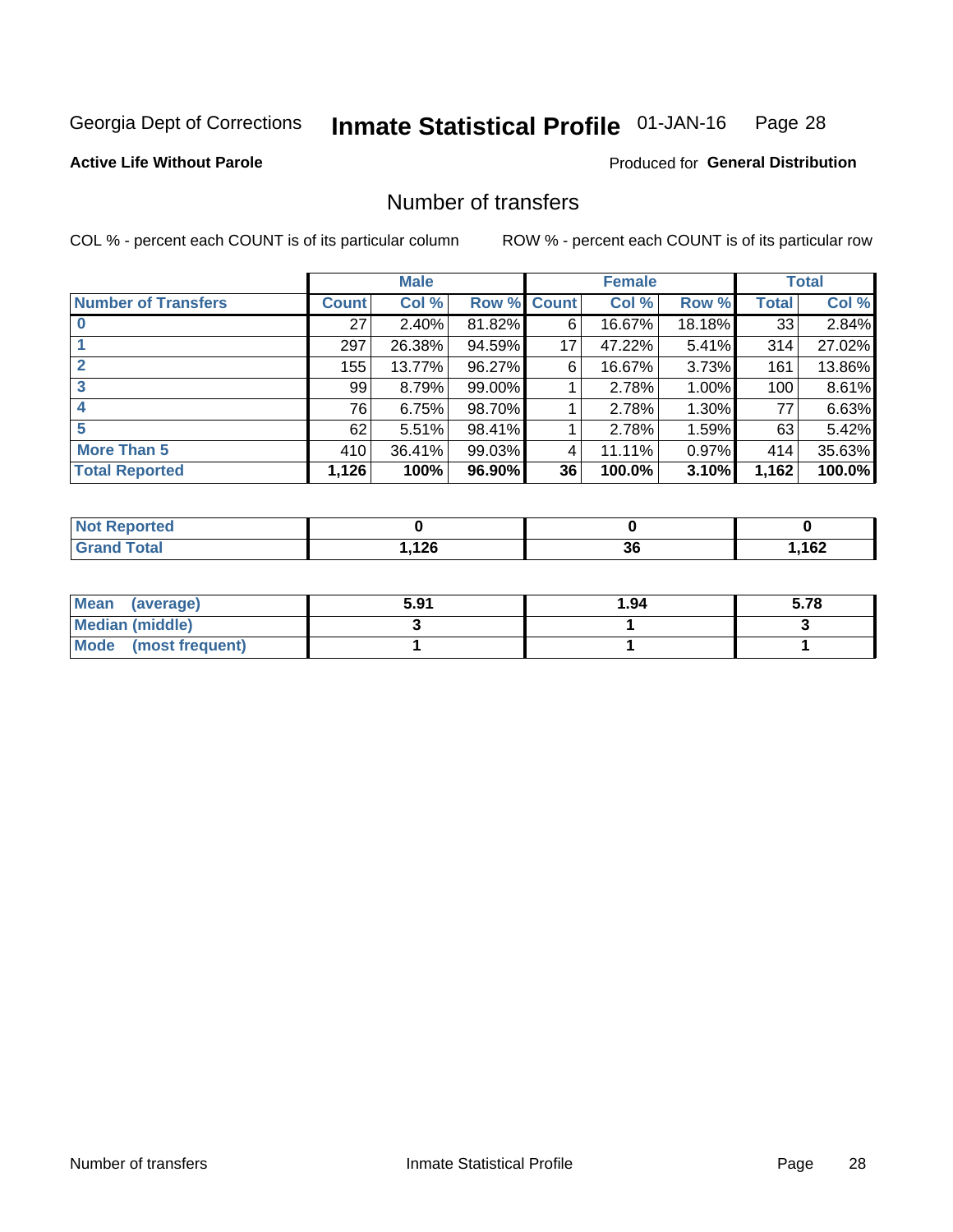#### Inmate Statistical Profile 01-JAN-16 Page 29

#### **Active Life Without Parole**

**Produced for General Distribution** 

# Number of escapes

COL % - percent each COUNT is of its particular column

|                          |              | <b>Male</b> |                    |    | <b>Female</b> |          |       | Total    |
|--------------------------|--------------|-------------|--------------------|----|---------------|----------|-------|----------|
| <b>Number of Escapes</b> | <b>Count</b> | Col %       | <b>Row % Count</b> |    | Col %         | Row %    | Total | Col %    |
|                          | .122         | $99.64\%$   | 96.89%             | 36 | 100.00%       | $3.11\%$ | 1,158 | 99.66%   |
|                          |              | 0.18%       | 100.00%            |    |               |          |       | 0.17%    |
|                          |              | 0.18%       | $100.00\%$         |    |               |          |       | $0.17\%$ |
| <b>Total Reported</b>    | 1,126        | 100%        | 96.90%             | 36 | 100%          | 3.10%    | 1.162 | 100%     |

| <b>Not Reported</b> |       |          |      |
|---------------------|-------|----------|------|
| Total<br>Gra        | l,126 | ^^<br>ახ | ,162 |

| Mean (average)       |  | .v |
|----------------------|--|----|
| Median (middle)      |  |    |
| Mode (most frequent) |  |    |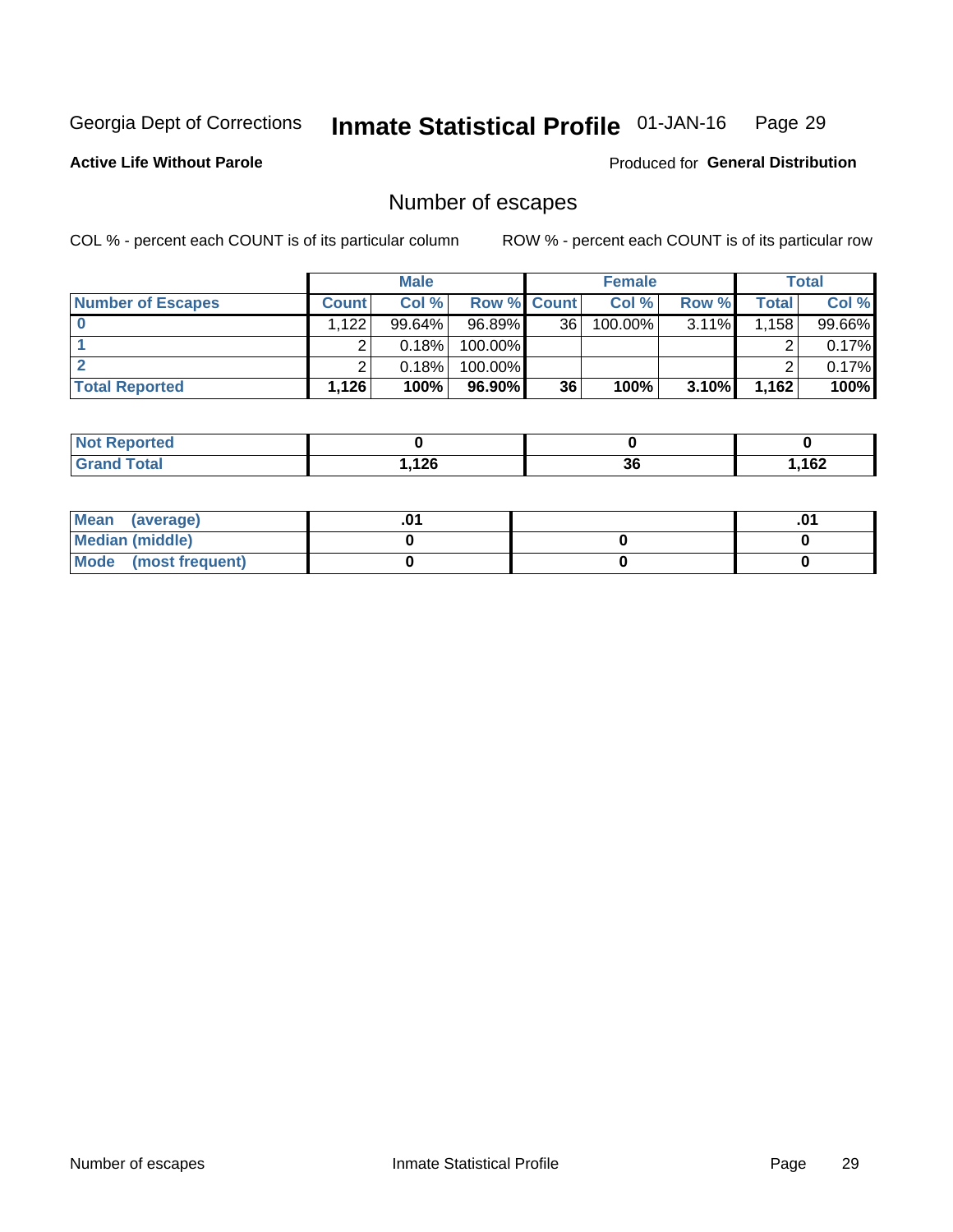### **Active Life Without Parole**

### **Produced for General Distribution**

# Time served in current (or last) institution

COL % - percent each COUNT is of its particular column

|                              |              | <b>Male</b> |         |                | <b>Female</b> |        |              | <b>Total</b> |
|------------------------------|--------------|-------------|---------|----------------|---------------|--------|--------------|--------------|
| <b>Time In Institution</b>   | <b>Count</b> | Col %       | Row %   | <b>Count</b>   | Col %         | Row %  | <b>Total</b> | Col %        |
| 0 to 3 months                | 151          | 13.41%      | 96.18%  | 6              | 16.67%        | 3.82%  | 157          | 13.51%       |
| 3.01 to 6 months             | 58           | 5.15%       | 95.08%  | 3              | 8.33%         | 4.92%  | 61           | 5.25%        |
| 6.01 to 9 months             | 72           | 6.39%       | 97.30%  | $\overline{2}$ | 5.56%         | 2.70%  | 74           | 6.37%        |
| 9.01 to 12 months            | 72           | 6.39%       | 96.00%  | 3              | 8.33%         | 4.00%  | 75           | 6.45%        |
| <b>12.01 to 18 months</b>    | 123          | 10.92%      | 97.62%  | 3              | 8.33%         | 2.38%  | 126          | 10.84%       |
| 18.01 to 24 months           | 101          | 8.97%       | 98.06%  | $\overline{2}$ | 5.56%         | 1.94%  | 103          | 8.86%        |
| $2.01$ to 3 years            | 163          | 14.48%      | 95.88%  | 7              | 19.44%        | 4.12%  | 170          | 14.63%       |
| 3.01 to 4 years              | 101          | 8.97%       | 100.00% |                |               |        | 101          | 8.69%        |
| 4.01 to 5 years              | 67           | 5.95%       | 89.33%  | 8              | 22.22%        | 10.67% | 75           | 6.45%        |
| $\overline{5.01}$ to 6 years | 51           | 4.53%       | 100.00% |                |               |        | 51           | 4.39%        |
| 6.01 to 7 years              | 44           | 3.91%       | 100.00% |                |               |        | 44           | 3.79%        |
| $7.01$ to 8 years            | 36           | 3.20%       | 100.00% |                |               |        | 36           | 3.10%        |
| 8.01 to 9 years              | 10           | 0.89%       | 100.00% |                |               |        | 10           | 0.86%        |
| 9.01 to 10 years             | 21           | 1.87%       | 100.00% |                |               |        | 21           | 1.81%        |
| Over 10 years                | 56           | 4.97%       | 96.55%  | 2              | 5.56%         | 3.45%  | 58           | 4.99%        |
| <b>Total Reported</b>        | 1,126        | 100%        | 96.90%  | 36             | 100%          | 3.10%  | 1,162        | 100%         |

| meo<br><b>NOT</b> |       |                      |     |
|-------------------|-------|----------------------|-----|
| $int^{\bullet}$   | 10C   | $\ddot{\phantom{0}}$ | 162 |
| _____             | 59.14 | Ju                   |     |

| <b>Mean</b><br>(average) | 36 months | 30 months | 36 months |
|--------------------------|-----------|-----------|-----------|
| Median (middle)          | 23 months | 20 months | 23 months |
| Mode (most frequent)     | 15 months | 2 months  | ∣ months  |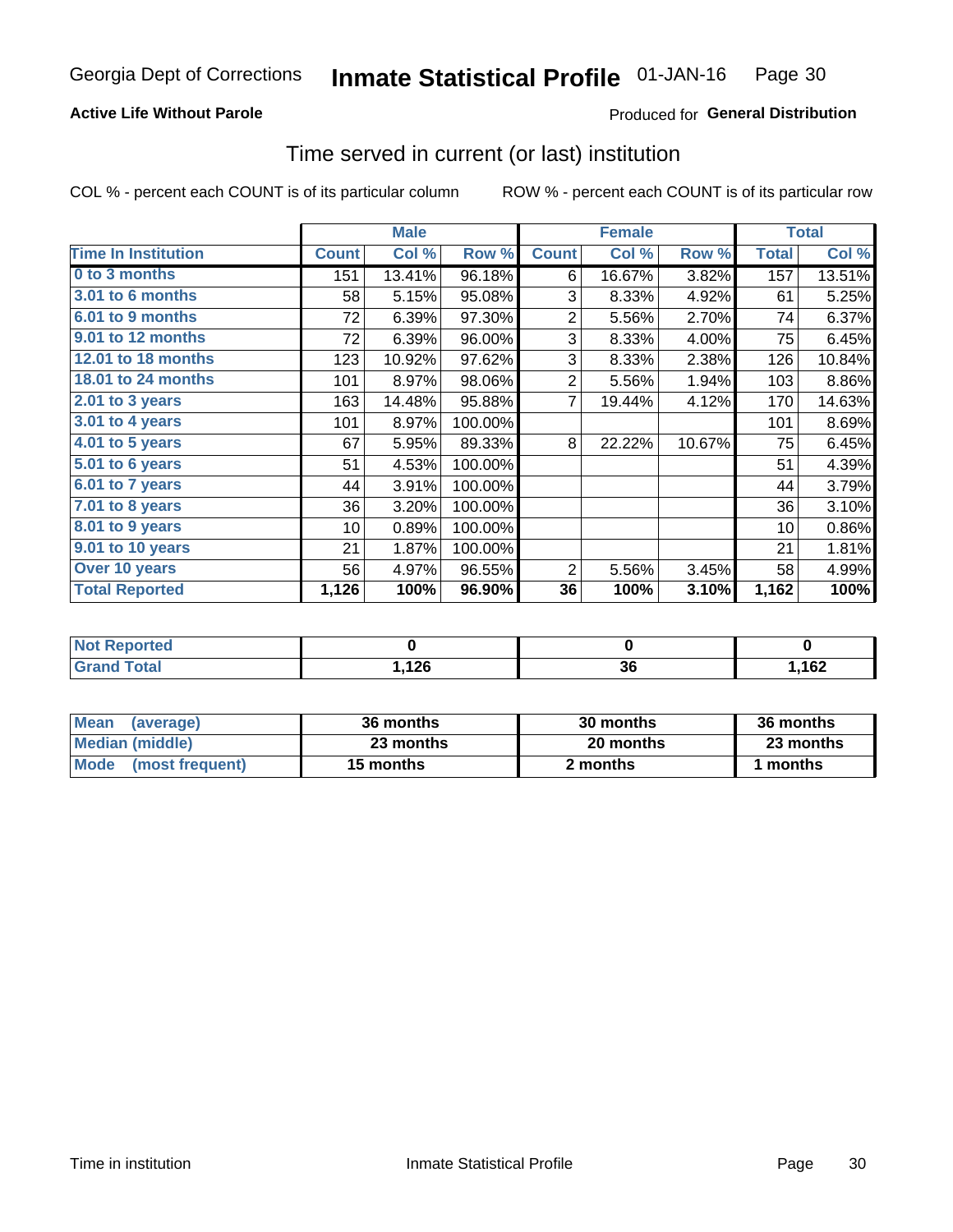#### Inmate Statistical Profile 01-JAN-16 Page 31

#### **Active Life Without Parole**

#### Produced for General Distribution

# Highest grade level attained

COL % - percent each COUNT is of its particular column

|                              |                         | <b>Male</b> |         |                | <b>Female</b> |        |                         | <b>Total</b> |
|------------------------------|-------------------------|-------------|---------|----------------|---------------|--------|-------------------------|--------------|
| <b>Grade Level</b>           | <b>Count</b>            | Col %       | Row %   | <b>Count</b>   | Col %         | Row %  | <b>Total</b>            | Col %        |
| No school at all             | 2                       | 0.22%       | 100.00% |                |               |        | 2                       | 0.22%        |
| Grade 1                      | 1                       | 0.11%       | 100.00% |                |               |        | 1                       | 0.11%        |
| Grade 2                      | 1                       | 0.11%       | 100.00% |                |               |        | $\mathbf 1$             | 0.11%        |
| Grade 3                      | $\overline{2}$          | 0.22%       | 100.00% |                |               |        | $\overline{2}$          | 0.22%        |
| Grade 4                      | 4                       | 0.44%       | 100.00% |                |               |        | 4                       | 0.43%        |
| Grade 5                      | 1                       | 0.11%       | 100.00% |                |               |        | $\mathbf{1}$            | 0.11%        |
| Grade 6                      | 8                       | 0.88%       | 100.00% |                |               |        | 8                       | 0.86%        |
| <b>Grade 7</b>               | 35                      | 3.87%       | 100.00% |                |               |        | 35                      | 3.78%        |
| Grade 8                      | 70                      | 7.73%       | 100.00% |                |               |        | 70                      | 7.57%        |
| Grade 9                      | 121                     | 13.37%      | 97.58%  | 3              | 15.00%        | 2.42%  | 124                     | 13.41%       |
| Grade 10                     | 173                     | 19.12%      | 97.19%  | 5              | 25.00%        | 2.81%  | 178                     | 19.24%       |
| Grade 11                     | 149                     | 16.46%      | 98.68%  | $\overline{2}$ | 10.00%        | 1.32%  | 151                     | 16.32%       |
| <b>Grade 12 or GED</b>       | 209                     | 23.09%      | 96.76%  | $\overline{7}$ | 35.00%        | 3.24%  | 216                     | 23.35%       |
| Some tech school             | 13                      | 1.44%       | 92.86%  | 1              | 5.00%         | 7.14%  | 14                      | 1.51%        |
| <b>Completed tech school</b> | 14                      | 1.55%       | 100.00% |                |               |        | 14                      | 1.51%        |
| College, 1 year              | 30                      | 3.31%       | 100.00% |                |               |        | 30                      | 3.24%        |
| College, 2 year              | 34                      | 3.76%       | 97.14%  | 1              | 5.00%         | 2.86%  | 35                      | 3.78%        |
| College, 3 year              | 14                      | 1.55%       | 100.00% |                |               |        | 14                      | 1.51%        |
| <b>Bachelor's degree</b>     | 16                      | 1.77%       | 100.00% |                |               |        | 16                      | 1.73%        |
| <b>Master's degree</b>       | $\overline{\mathbf{4}}$ | 0.44%       | 100.00% |                |               |        | $\overline{\mathbf{4}}$ | 0.43%        |
| Ph.D. degree                 | 1                       | 0.11%       | 50.00%  | 1              | 5.00%         | 50.00% | $\overline{2}$          | 0.22%        |
| Law degree                   | $\overline{2}$          | 0.22%       | 100.00% |                |               |        | $\overline{2}$          | 0.22%        |
| <b>Medical degree</b>        | 1                       | 0.11%       | 100.00% |                |               |        | 1                       | 0.11%        |
| <b>Total Reported</b>        | 905                     | 100%        | 97.84%  | 20             | 100%          | 2.16%  | 925                     | 100%         |

| rted<br><b>NOT</b> | ົ<br>44 I | $\sim$ | $\sim$<br>ZJ I |
|--------------------|-----------|--------|----------------|
| <b>ota</b>         | 126       | ^'     | ,162           |
| Grar               | 50 µ,     | კხ     |                |

| Mean<br>(average)       | 10.72           | 11.5            | 10.73             |
|-------------------------|-----------------|-----------------|-------------------|
| <b>Median (middle)</b>  | Grade 11        | Other           | Grade 11          |
| Mode<br>(most frequent) | Grade 12 or GED | Grade 12 or GED | I Grade 12 or GED |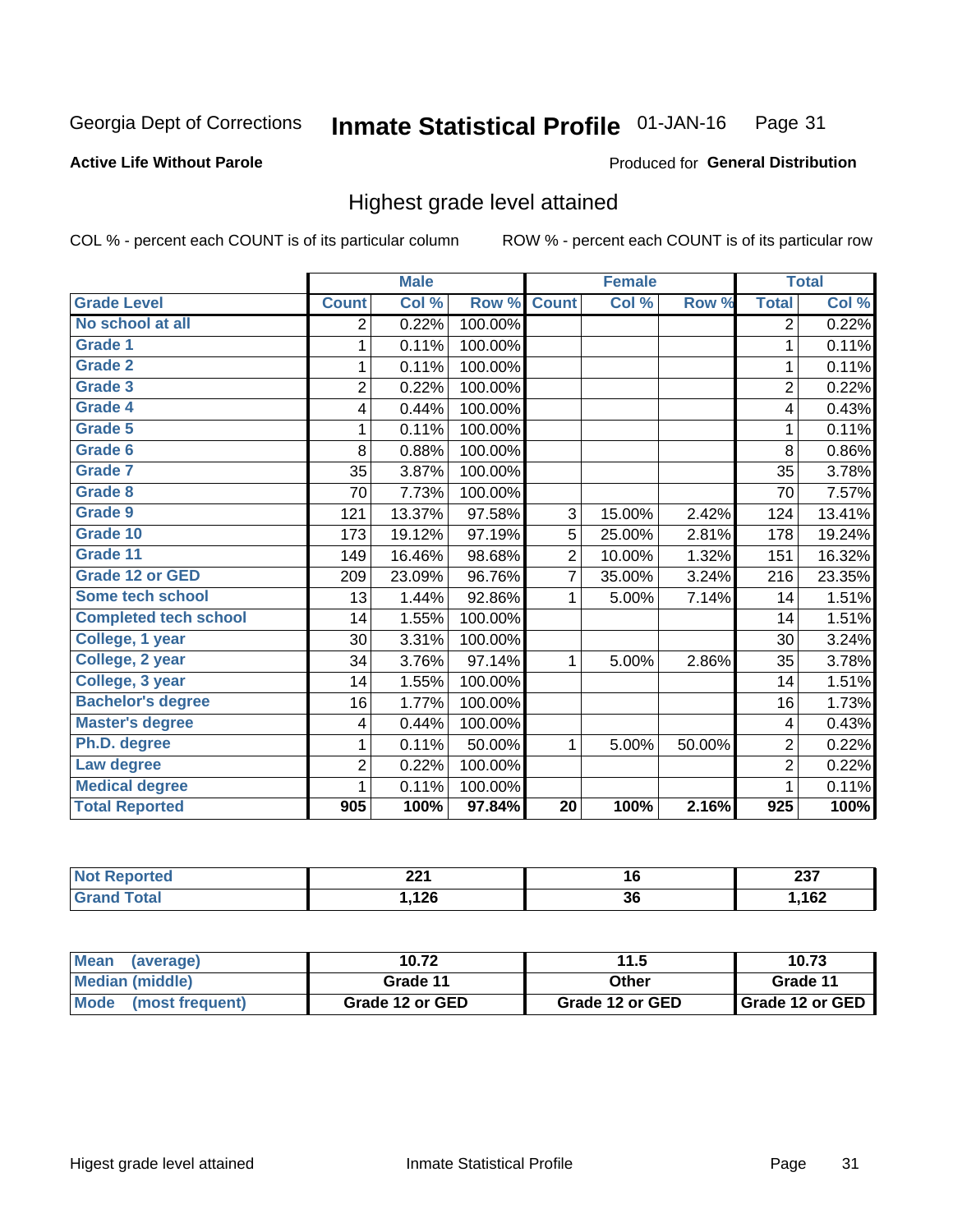#### Inmate Statistical Profile 01-JAN-16 Page 32

Produced for General Distribution

### **Active Life Without Parole**

# Culture fair IQ scores

COL % - percent each COUNT is of its particular column

|                       |                | <b>Male</b> |             |                | <b>Female</b> |       |              | <b>Total</b> |
|-----------------------|----------------|-------------|-------------|----------------|---------------|-------|--------------|--------------|
| <b>IQ Scores</b>      | <b>Count</b>   | Col %       | Row % Count |                | Col %         | Row % | <b>Total</b> | Col %        |
| $60 - 69$             | 35             | 3.47%       | 100.00%     |                |               |       | 35           | 3.38%        |
| $70 - 79$             | 77             | 7.63%       | 97.47%      | $\overline{2}$ | 7.14%         | 2.53% | 79           | 7.62%        |
| $80 - 89$             | 141            | 13.97%      | 95.92%      | 6              | 21.43%        | 4.08% | 147          | 14.18%       |
| $90 - 99$             | 249            | 24.68%      | 96.51%      | 9              | 32.14%        | 3.49% | 258          | 24.88%       |
| $100 - 109$           | 276            | 27.35%      | 98.22%      | 5              | 17.86%        | 1.78% | 281          | 27.10%       |
| $110 - 119$           | 190            | 18.83%      | 98.45%      | 3              | 10.71%        | 1.55% | 193          | 18.61%       |
| $120 - 129$           | 39             | 3.87%       | 92.86%      | 3              | 10.71%        | 7.14% | 42           | 4.05%        |
| $130 - 139$           | $\overline{2}$ | 0.20%       | 100.00%     |                |               |       | 2            | 0.19%        |
| <b>Total Reported</b> | 1,009          | 100%        | 97.30%      | 28             | 100%          | 2.70% | 1,037        | 100.0%       |

| <b>Not Reported</b>  | 106   |    | 44.   |
|----------------------|-------|----|-------|
| Not Valid (under 60) |       |    | 14    |
| <b>Grand Total</b>   | 1,126 | 36 | 1,162 |

| <b>Mean</b><br>(average) | 98  | 99  | 98 |
|--------------------------|-----|-----|----|
| <b>Median (middle)</b>   | 100 | 96  | 99 |
| Mode (most frequent)     | 99  | 102 | 99 |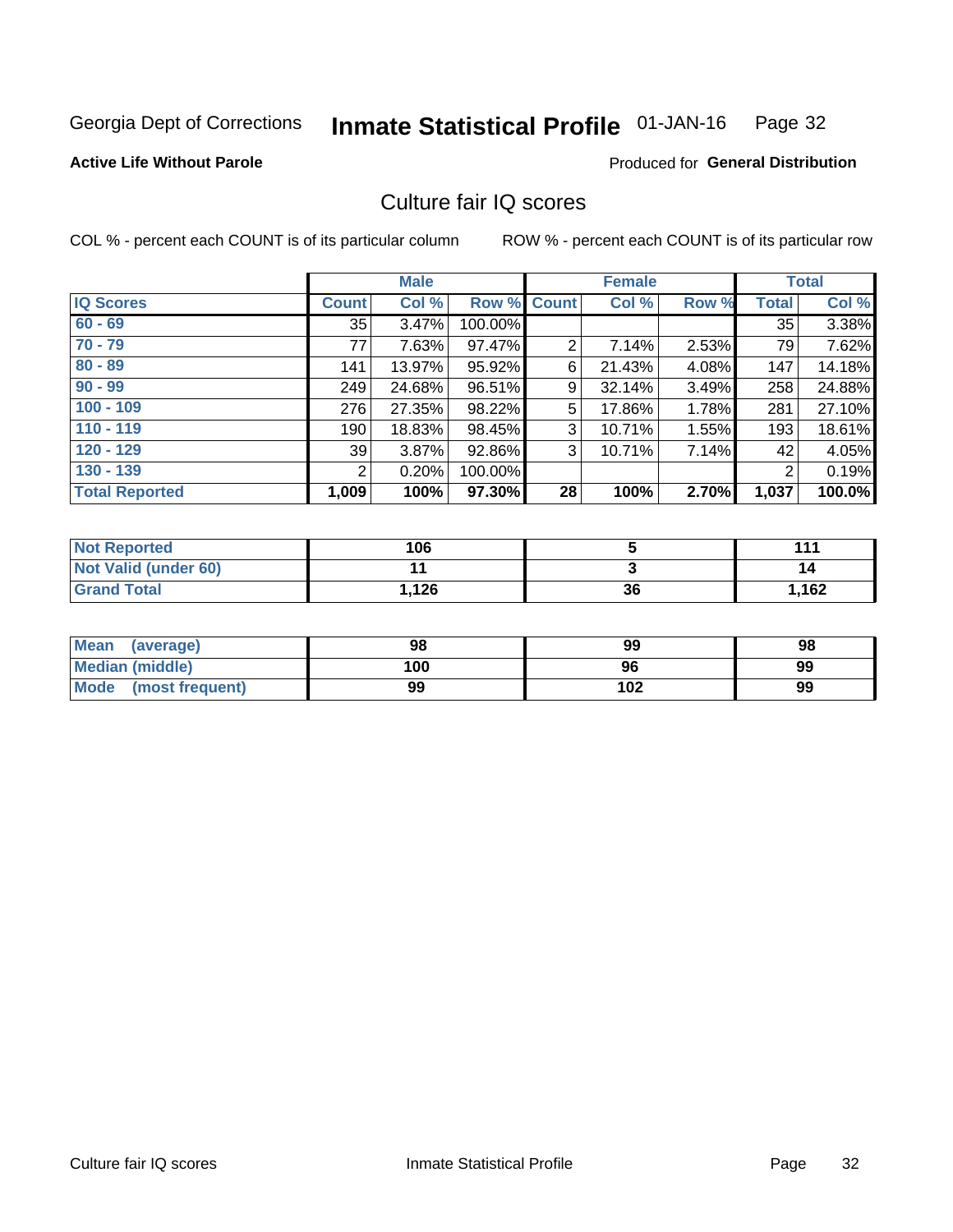#### Inmate Statistical Profile 01-JAN-16 Page 33

#### **Active Life Without Parole**

### Produced for General Distribution

# Wide Range Achievement Test (WRAT) reading score

COL % - percent each COUNT is of its particular column

|                           |              | <b>Male</b> |         |                | <b>Female</b> |       |                 | <b>Total</b> |
|---------------------------|--------------|-------------|---------|----------------|---------------|-------|-----------------|--------------|
| <b>WRAT Reading Score</b> | <b>Count</b> | Col %       | Row %   | <b>Count</b>   | Col %         | Row % | <b>Total</b>    | Col %        |
| $0.1$ to $0.9$            | 23           | 2.23%       | 100.00% |                |               |       | 23              | 2.17%        |
| 1.0 to 1.9                | 16           | 1.55%       | 100.00% |                |               |       | 16              | 1.51%        |
| 2.0 to 2.9                | 39           | 3.79%       | 97.50%  | 1              | 3.23%         | 2.50% | 40              | 3.77%        |
| 3.0 to 3.9                | 67           | 6.50%       | 95.71%  | 3              | 9.68%         | 4.29% | 70              | 6.60%        |
| 4.0 to 4.9                | 83           | 8.06%       | 97.65%  | $\overline{2}$ | 6.45%         | 2.35% | 85              | 8.01%        |
| 5.0 to 5.9                | 97           | 9.42%       | 97.98%  | $\overline{2}$ | 6.45%         | 2.02% | 99              | 9.33%        |
| 6.0 to 6.9                | 97           | 9.42%       | 97.98%  | $\overline{2}$ | 6.45%         | 2.02% | 99              | 9.33%        |
| 7.0 to 7.9                | $30$         | 2.91%       | 100.00% |                |               |       | 30 <sup>1</sup> | 2.83%        |
| 8.0 to 8.9                | 79           | 7.67%       | 97.53%  | $\overline{2}$ | 6.45%         | 2.47% | 81              | 7.63%        |
| 9.0 to 9.9                | 66           | 6.41%       | 97.06%  | $\overline{2}$ | 6.45%         | 2.94% | 68              | 6.41%        |
| 10.0 to 10.9              | 51           | 4.95%       | 98.08%  | 1              | 3.23%         | 1.92% | 52              | 4.90%        |
| 11.0 to 11.9              | 96           | 9.32%       | 95.05%  | 5              | 16.13%        | 4.95% | 101             | 9.52%        |
| 12.0 to 12.9              | 230          | 22.33%      | 96.64%  | 8              | 25.81%        | 3.36% | 238             | 22.43%       |
| 13                        | 56           | 5.44%       | 94.92%  | 3              | 9.68%         | 5.08% | 59              | 5.56%        |
| <b>Total Reported</b>     | 1,030        | 100%        | 97.08%  | 31             | 100.0%        | 2.92% | 1,061           | 100%         |
|                           |              |             |         |                |               |       |                 |              |

| <b>Not Reported</b>   | 96    |          | 101  |
|-----------------------|-------|----------|------|
| <b>Total</b><br>Grand | .126، | ^^<br>ათ | ,162 |

| Mean (average)         | 8.45 | 9.39 | 8.48 |
|------------------------|------|------|------|
| <b>Median (middle)</b> | 8.9  | 11.2 | 8.9  |
| Mode (most frequent)   | 12.9 | 12.9 | 12.9 |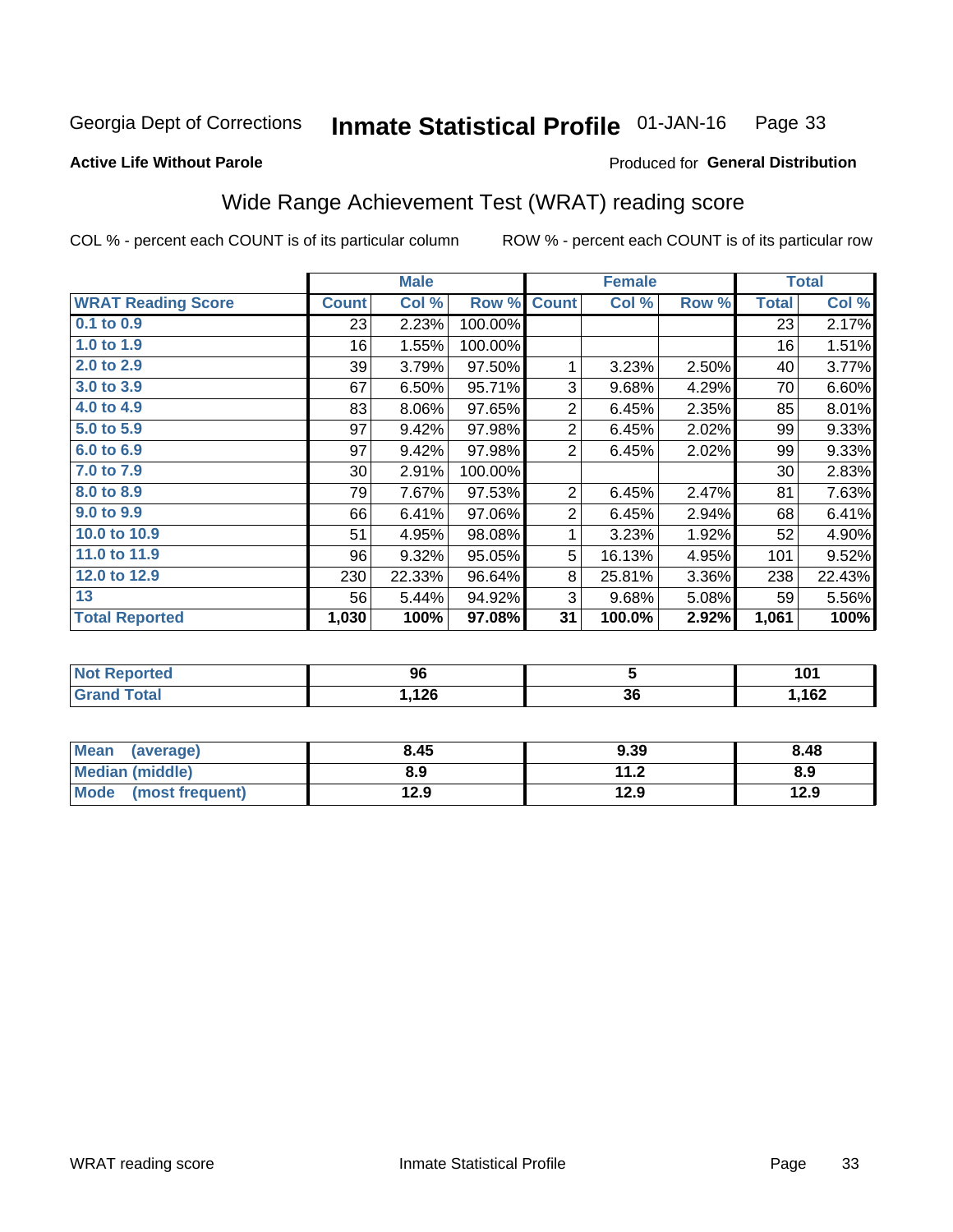#### Inmate Statistical Profile 01-JAN-16 Page 34

### **Active Life Without Parole**

### Produced for General Distribution

# Wide Range Achievement Test (WRAT) math score

COL % - percent each COUNT is of its particular column

|                              |              | <b>Male</b> |         |                | <b>Female</b> |        |              | <b>Total</b>               |
|------------------------------|--------------|-------------|---------|----------------|---------------|--------|--------------|----------------------------|
| <b>WRAT Mathematic Score</b> | <b>Count</b> | Col %       | Row %   | <b>Count</b>   | Col %         | Row %  | <b>Total</b> | $\overline{\text{Col }\%}$ |
| $0.1$ to $0.9$               | 2            | 0.19%       | 100.00% |                |               |        | 2            | 0.19%                      |
| 1.0 to 1.9                   | 8            | 0.78%       | 100.00% |                |               |        | 8            | 0.75%                      |
| 2.0 to 2.9                   | 24           | 2.33%       | 96.00%  | 1              | 3.23%         | 4.00%  | 25           | 2.36%                      |
| 3.0 to 3.9                   | 58           | 5.63%       | 96.67%  | $\overline{2}$ | 6.45%         | 3.33%  | 60           | 5.66%                      |
| 4.0 to 4.9                   | 114          | 11.07%      | 97.44%  | 3              | 9.68%         | 2.56%  | 117          | 11.03%                     |
| 5.0 to 5.9                   | 136          | 13.20%      | 98.55%  | $\overline{2}$ | 6.45%         | 1.45%  | 138          | 13.01%                     |
| 6.0 to 6.9                   | 231          | 22.43%      | 97.47%  | 6              | 19.35%        | 2.53%  | 237          | 22.34%                     |
| 7.0 to 7.9                   | 106          | 10.29%      | 97.25%  | 3              | 9.68%         | 2.75%  | 109          | 10.27%                     |
| 8.0 to 8.9                   | 98           | 9.51%       | 98.00%  | $\overline{2}$ | 6.45%         | 2.00%  | 100          | 9.43%                      |
| 9.0 to 9.9                   | 77           | 7.48%       | 96.25%  | 3              | 9.68%         | 3.75%  | 80           | 7.54%                      |
| 10.0 to 10.9                 | 26           | 2.52%       | 100.00% |                |               |        | 26           | 2.45%                      |
| 11.0 to 11.9                 | 33           | 3.20%       | 100.00% |                |               |        | 33           | 3.11%                      |
| 12.0 to 12.9                 | 108          | 10.49%      | 93.10%  | 8              | 25.81%        | 6.90%  | 116          | 10.93%                     |
| 13                           | 9            | 0.87%       | 90.00%  | 1              | 3.23%         | 10.00% | 10           | 0.94%                      |
| <b>Total Reported</b>        | 1,030        | 100%        | 97.08%  | 31             | 100.0%        | 2.92%  | 1,061        | 100.0%                     |
|                              |              |             |         |                |               |        |              |                            |

| <b>Not Reported</b>   | 96    |          | 101  |
|-----------------------|-------|----------|------|
| <b>Total</b><br>Grand | .126، | ^^<br>ათ | ,162 |

| Mean (average)         | 7.33 | 8.22 | 7.35 |
|------------------------|------|------|------|
| <b>Median (middle)</b> | 6.9  | 74   | 6.9  |
| Mode (most frequent)   | 12.9 | 12.9 | 12.9 |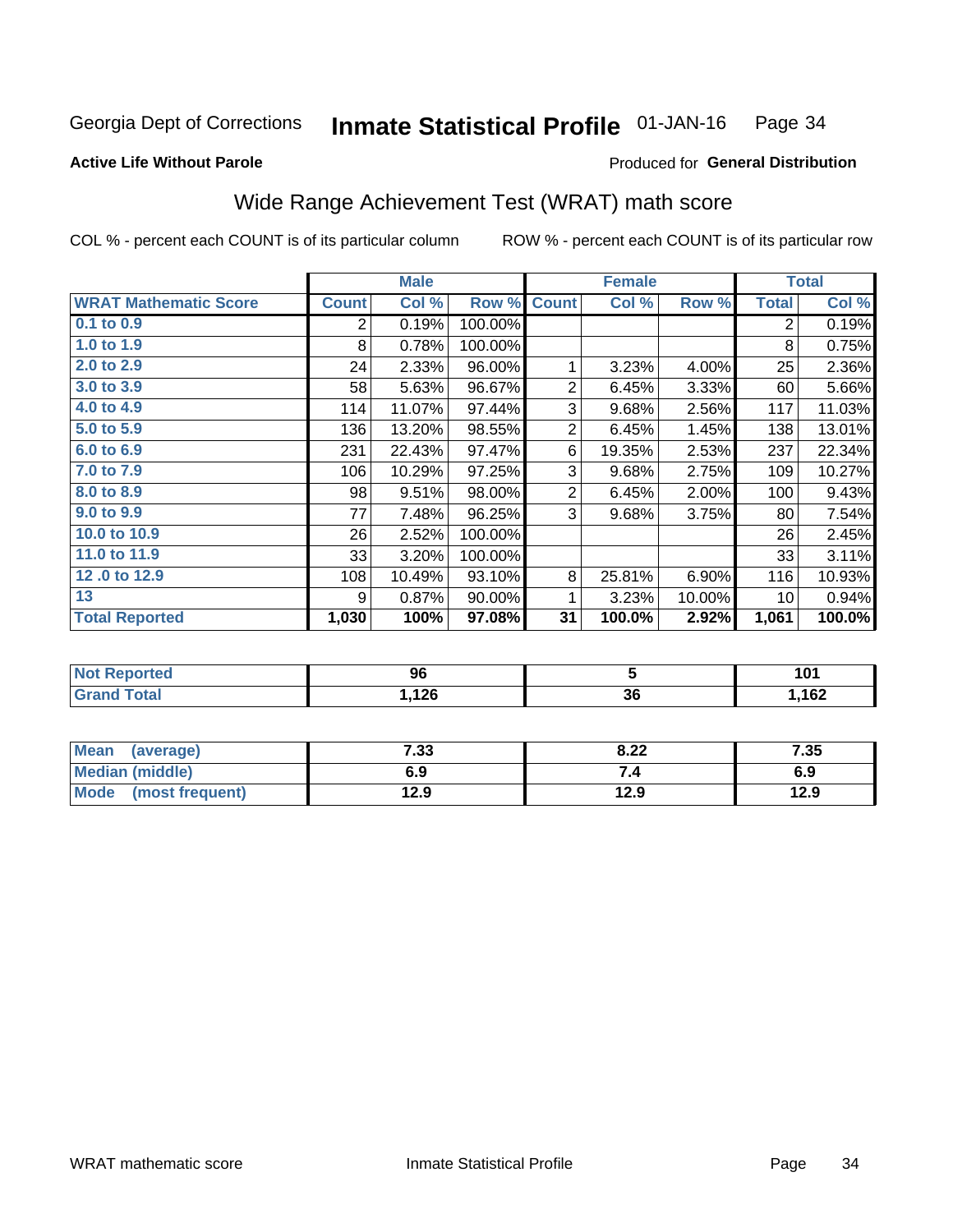#### **Inmate Statistical Profile 01-JAN-16** Page 35

#### **Active Life Without Parole**

### Produced for General Distribution

# Wide Range Achievement Test (WRAT) spelling score

COL % - percent each COUNT is of its particular column

|                                     |              | <b>Male</b> |         |                | <b>Female</b> |       |              | <b>Total</b>     |
|-------------------------------------|--------------|-------------|---------|----------------|---------------|-------|--------------|------------------|
| <b>WRAT Spelling Score</b>          | <b>Count</b> | Col %       | Row %   | <b>Count</b>   | Col %         | Row % | <b>Total</b> | Col %            |
| $0.1$ to $0.9$                      | 17           | 1.65%       | 100.00% |                |               |       | 17           | 1.61%            |
| 1.0 to 1.9                          | 29           | 2.82%       | 100.00% |                |               |       | 29           | 2.74%            |
| 2.0 to 2.9                          | 49           | 4.77%       | 98.00%  | 1              | 3.23%         | 2.00% | 50           | 4.72%            |
| 3.0 to 3.9                          | 65           | 6.32%       | 97.01%  | $\overline{2}$ | 6.45%         | 2.99% | 67           | 6.33%            |
| 4.0 to 4.9                          | 64           | 6.23%       | 98.46%  | 1              | 3.23%         | 1.54% | 65           | 6.14%            |
| 5.0 to 5.9                          | 123          | 11.96%      | 99.19%  | 1              | 3.23%         | 0.81% | 124          | 11.71%           |
| 6.0 to 6.9                          | 101          | 9.82%       | 99.02%  | 1              | 3.23%         | 0.98% | 102          | 9.63%            |
| 7.0 to 7.9                          | 89           | 8.66%       | 96.74%  | 3              | 9.68%         | 3.26% | 92           | 8.69%            |
| 8.0 to 8.9                          | 91           | 8.85%       | 97.85%  | $\overline{2}$ | 6.45%         | 2.15% | 93           | 8.78%            |
| 9.0 to 9.9                          | 56           | 5.45%       | 100.00% |                |               |       | 56           | 5.29%            |
| 10.0 to 10.9                        | 54           | 5.25%       | 100.00% |                |               |       | 54           | 5.10%            |
| 11.0 to 11.9                        | 68           | 6.61%       | 94.44%  | 4              | 12.90%        | 5.56% | 72           | 6.80%            |
| 12.0 to 12.9                        | 194          | 18.87%      | 92.82%  | 15             | 48.39%        | 7.18% | 209          | 19.74%           |
| 13                                  | 28           | 2.72%       | 96.55%  | 1              | 3.23%         | 3.45% | 29           | 2.74%            |
| <b>Total Reported</b>               | 1,028        | 100%        | 97.07%  | 31             | 100.0%        | 2.93% | 1,059        | 100.0%           |
| <b>All and Photographs and Call</b> |              | $\sim$      |         |                | -             |       |              | $\overline{100}$ |

| опео | 98            |    | .<br>l U.J |
|------|---------------|----|------------|
|      | ィクベ<br>, I ∠O | 36 | 400<br>V4  |

| <b>Mean</b><br>(average) | 7.94 | 10.15 | 8.01 |
|--------------------------|------|-------|------|
| Median (middle)          | .    | 12.3  |      |
| Mode<br>(most frequent)  | 12.9 | 12.9  | 12.9 |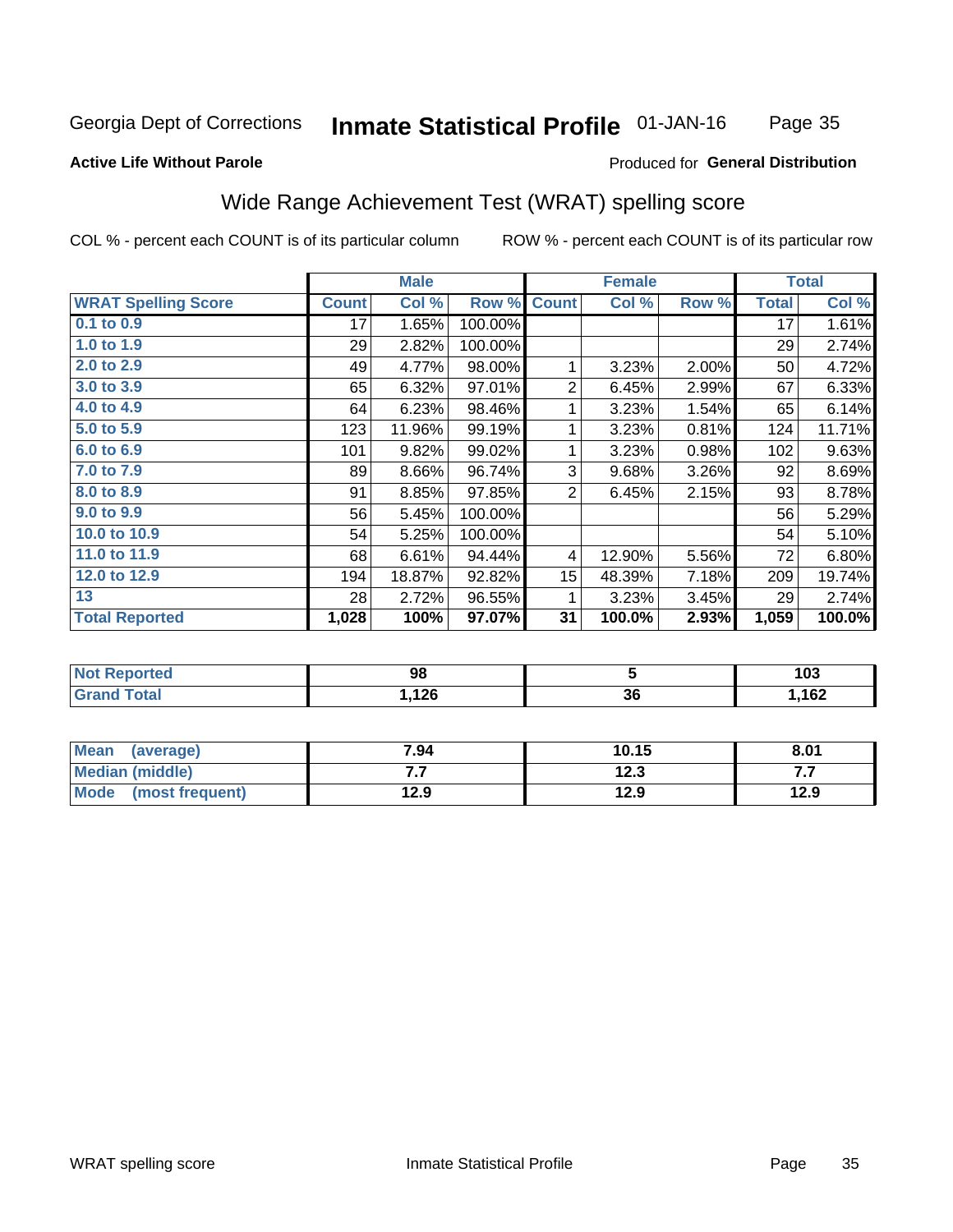#### Inmate Statistical Profile 01-JAN-16 Page 36

#### **Active Life Without Parole**

### **Produced for General Distribution**

# Current / last mental health treatment level

COL % - percent each COUNT is of its particular column

|                                    |              | <b>Male</b> |           |              | <b>Female</b> |       |                 | <b>Total</b> |
|------------------------------------|--------------|-------------|-----------|--------------|---------------|-------|-----------------|--------------|
| <b>Mental Health Treatment Lev</b> | <b>Count</b> | Col %       | Row %     | <b>Count</b> | Col %         | Row % | <b>Total</b>    | Col %        |
| 1 No problem at current time       | 221          | 43.68%      | 97.36%    | 6            | 20.00%        | 2.64% | 227             | 42.35%       |
| <b>2 Receiving outpatient</b>      | 211          | 41.70%      | 90.95%    | 21           | 70.00%        | 9.05% | 232             | 43.28%       |
| <b>Treatment</b>                   |              |             |           |              |               |       |                 |              |
| 3 Inpatient, moderate              | 60           | 11.86%      | $95.24\%$ | 3            | 10.00%        | 4.76% | 63              | 11.75%       |
| Treatment                          |              |             |           |              |               |       |                 |              |
| 4 Inpatient, intensive             | 13           | 2.57%       | 100.00%   |              |               |       | 13 <sub>1</sub> | 2.43%        |
| Treatment                          |              |             |           |              |               |       |                 |              |
| <b>5 Undergoing crisis</b>         |              | 0.20%       | 100.00%   |              |               |       |                 | 0.19%        |
| <b>stabilization</b>               |              |             |           |              |               |       |                 |              |
| <b>Total Evaluated</b>             | 506          | 100%        | 94.40%    | 30           | 100%          | 5.60% | 536             | 100%         |

| Never had MH<br>evaluation | 620         |           | υ∠υ |
|----------------------------|-------------|-----------|-----|
| <b>otal</b>                | 10C<br>14 Y | n r<br>კხ | 162 |

| <b>Median (middle)</b>  | <b>Receiving outpatient</b><br>treatment | <b>Receiving outpatient</b><br>treatment | <b>Receiving</b><br>outpatient<br>treatment |  |
|-------------------------|------------------------------------------|------------------------------------------|---------------------------------------------|--|
| Mode<br>(most frequent) | No problem at current time               | <b>Receiving outpatient</b><br>treatment | Receiving<br>outpatient<br>treatment        |  |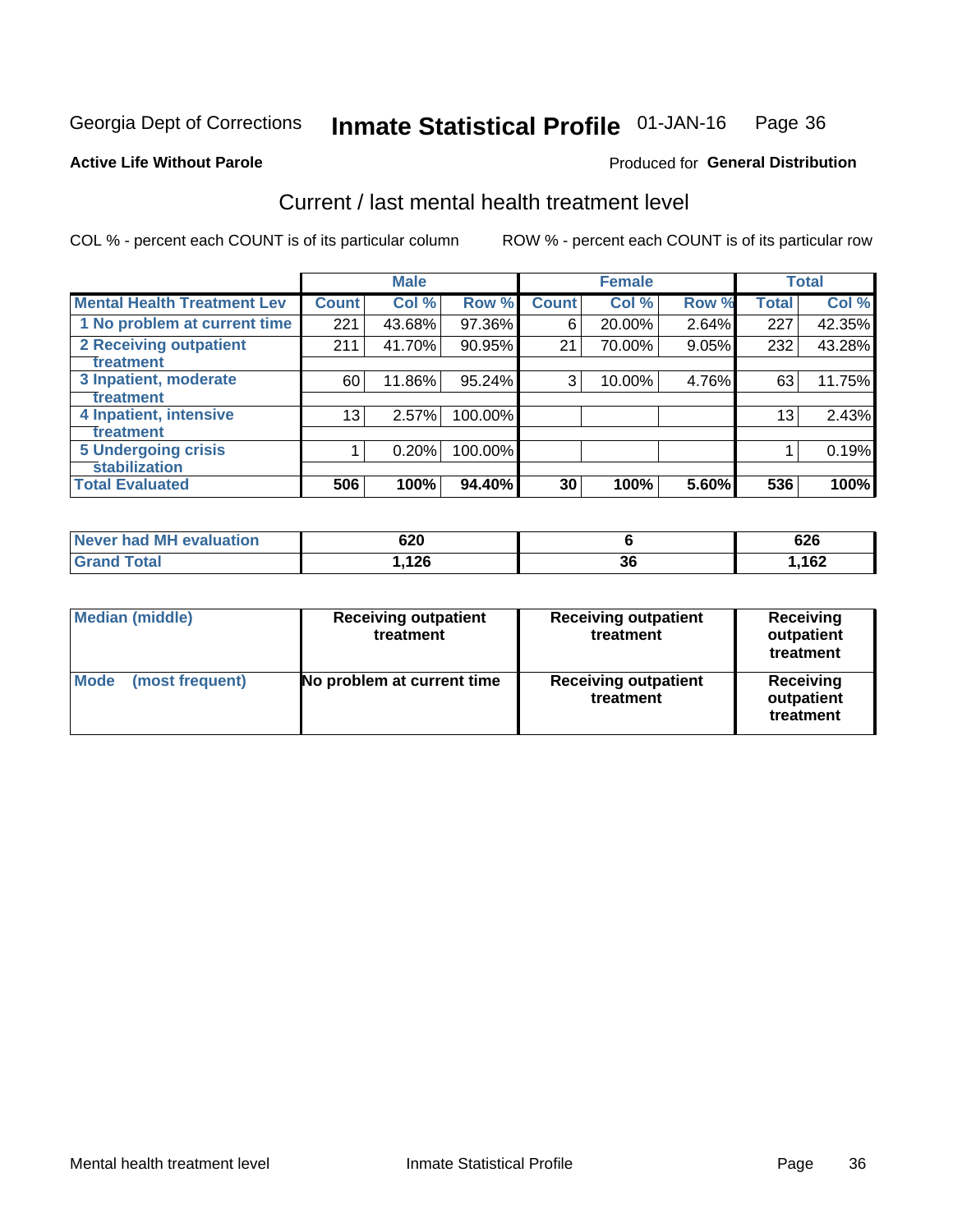#### **Inmate Statistical Profile 01-JAN-16** Page 37

### **Active Life Without Parole**

### Produced for General Distribution

# PULHESDWIT medical scale - 'P' overall condition ('P'hysical)

COL % - percent each COUNT is of its particular column

|                                  |                 | <b>Male</b> |             |    | <b>Female</b> |       |              | <b>Total</b> |
|----------------------------------|-----------------|-------------|-------------|----|---------------|-------|--------------|--------------|
| 'P' Overall Condition            | <b>Count</b>    | Col %       | Row % Count |    | Col %         | Row % | <b>Total</b> | Col %        |
| 1 No medical illness             | 746             | 72.71%      | 97.90%      | 16 | 44.44%        | 2.10% | 762          | 71.75%       |
| 2 Well-controlled chronic        | 252             | 24.56%      | 92.65%      | 20 | 55.56%        | 7.35% | 272          | 25.61%       |
| <b>illness</b>                   |                 |             |             |    |               |       |              |              |
| 3 Poorly-controlled chronic      | 26 <sub>1</sub> | 2.53%       | 100.00%     |    |               |       | 26           | 2.45%        |
| <b>illness</b>                   |                 |             |             |    |               |       |              |              |
| 4 Significant problems requiring | 2 <sub>1</sub>  | 0.19%       | 100.00%     |    |               |       | 2            | 0.19%        |
| special housing                  |                 |             |             |    |               |       |              |              |
| <b>Total Reported</b>            | 1,026           | 100%        | 96.61%      | 36 | 100%          | 3.39% | 1,062        | 100%         |

| 100            |        | 100 |
|----------------|--------|-----|
| $\overline{A}$ | $\sim$ | 100 |
| $\sim$         | JС     | ם ש |

| <b>Mode</b> | (most frequent) | 1 No medical illness | 2 Well-controlled chronic<br>illness | 1 No medical<br>illness |
|-------------|-----------------|----------------------|--------------------------------------|-------------------------|
|-------------|-----------------|----------------------|--------------------------------------|-------------------------|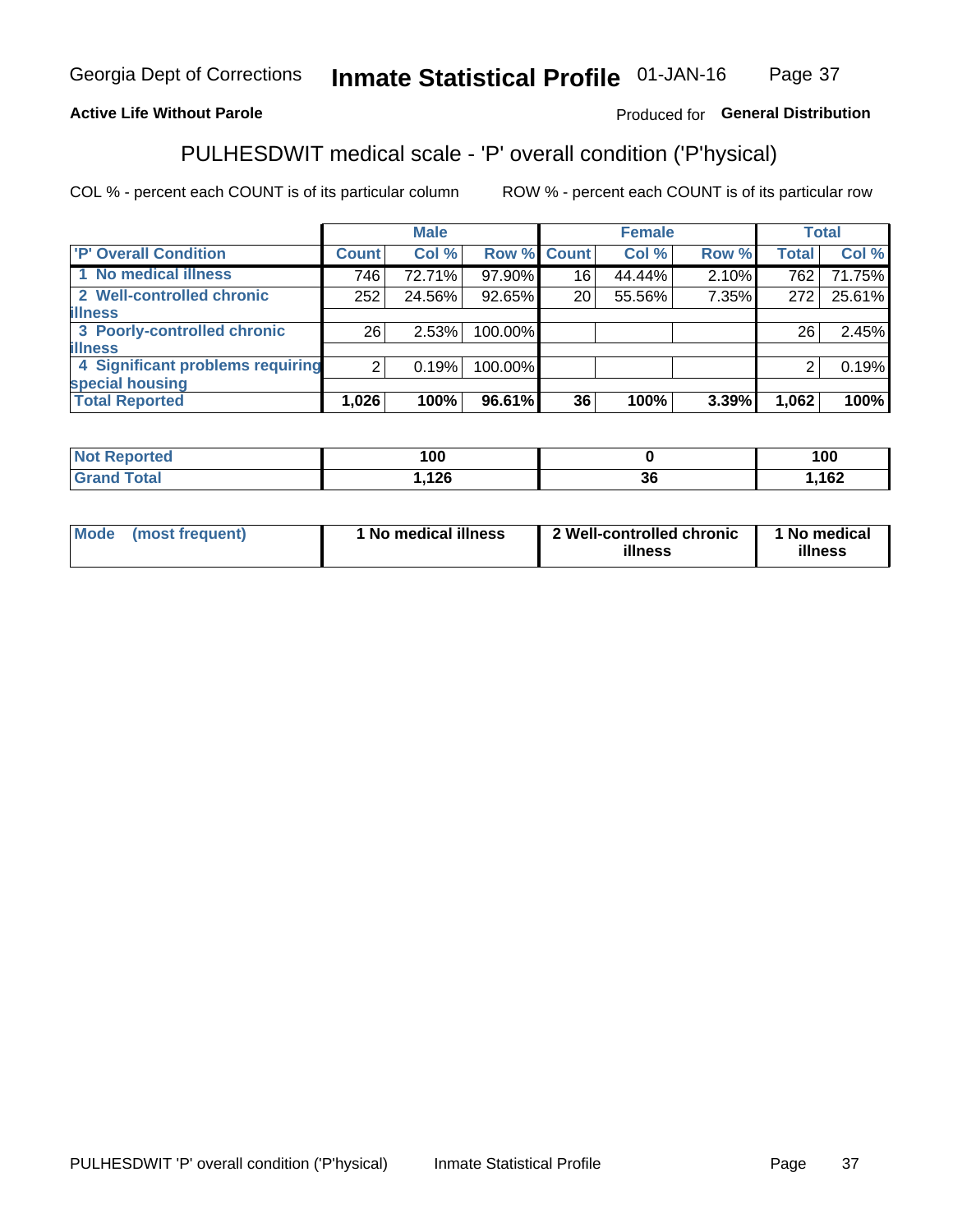### **Active Life Without Parole**

### Produced for General Distribution

# PULHESDWIT medical scale - 'U' upper body

COL % - percent each COUNT is of its particular column

|                              |              | <b>Male</b> |         |              | <b>Female</b> |       |              | <b>Total</b> |
|------------------------------|--------------|-------------|---------|--------------|---------------|-------|--------------|--------------|
| <b>U' Upper Body</b>         | <b>Count</b> | Col %       | Row %   | <b>Count</b> | Col %         | Row % | <b>Total</b> | Col %        |
| 1 Upper bones, joints,       | 969          | 94.54%      | 96.71%  | 33           | 91.67%        | 3.29% | 1,002        | 94.44%       |
| muscles all OK               |              |             |         |              |               |       |              |              |
| 2 One or both arms minimally | 44           | 4.29%       | 93.62%  | 3            | 8.33%         | 6.38% | 47           | 4.43%        |
| limited                      |              |             |         |              |               |       |              |              |
| 3 One or both arms           | 10           | 0.98%       | 100.00% |              |               |       | 10           | 0.94%        |
| <b>moderately limited</b>    |              |             |         |              |               |       |              |              |
| 4 One arm disabled,          |              | 0.10%       | 100.00% |              |               |       |              | 0.09%        |
| paralyzed, or amputated      |              |             |         |              |               |       |              |              |
| 5 Both arms disabled,        |              | 0.10%       | 100.00% |              |               |       |              | 0.09%        |
| paralyzed, or amputated      |              |             |         |              |               |       |              |              |
| <b>Total Reported</b>        | 1,025        | 100%        | 96.61%  | 36           | 100%          | 3.39% | 1,061        | 100%         |

| <b>Not Reported</b>                   | 1 N 1<br>ו ש |          |              |
|---------------------------------------|--------------|----------|--------------|
| <b>Total</b><br><b>Grand</b><br>Grand | 12c<br>0∡ا,. | ^^<br>ახ | 100<br>ـ⊿סו. |

| Mode (most frequent) | 1 Upper bones, joints,<br>muscles all OK | 1 Upper bones, joints,<br>muscles all OK | 1 Upper bones,<br>joints, muscles all<br>ΟK |
|----------------------|------------------------------------------|------------------------------------------|---------------------------------------------|
|----------------------|------------------------------------------|------------------------------------------|---------------------------------------------|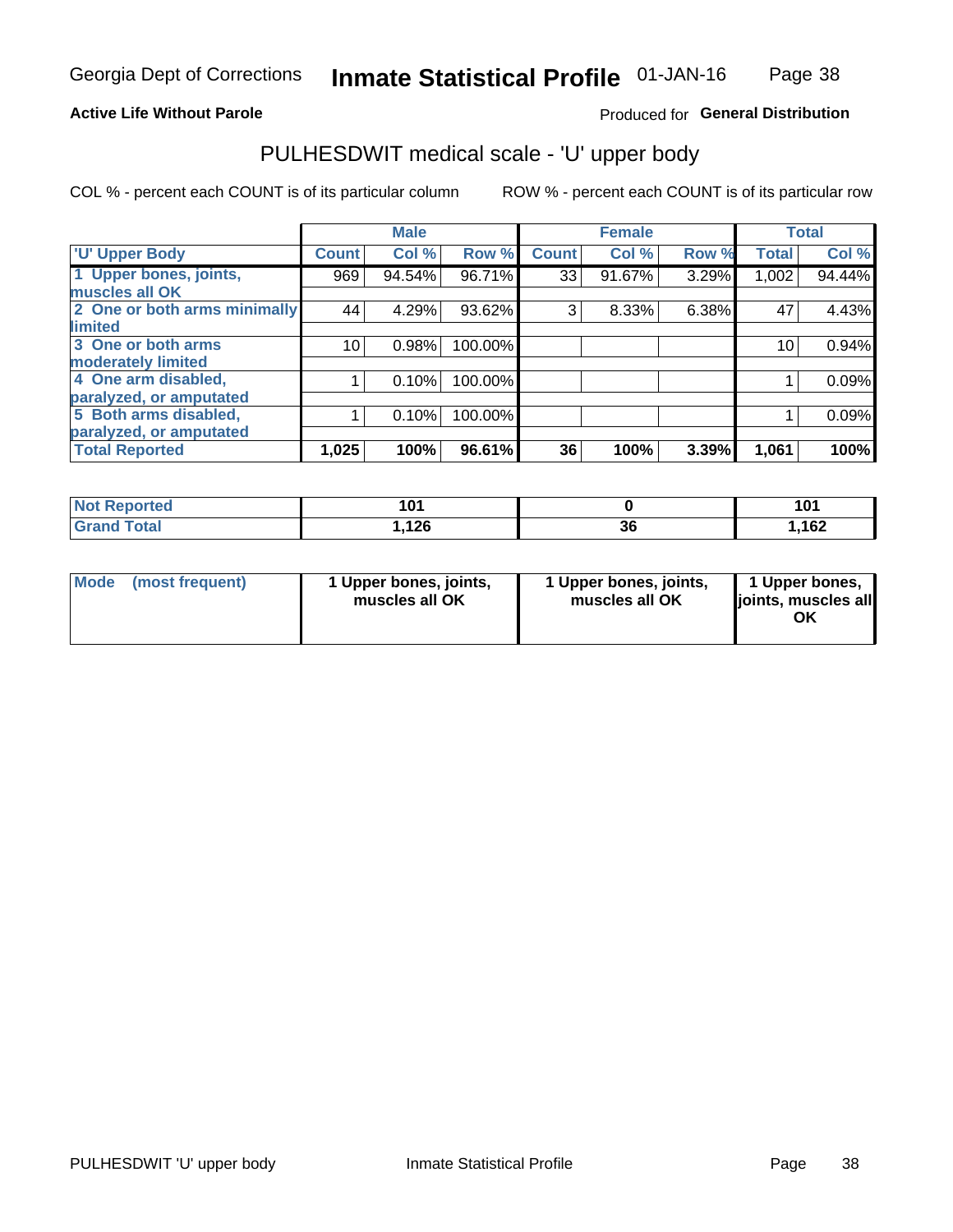### **Active Life Without Parole**

### Produced for General Distribution

# PULHESDWIT medical scale - 'L' lower body

COL % - percent each COUNT is of its particular column

|                                     | <b>Male</b> |              | <b>Female</b>                                             |       |                         | <b>Total</b> |
|-------------------------------------|-------------|--------------|-----------------------------------------------------------|-------|-------------------------|--------------|
| <b>Count</b>                        | Col %       | <b>Count</b> | Col %                                                     |       | <b>Total</b>            | Col %        |
| 890                                 | 86.91%      | 32           | 88.89%                                                    |       | 922                     | 86.98%       |
|                                     |             |              |                                                           |       |                         |              |
| 2 One or both legs minimally<br>117 | 11.43%      | 4            | 11.11%                                                    |       | 121                     | 11.42%       |
|                                     |             |              |                                                           |       |                         |              |
| 15                                  | 1.46%       |              |                                                           |       | 15                      | 1.42%        |
|                                     |             |              |                                                           |       |                         |              |
| 4 One leg disabled, paralyzed,<br>2 | 0.20%       |              |                                                           |       | 2                       | 0.19%        |
|                                     |             |              |                                                           |       |                         |              |
| 1,024                               | 100%        | 36           | 100%                                                      | 3.40% | 1,060                   | 100.0%       |
|                                     |             |              | Row %<br>96.53%<br>96.69%<br>100.00%<br>100.00%<br>96.60% |       | Row %<br>3.47%<br>3.31% |              |

| <b>Not Reported</b> | 102  |          | 102  |
|---------------------|------|----------|------|
| <b>Grand Total</b>  | ,126 | ~~<br>ად | ,162 |

| Mode | (most frequent) | 1 Lower bones, joints,<br>muscles all OK | 1 Lower bones, joints,<br>muscles all OK | 1 Lower bones,<br>ljoints, muscles all<br>ΟK |
|------|-----------------|------------------------------------------|------------------------------------------|----------------------------------------------|
|------|-----------------|------------------------------------------|------------------------------------------|----------------------------------------------|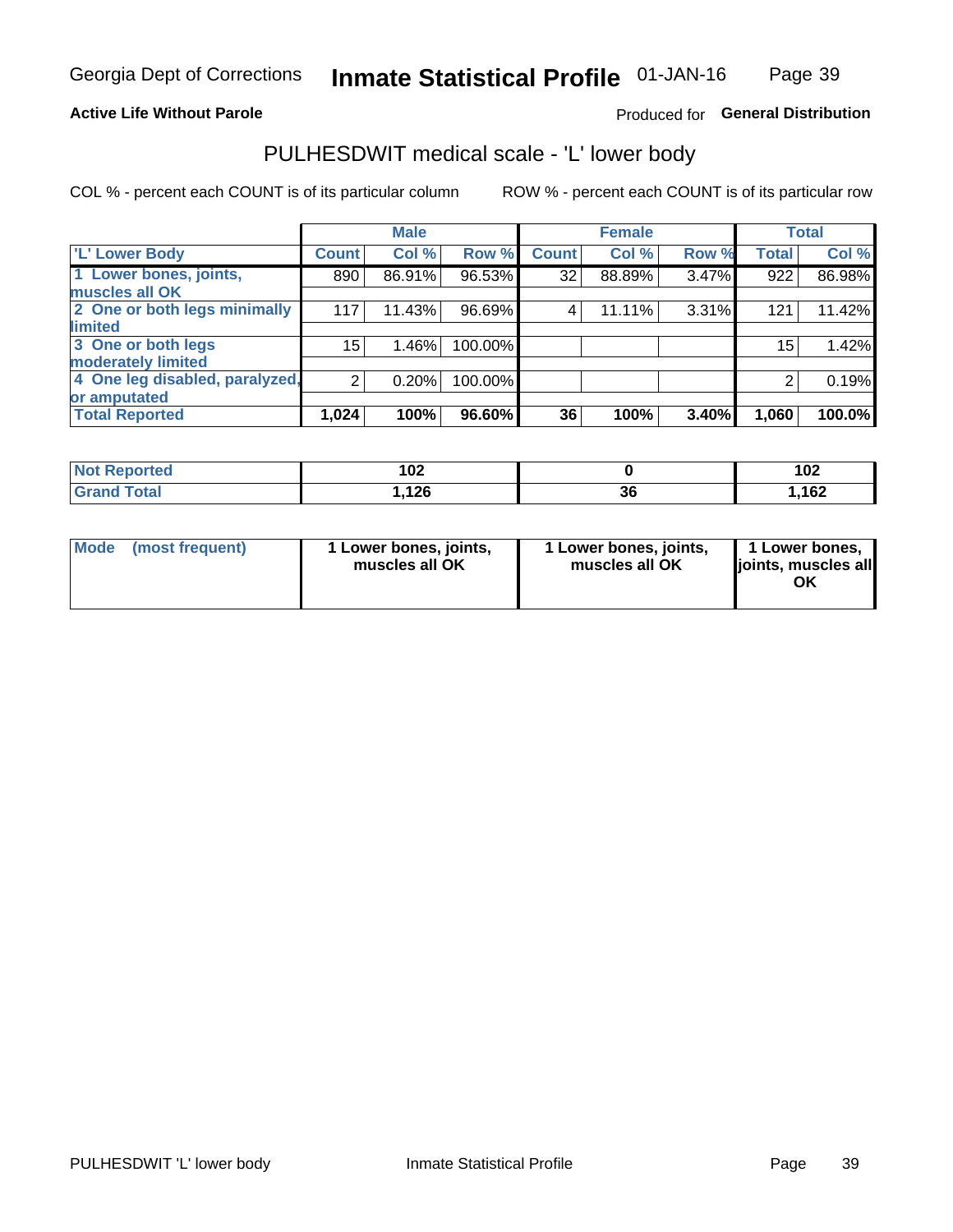### **Active Life Without Parole**

### Produced for General Distribution

# PULHESDWIT medical scale - 'H' hearing

COL % - percent each COUNT is of its particular column

|                                                               |                 | <b>Male</b> |             |    | <b>Female</b> |       | <b>Total</b>    |        |
|---------------------------------------------------------------|-----------------|-------------|-------------|----|---------------|-------|-----------------|--------|
| <b>H'</b> Hearing                                             | <b>Count</b>    | Col %       | Row % Count |    | Col%          | Row % | <b>Total</b>    | Col %  |
| 1 Normal hearing both ears                                    | 1,008           | 98.53%      | 96.55%      | 36 | 100.00%       | 3.45% | 1,044           | 98.58% |
| 2 Some loss in one ear with<br>other OK, or mild loss in both | 10 <sup>1</sup> | 0.98%       | 100.00%     |    |               |       | 10 <sub>1</sub> | 0.94%  |
| 3 Total loss in one ear with<br>mild loss in other            | 5               | 0.49%       | 100.00%     |    |               |       | 5               | 0.47%  |
| <b>Total Reported</b>                                         | 1,023           | 100%        | 96.60%      | 36 | 100%          | 3.40% | 1,059           | 100%   |

| <b>Not</b><br>Reported | 103        |    | 103  |
|------------------------|------------|----|------|
| <b>Total</b>           | ィった<br>59. | 36 | 162, |

| Mode (most frequent) | 1 Normal hearing both ears 1 Normal hearing both ears 1 Normal hearing | both ears |
|----------------------|------------------------------------------------------------------------|-----------|
|----------------------|------------------------------------------------------------------------|-----------|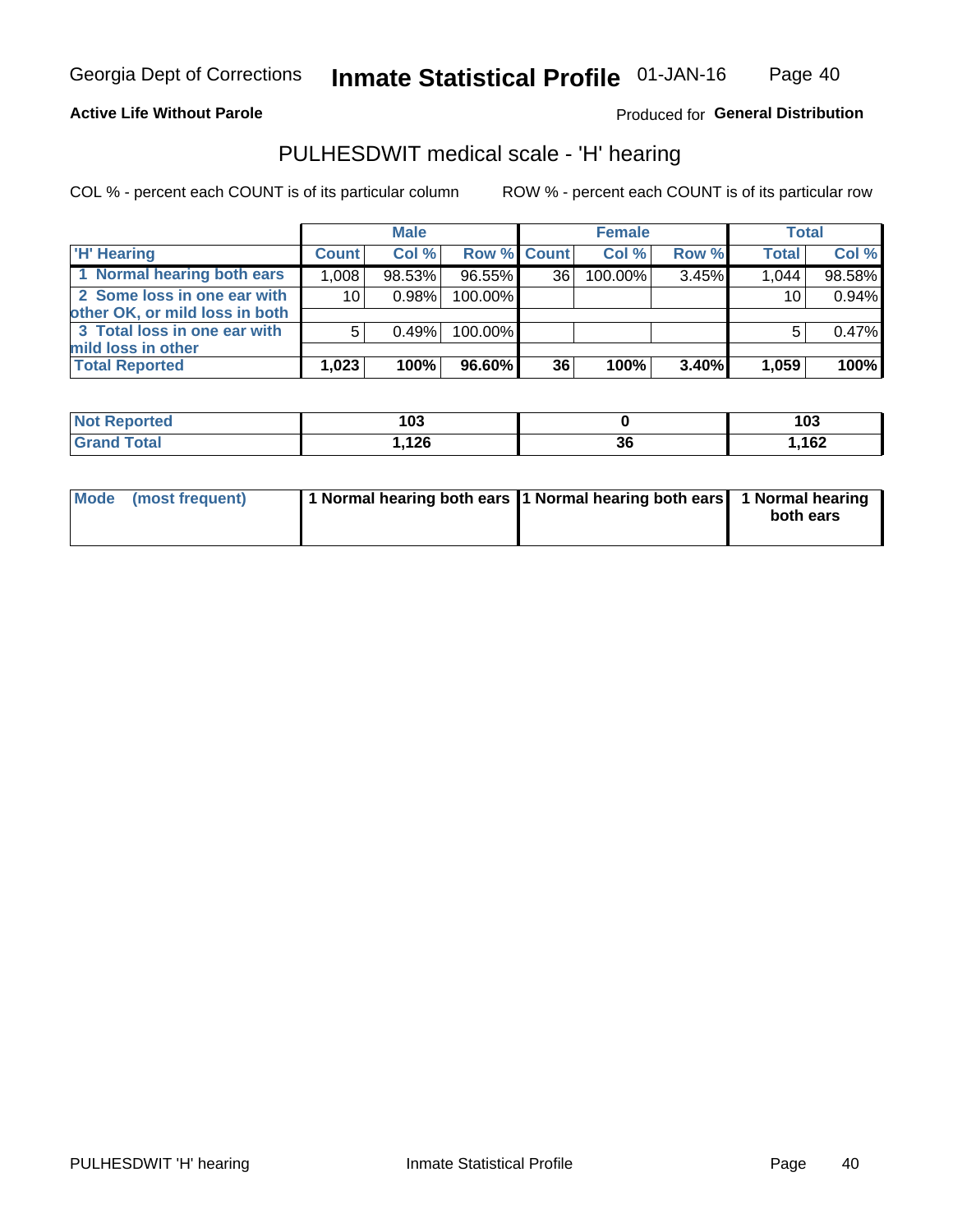#### **Active Life Without Parole**

### Produced for General Distribution

# PULHESDWIT medical scale - 'E' vision

COL % - percent each COUNT is of its particular column

|                                |              | <b>Male</b> |             |    | <b>Female</b> |        |              | <b>Total</b> |
|--------------------------------|--------------|-------------|-------------|----|---------------|--------|--------------|--------------|
| <b>E' Vision</b>               | <b>Count</b> | Col %       | Row % Count |    | Col %         | Row %  | <b>Total</b> | Col %        |
| 1 Correctable to 20/40 in both | 751          | 76.71%      | 98.30%      | 13 | 37.14%        | 1.70%  | 764          | 75.35%       |
| eyes                           |              |             |             |    |               |        |              |              |
| 2 Correctable to 20/70 in one  | 205          | 20.94%      | 91.93%      | 18 | 51.43%        | 8.07%  | 223          | 21.99%       |
| eye, may be blind in other     |              |             |             |    |               |        |              |              |
| 3 Correctable to 20/200 in one | 20           | 2.04%       | 86.96%      | 3  | 8.57%         | 13.04% | 23           | 2.27%        |
| eye, may be blind in other     |              |             |             |    |               |        |              |              |
| 4 One eye not correctable to   | 3            | 0.31%       | 75.00%      |    | 2.86%         | 25.00% | 4            | 0.39%        |
| 20/200, other may be blind     |              |             |             |    |               |        |              |              |
| <b>Total Reported</b>          | 979          | 100%        | 96.55%      | 35 | 100%          | 3.45%  | 1,014        | 100%         |

| <b>Not Reported</b> | $\overline{A7}$ |           | 148 |
|---------------------|-----------------|-----------|-----|
| Total               | 126.،           | ^^<br>.st | 162 |

| Mode (most frequent) | 1 Correctable to 20/40 in both 2 Correctable to 20/70 in one 1 Correctable to<br>eves | eye, may be blind in other 20/40 in both eyes |  |
|----------------------|---------------------------------------------------------------------------------------|-----------------------------------------------|--|
|                      |                                                                                       |                                               |  |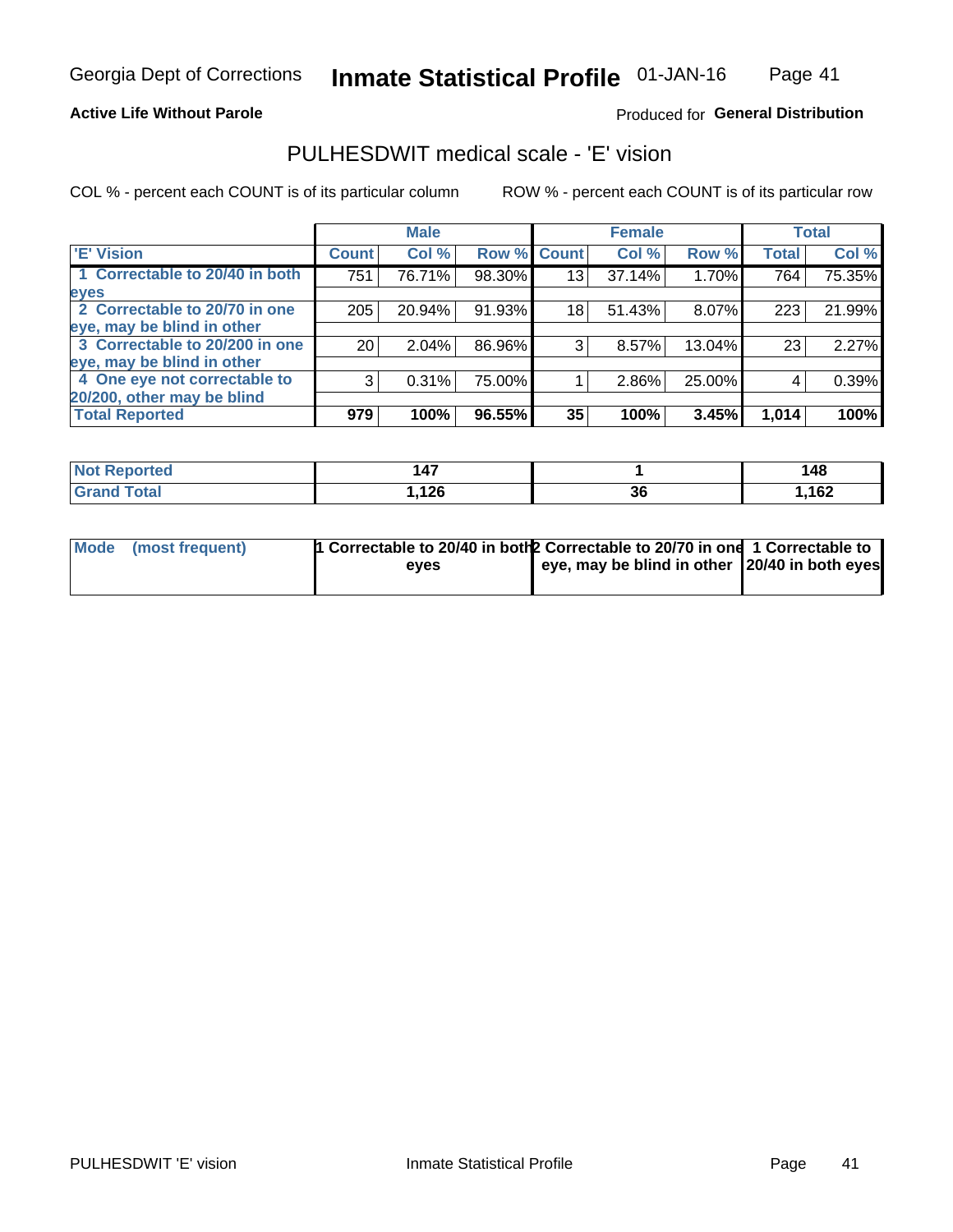### **Active Life Without Parole**

### Produced for General Distribution

# PULHESDWIT medical scale - 'S' pSychiatric

COL % - percent each COUNT is of its particular column

|                                        |              | <b>Male</b> |             |    | <b>Female</b> |        |              | <b>Total</b> |
|----------------------------------------|--------------|-------------|-------------|----|---------------|--------|--------------|--------------|
| 'S' pSychiatric                        | <b>Count</b> | Col %       | Row % Count |    | Col %         | Row %  | <b>Total</b> | Col %        |
| 1 No impairment or disorders           | 854          | 81.49%      | 98.84%      | 10 | 37.04%        | 1.16%  | 864          | 80.37%       |
| 2 Stable, or in remission, or          | 136          | 12.98%      | 89.47%      | 16 | 59.26%        | 10.53% | 152          | 14.14%       |
| mild impairment or retardation         |              |             |             |    |               |        |              |              |
| 3 Requires moderate inpatient          | 50           | 4.77%       | 98.04%      |    | 3.70%         | 1.96%  | 51           | 4.74%        |
| treatment                              |              |             |             |    |               |        |              |              |
| 4 Requires intensive inpatient         |              | 0.67%       | 100.00%     |    |               |        |              | 0.65%        |
| treatment                              |              |             |             |    |               |        |              |              |
| <b>5 Requires Crisis Stabilization</b> |              | 0.10%       | 100.00%     |    |               |        |              | 0.09%        |
| Unit (CSU) inpatient care              |              |             |             |    |               |        |              |              |
| <b>Total Reported</b>                  | 1,048        | 100%        | 97.49%      | 27 | 100%          | 2.51%  | 1,075        | 100%         |

| <b>Not Reported</b>           | $\mathbf{z}$ |          | ~-<br>o, |
|-------------------------------|--------------|----------|----------|
| <b>Total</b><br><b>'Grand</b> | ,126         | ^^<br>ათ | ,162     |

| Mode (most frequent) | <b>1 No impairment or disorders 2 Stable, or in remission, 1 No impairment or</b> |                       |           |
|----------------------|-----------------------------------------------------------------------------------|-----------------------|-----------|
|                      |                                                                                   | or mild impairment or | disorders |
|                      |                                                                                   | retardation           |           |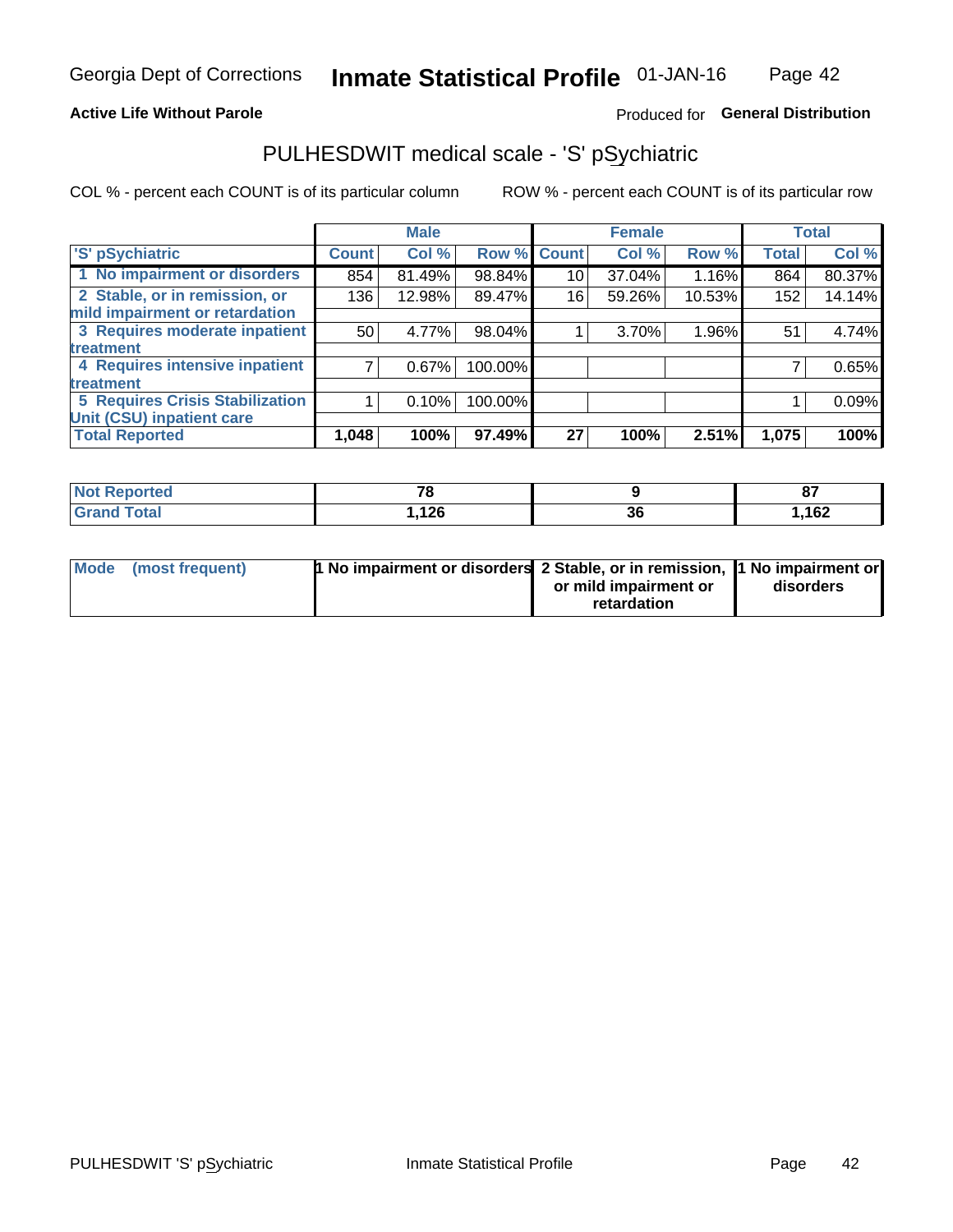### **Active Life Without Parole**

### Produced for General Distribution

# PULHESDWIT medical scale - 'D' dental

COL % - percent each COUNT is of its particular column

|                                 |              | <b>Male</b> |             |    | <b>Female</b> |       |              | Total  |
|---------------------------------|--------------|-------------|-------------|----|---------------|-------|--------------|--------|
| <b>D'</b> Dental                | <b>Count</b> | Col %       | Row % Count |    | Col %         | Row % | <b>Total</b> | Col %  |
| 1 Minimal routine dental health | 725          | 74.90%      | 97.05%      | 22 | 75.86%        | 2.95% | 747          | 74.92% |
| <b>needs</b>                    |              |             |             |    |               |       |              |        |
| 2 Moderate cavities and/or gum  | 210          | 21.69%      | 96.77%      |    | 24.14%        | 3.23% | 217          | 21.77% |
| <b>disease</b>                  |              |             |             |    |               |       |              |        |
| 3 Extensive gum disease         | 33           | 3.41%       | 100.00%     |    |               |       | 33           | 3.31%  |
| and/or widespread decay         |              |             |             |    |               |       |              |        |
| <b>Total Reported</b>           | 968          | 100%        | 97.09%      | 29 | 100%          | 2.91% | 997          | 100%   |

| prtea<br><b>NOT</b> | 158          |          | <b>16F</b><br>ט ו |
|---------------------|--------------|----------|-------------------|
| <b>Total</b>        | ィクピ<br>, IZU | n,<br>კე | 1,162             |

| <b>Mode</b>     | Minimal routine dental | 1 Minimal routine dental 1 Minimal routine | dental health |
|-----------------|------------------------|--------------------------------------------|---------------|
| (most frequent) | health needs           | health needs                               | needs         |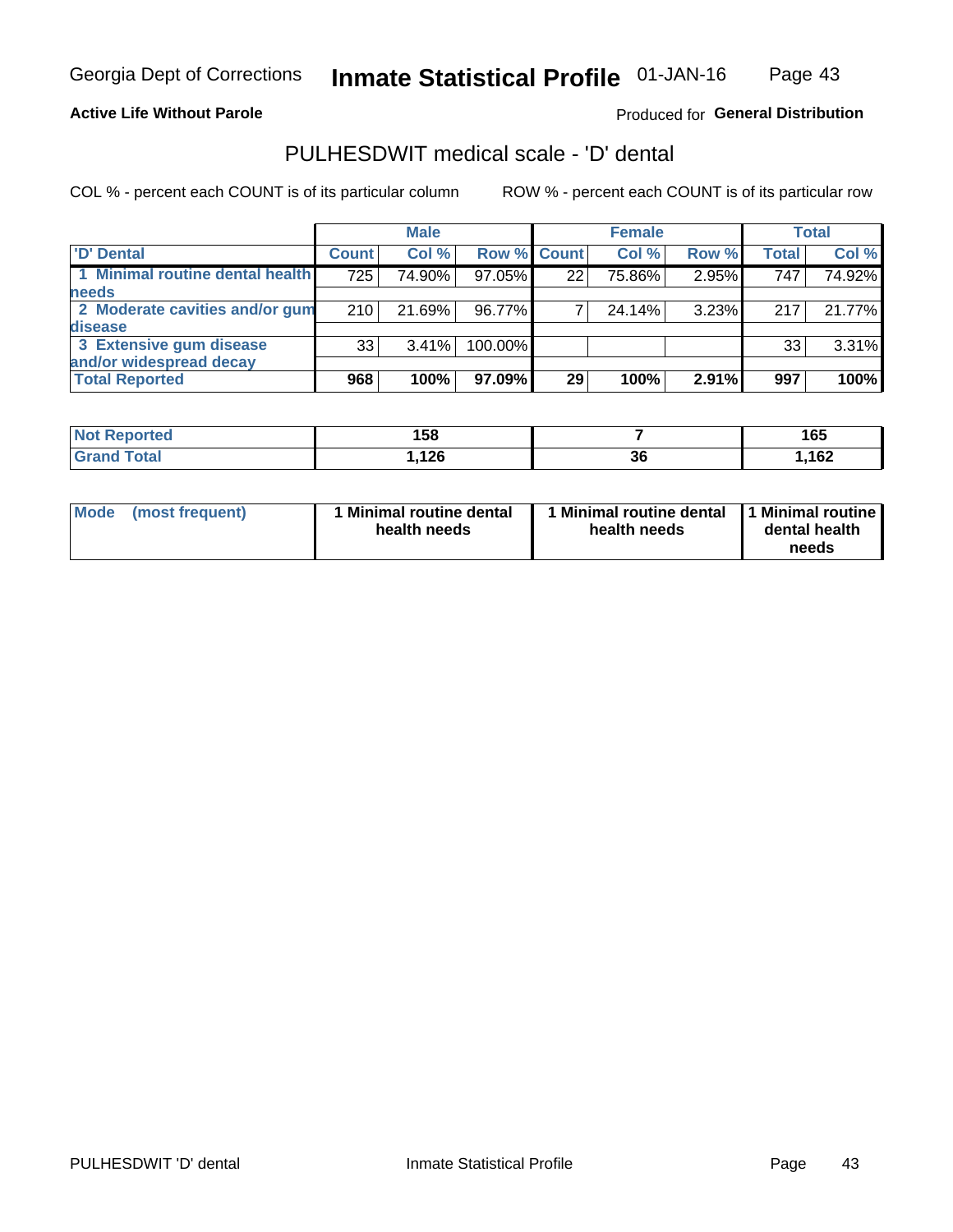### **Active Life Without Parole**

### Produced for General Distribution

# PULHESDWIT medical scale - 'W' work ability

COL % - percent each COUNT is of its particular column

|                                 |              | <b>Male</b> |         |             | <b>Female</b> |       |              | <b>Total</b> |
|---------------------------------|--------------|-------------|---------|-------------|---------------|-------|--------------|--------------|
| <b>W' work ability</b>          | <b>Count</b> | Col %       |         | Row % Count | Col %         | Row % | <b>Total</b> | Col %        |
| 1 Unrestricted work or activity | 849          | 82.75%      | 97.14%  | 25          | 69.44%        | 2.86% | 874          | 82.30%       |
| 2 Minor restrictions on type of | 135          | 13.16%      | 92.47%  | 11          | 30.56%        | 7.53% | 146          | 13.75%       |
| <b>work</b>                     |              |             |         |             |               |       |              |              |
| 3 Moderate restrictions on type | 30           | 2.92%       | 100.00% |             |               |       | 30           | 2.82%        |
| lof work                        |              |             |         |             |               |       |              |              |
| 4 Major restrictions on type of | 8            | 0.78%       | 100.00% |             |               |       | 8            | 0.75%        |
| <b>work</b>                     |              |             |         |             |               |       |              |              |
| 5 Cannot work under any         | 4            | 0.39%       | 100.00% |             |               |       | 4            | 0.38%        |
| <b>circumstances</b>            |              |             |         |             |               |       |              |              |
| <b>Total Reported</b>           | 1,026        | 100%        | 96.61%  | 36          | 100%          | 3.39% | 1,062        | 100%         |

| <b>Reported</b><br><b>Not</b> | 1 N N<br>טע ו |          | 100  |
|-------------------------------|---------------|----------|------|
| <b>Total</b>                  | 10C           | 96<br>ად | ,162 |

| <b>Mode</b> | (most frequent) | 1 Unrestricted work or<br>activity | 1 Unrestricted work or<br>activity | 1 Unrestricted<br>work or activity |
|-------------|-----------------|------------------------------------|------------------------------------|------------------------------------|
|-------------|-----------------|------------------------------------|------------------------------------|------------------------------------|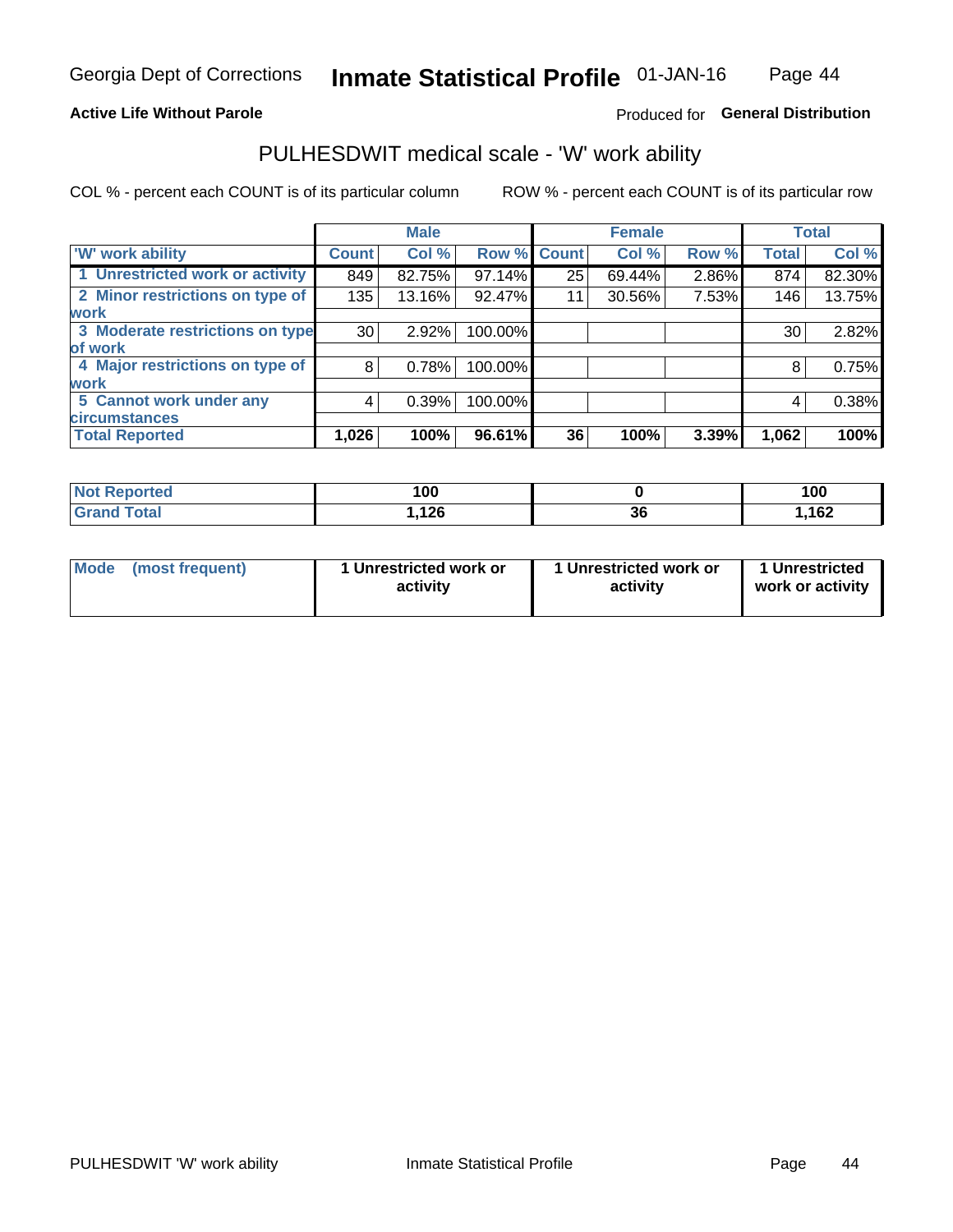#### **Active Life Without Parole**

### Produced for General Distribution

# PULHESDWIT medical scale - 'I' impairment

|                                                              |              | <b>Male</b> |             |    | <b>Female</b> |       |              | <b>Total</b> |
|--------------------------------------------------------------|--------------|-------------|-------------|----|---------------|-------|--------------|--------------|
| <b>T' Impairment</b>                                         | <b>Count</b> | Col %       | Row % Count |    | Col %         | Row % | <b>Total</b> | Col %        |
| 1 No impairments or                                          | 1,012        | 98.73%      | 96.56%      | 36 | 100.00%       | 3.44% | 1,048        | 98.77%       |
| disabilities<br>2 Wheelchair-bound but<br>otherwise OK       |              | 0.68%       | 100.00%     |    |               |       |              | 0.66%        |
| <b>3 Needs low-level Assisted</b><br>Living (level I)        |              | 0.10%       | 100.00%     |    |               |       |              | 0.09%        |
| 4 Needs moderate Assisted<br>Living (level II)               |              | 0.20%       | 100.00%     |    |               |       |              | 0.19%        |
| <b>5 Needs maximal Assisted</b><br><b>Living (level III)</b> | 3            | 0.29%       | 100.00%     |    |               |       | 3            | 0.28%        |
| <b>Total Reported</b>                                        | 1,025        | 100%        | 96.61%      | 36 | 100%          | 3.39% | 1,061        | 100%         |

| eported     | 4 N 4<br>. ש |          | 101  |
|-------------|--------------|----------|------|
| <b>otal</b> | ,126         | ^^<br>კხ | ,162 |

| Mode | (most frequent) | 1 No impairments or<br>disabilities | 1 No impairments or<br>disabilities | 1 No impairments<br>or disabilities |
|------|-----------------|-------------------------------------|-------------------------------------|-------------------------------------|
|------|-----------------|-------------------------------------|-------------------------------------|-------------------------------------|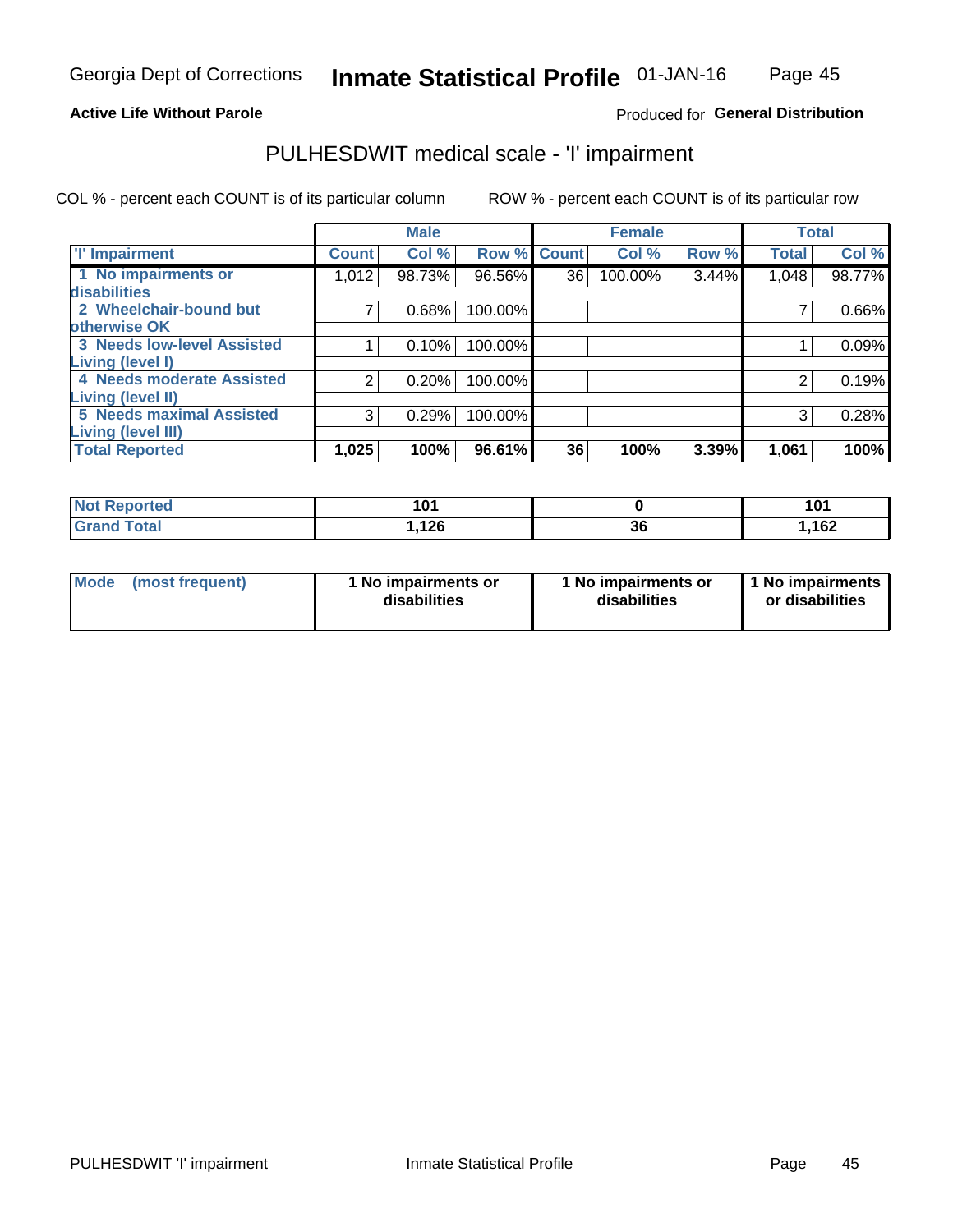#### **Active Life Without Parole**

### Produced fo General Distribution

# PULHESDWIT medical scale - 'T' transportability

COL % - percent each COUNT is of its particular column

|                             |              | <b>Male</b> |             |    | <b>Female</b> |       |              | <b>Total</b> |
|-----------------------------|--------------|-------------|-------------|----|---------------|-------|--------------|--------------|
| <b>TT Transportability</b>  | <b>Count</b> | Col %       | Row % Count |    | Col %         | Row % | <b>Total</b> | Col %        |
| 1 Can be transported in any | 1,026        | 99.23%      | 96.61%      | 36 | 100.00%       | 3.39% | 1,062        | 99.25%       |
| ordinary approved vehicle   |              |             |             |    |               |       |              |              |
| 2 Wheelchair-bound, not     |              | 0.19%       | 100.00%     |    |               |       |              | 0.19%        |
| needing special vehicle     |              |             |             |    |               |       |              |              |
| 5 Requires ambulance        | ี            | 0.58%       | 100.00%     |    |               |       |              | 0.56%        |
| transport                   |              |             |             |    |               |       |              |              |
| <b>Total Reported</b>       | 1,034        | 100%        | 96.64%      | 36 | 100%          | 3.36% | 1,070        | 100%         |

| NI (<br>oorted | n,<br>JŁ<br>$\sim$ |    | ΩC<br>94 |
|----------------|--------------------|----|----------|
|                | 126, ا             | ად | ,162     |

| Mode (most frequent) | 1 Can be transported in any 1 Can be transported in any | ordinary approved vehicle   ordinary approved vehicle   transported in any | 1 Can be<br>ordinary approved<br>vehicle |
|----------------------|---------------------------------------------------------|----------------------------------------------------------------------------|------------------------------------------|
|                      |                                                         |                                                                            |                                          |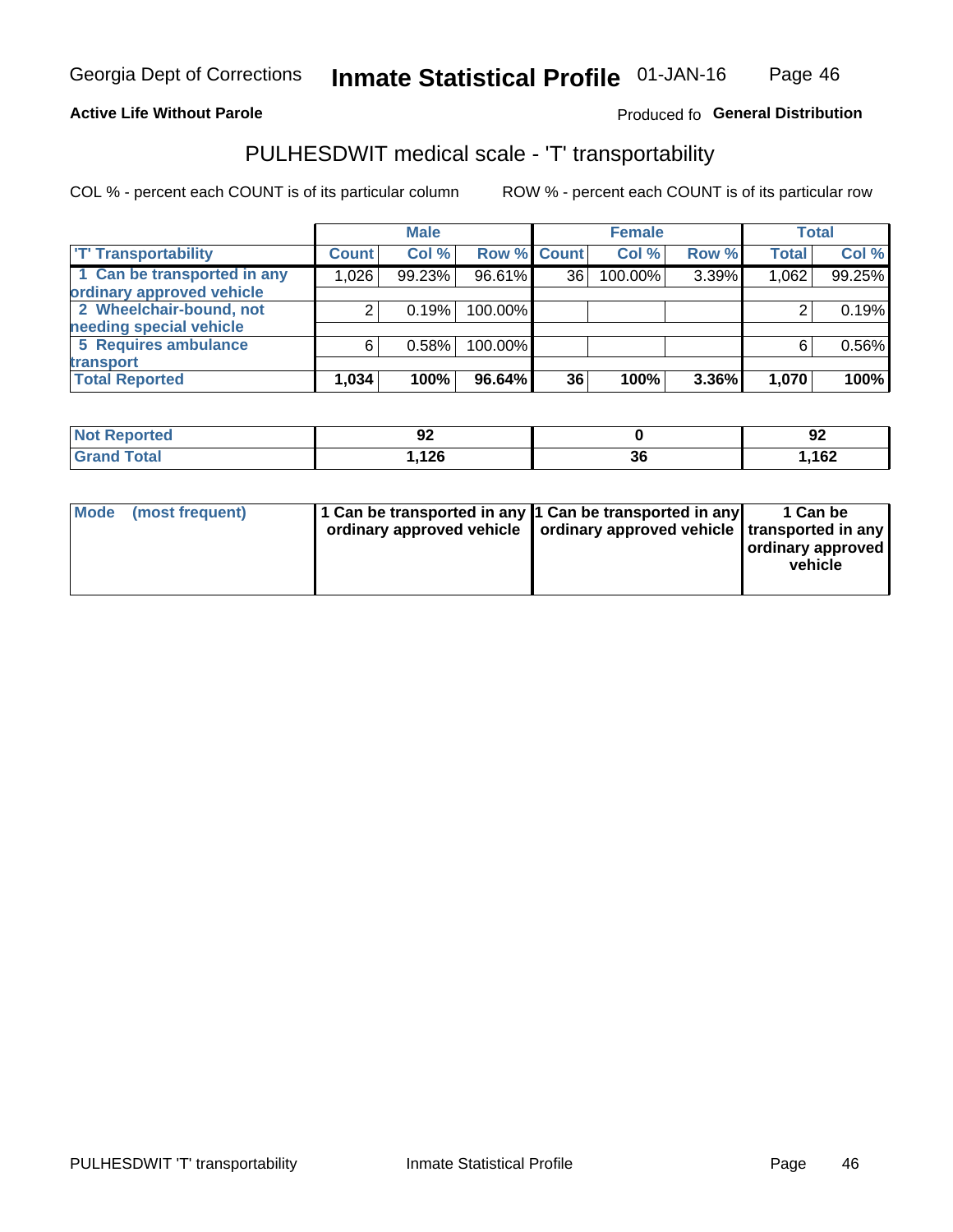#### Inmate Statistical Profile 01-JAN-16 Page 47

**Active Life Without Parole** 

### **Produced for General Distribution**

# Number of prior Georgia incarcerations

COL % - percent each COUNT is of its particular column

|                                       |              | <b>Male</b> |                    |    | <b>Female</b> |       |       | <b>Total</b> |
|---------------------------------------|--------------|-------------|--------------------|----|---------------|-------|-------|--------------|
| <b>Num of Prior GA Incarcerations</b> | <b>Count</b> | Col %       | <b>Row % Count</b> |    | Col %         | Row % | Total | Col %        |
|                                       | 571          | 50.71%      | 95.48%             | 27 | 75.00%        | 4.52% | 598   | 51.46%       |
|                                       | 214          | 19.01%      | 98.17%             | 4  | 11.11%        | 1.83% | 218   | 18.76%       |
|                                       | 134          | 11.90%      | 98.53%             | 2  | 5.56%         | 1.47% | 136   | 11.70%       |
| 3                                     | 96           | 8.53%       | 97.96%             | 2  | 5.56%         | 2.04% | 98    | 8.43%        |
| 4                                     | 54           | 4.80%       | 100.00%            |    |               |       | 54    | 4.65%        |
| 5                                     | 34           | 3.02%       | 100.00%            |    |               |       | 34    | 2.93%        |
| <b>More Than 5</b>                    | 23           | 2.04%       | 95.83%             |    | 2.78%         | 4.17% | 24    | 2.07%        |
| <b>Total Reported</b>                 | 1,126        | 100%        | 96.90%             | 36 | 100.0%        | 3.10% | 1,162 | 100%         |

| orted<br><b>NI</b> |       |                      |      |
|--------------------|-------|----------------------|------|
| <b>Total</b>       | מר ו  | $\ddot{\phantom{0}}$ | ,162 |
| $\mathbf{v}$ and   | 7,120 | 36                   |      |

| Mean (average)         | 1.16 | .58 | 1.14 |
|------------------------|------|-----|------|
| <b>Median (middle)</b> |      |     |      |
| Mode (most frequent)   |      |     |      |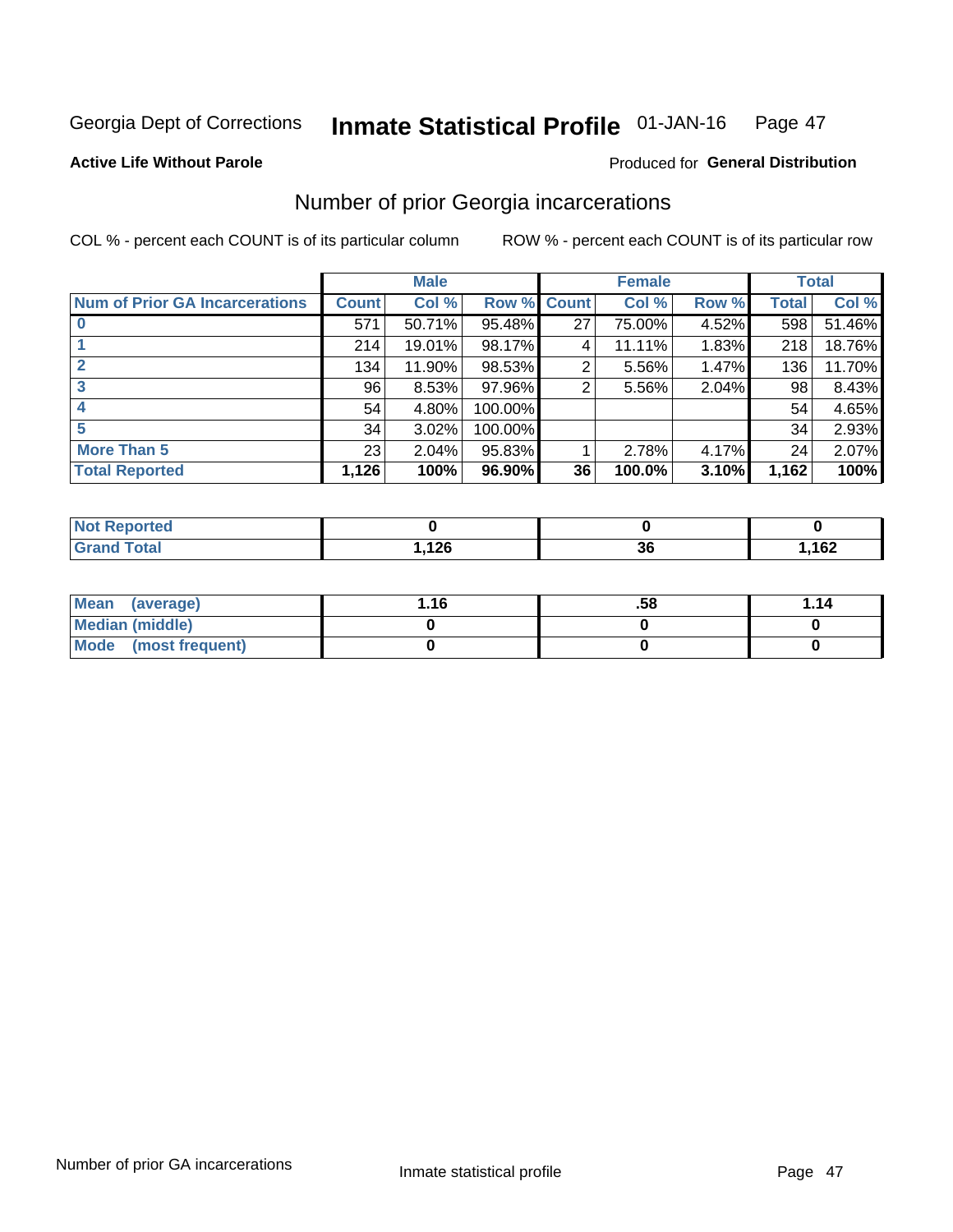#### Inmate Statistical Profile 01-JAN-16 Page 48

**Active Life Without Parole** 

Produced for General Distribution

### Prison sentence in years

COL % - percent each COUNT is of its particular column

ROW % - percent each COUNT is of its particular row

|                                 |              | <b>Male</b> |                    |    | <b>Female</b> |       |              | Total     |
|---------------------------------|--------------|-------------|--------------------|----|---------------|-------|--------------|-----------|
| <b>Prison Sentence In Years</b> | <b>Count</b> | Col %       | <b>Row % Count</b> |    | Col %         | Row % | <b>Total</b> | Col %     |
| <b>Life Without Parole</b>      | 124. ا       | 99.82%      | 96.90%             | 36 | 100.00%       | 3.10% | 1,160        | $99.83\%$ |
| <b>Death</b>                    |              | 0.18%       | 100.00%            |    |               |       |              | $0.17\%$  |
| <b>Total Reported</b>           | 1,126        | 100%        | $96.90\%$          | 36 | 100%          | 3.10% | 1,162        | 100%      |

| ported<br><b>NOT</b> |               |              |        |
|----------------------|---------------|--------------|--------|
| <b>Total</b>         | 12C<br>. I 20 | $\sim$<br>ათ | 162, ا |

#### **Determinate (numeric) sentences only**

| ' Mea<br><b>Service</b> A<br>ЯМА. |  |  |  |
|-----------------------------------|--|--|--|
|                                   |  |  |  |

All sentences (including determinate), with life, life without parole, and death sentences figured at 45 years

| Me: |  |  |  |
|-----|--|--|--|
|     |  |  |  |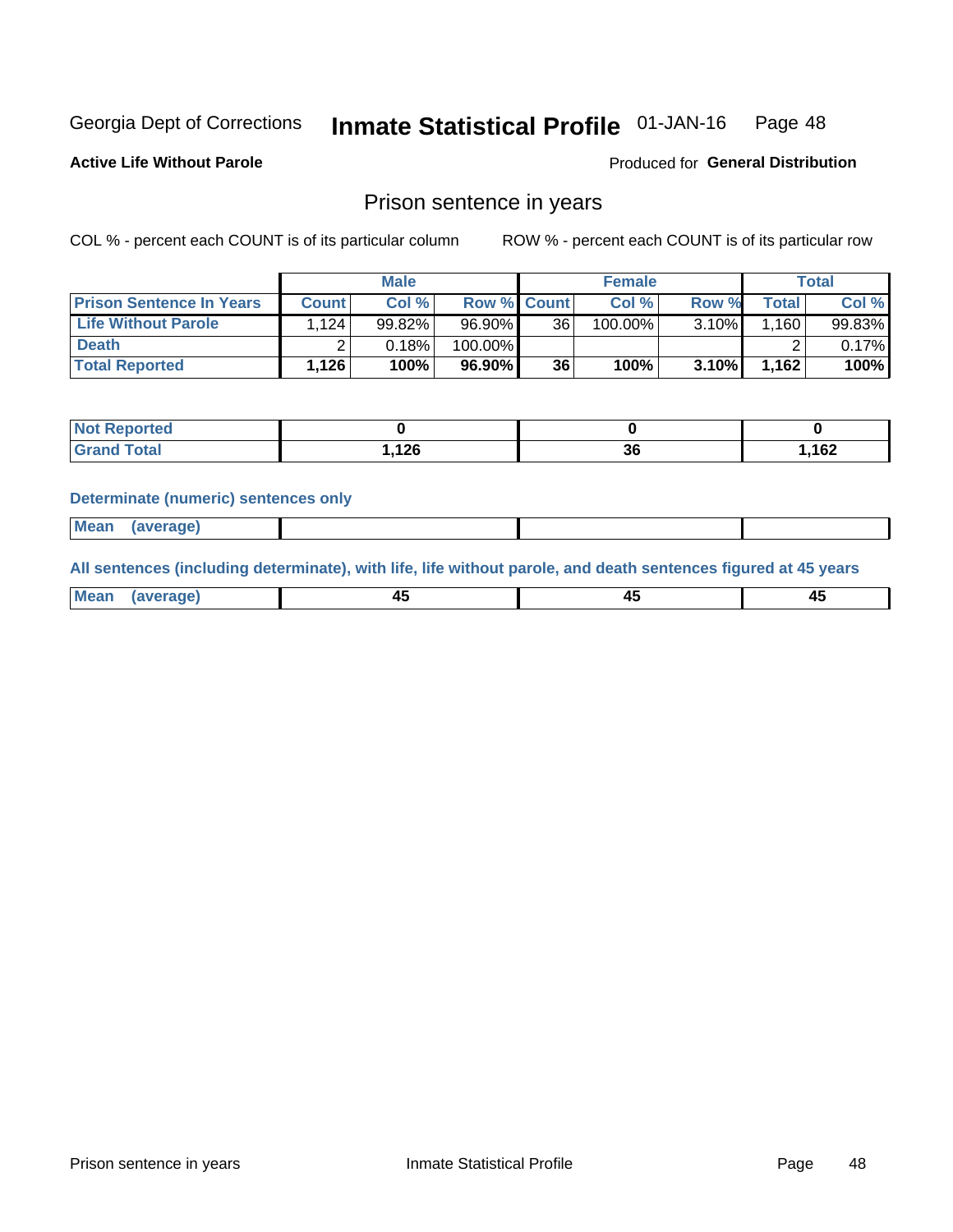#### **Georgia Dept of Corrections** Inmate Statistical Profile 01-JAN-16 Page 49

#### **Active Life Without Parole**

### Produced for General Distribution

# Primary offense, broken out into felonies vs misdemeanors

COL % - percent each COUNT is of its particular column

|                                  |              | <b>Male</b> |                    |                 | <b>Female</b> |          |         | Total   |
|----------------------------------|--------------|-------------|--------------------|-----------------|---------------|----------|---------|---------|
| <b>Felonies and Misdemeanors</b> | <b>Count</b> | Col %       | <b>Row % Count</b> |                 | Col%          | Row %    | Total i | Col %   |
| <b>Felonies</b>                  | .123         | $100.00\%$  | 97.06%             | 34 <sup>1</sup> | $100.00\%$    | $2.94\%$ | 1,157   | 100.00% |
| <b>Total Reported</b>            | .123         | $100\%$     | 97.06%)            | 34              | 100%          | $2.94\%$ | 1,157   | 100%    |

| <b>Not Reported</b> |              |              |       |
|---------------------|--------------|--------------|-------|
| <b>Grand Total</b>  | 12C<br>. ובט | イクベ<br>, 12J | 1,162 |

| $Mc$<br>equent)<br>нез<br>$\sim$<br>. | onies<br>. | <b>onies</b><br>. |
|---------------------------------------|------------|-------------------|
|---------------------------------------|------------|-------------------|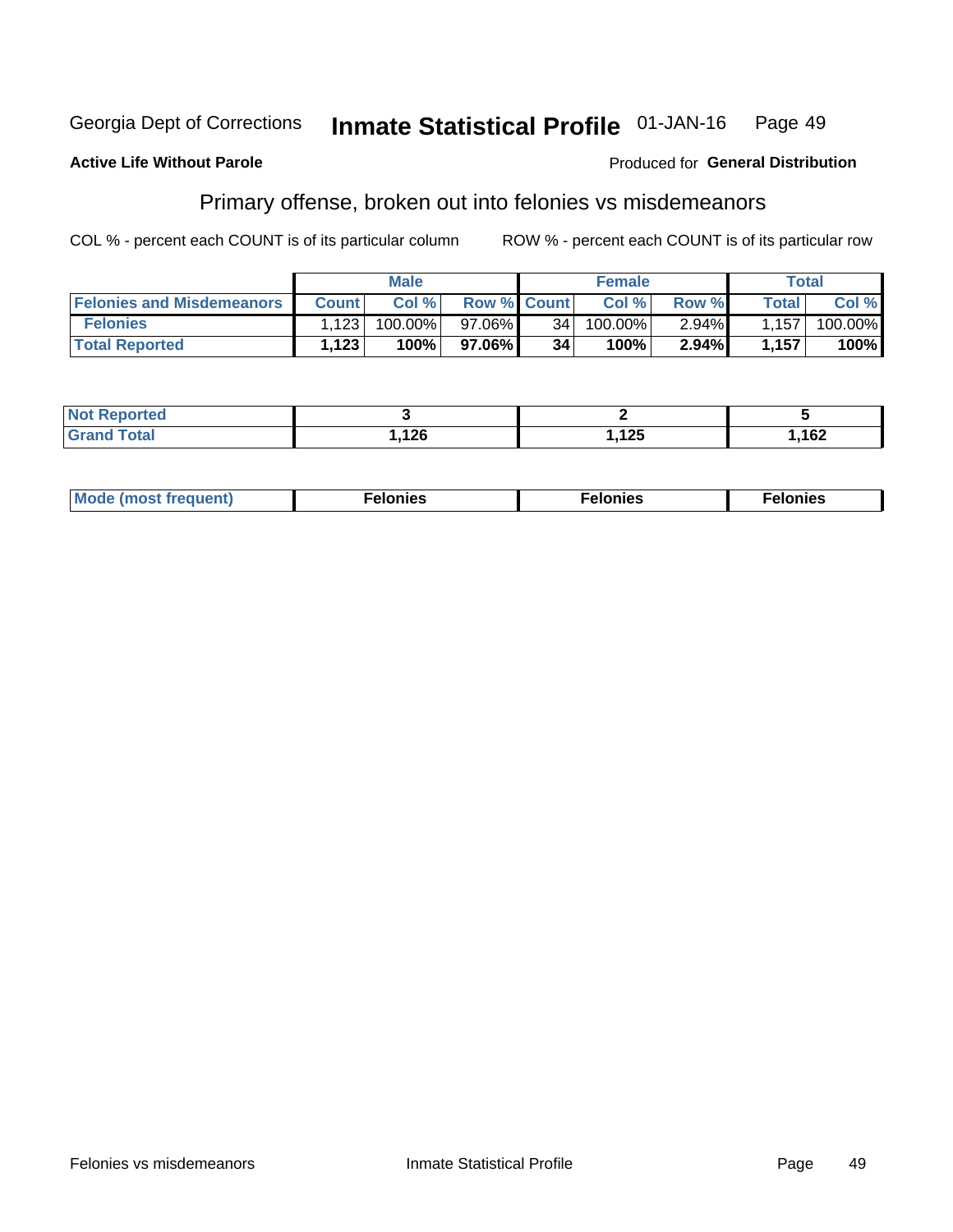#### Inmate Statistical Profile 01-JAN-16 Page 50

### **Active Life Without Parole**

### Produced for General Distribution

# Primary offense, broken out into six broad crime categories

COL % - percent each COUNT is of its particular column

|                         |              | <b>Male</b> |             |    | <b>Female</b> |       |                 | Total  |
|-------------------------|--------------|-------------|-------------|----|---------------|-------|-----------------|--------|
| <b>Crime Categories</b> | <b>Count</b> | Col%        | Row % Count |    | Col %         | Row % | <b>Total</b>    | Col %  |
| <b>Violent</b>          | 959          | 85.17%      | 96.48%      | 35 | 97.22%        | 3.52% | 994             | 85.54% |
| <b>Sex Crime</b>        | 152          | $13.50\%$   | $99.35\%$   |    | 2.78%         | .65%  | 153             | 13.17% |
| <b>Drug</b>             | 15           | 1.33%       | 100.00%     |    | .00%          |       | 15 <sup>1</sup> | 1.29%  |
| <b>Total Reported</b>   | .126         | 100%        | $96.9\%$    | 36 | 100%          | 3.1%  | 1.162           | 100%   |

| _____ | ィった<br>$\sim$ | 20<br>ುಒ | 162 |
|-------|---------------|----------|-----|

| <b>Mode (most frequent)</b> | .             |         | .     |
|-----------------------------|---------------|---------|-------|
|                             | <b>ïolent</b> | ∕iolent | ∍lent |
|                             |               |         |       |
|                             |               |         |       |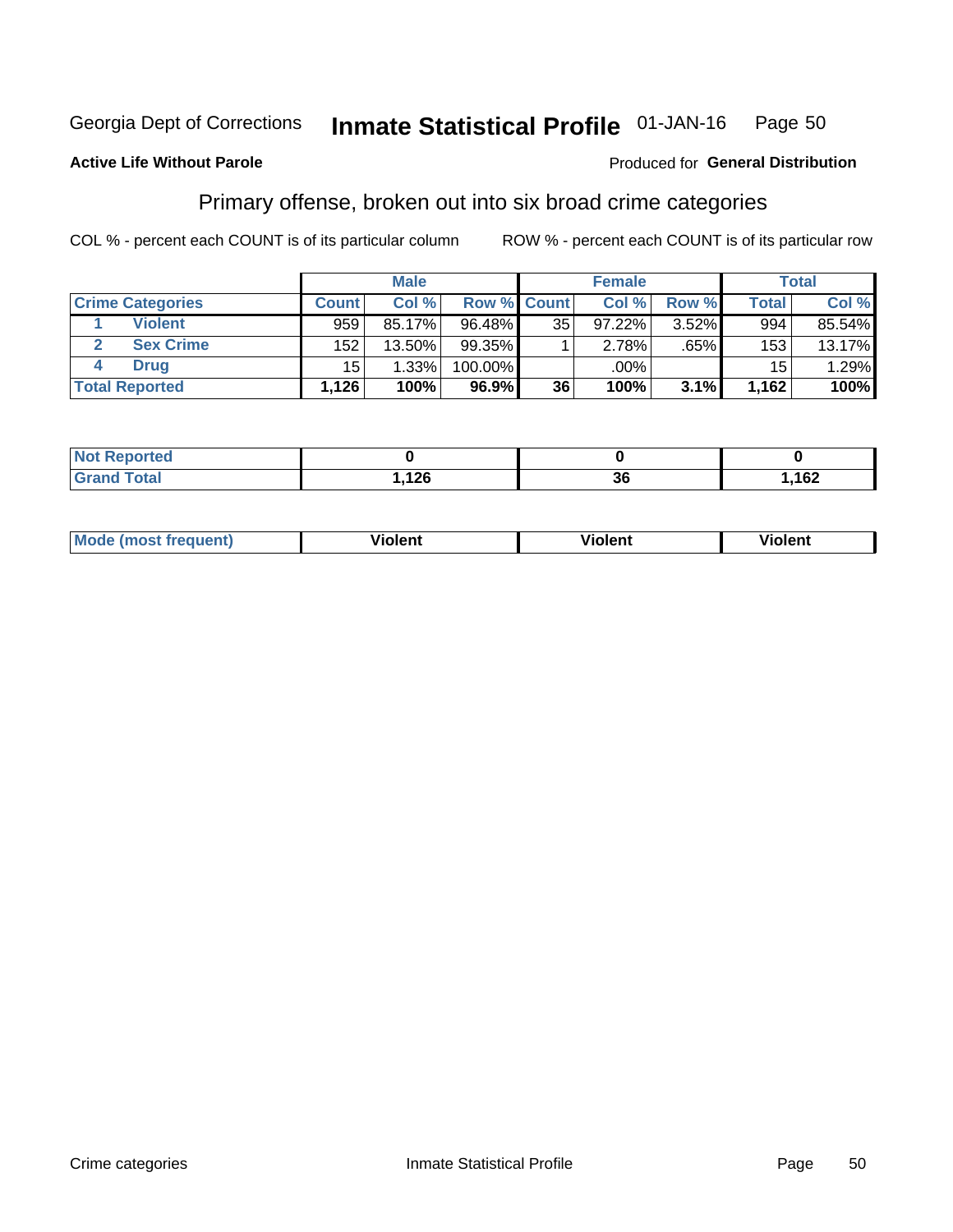#### Inmate Statistical Profile 01-JAN-16 Page 51

#### **Active Life Without Parole**

#### Produced for General Distribution

# Primary offense, detailed offense code

COL % - percent each COUNT is of its particular column

|                                            |                 | <b>Male</b> |         |                | <b>Female</b> |       | <b>Total</b>    |         |
|--------------------------------------------|-----------------|-------------|---------|----------------|---------------|-------|-----------------|---------|
| <b>Primary Offense</b>                     | <b>Count</b>    | Col %       | Row %   | <b>Count</b>   | Col %         | Row % | <b>Total</b>    | Col %   |
| <b>Aggrav Child Molestation (2021)</b>     | $\overline{25}$ | 2.22%       | 100.00% |                |               |       | $\overline{25}$ | 2.15%   |
| <b>Aggrav Sexual Battery (2009)</b>        | 6               | .53%        | 100.00% |                |               |       | 6               | .52%    |
| <b>Aggrav Sodomy (2003)</b>                | 8               | .71%        | 100.00% |                |               |       | 8               | .69%    |
| <b>Armed Robbery (1902)</b>                | 140             | 12.43%      | 98.59%  | $\overline{2}$ | 5.56%         | 1.41% | 142             | 12.22%  |
| <b>Att/Consprcy Commt C/S/Of</b><br>(4134) |                 | .09%        | 100.00% |                |               |       | 1               | $.09\%$ |
| <b>Child Molestation (2019)</b>            | 5               | .44%        | 100.00% |                |               |       | 5               | .43%    |
| <b>False Imprisonment (1308)</b>           |                 | .09%        | 100.00% |                |               |       |                 | .09%    |
| <b>Hijacking Motor Vehicle (1911)</b>      |                 | .09%        | 100.00% |                |               |       |                 | .09%    |
| Kidnapping (1311)                          | 80              | 7.10%       | 100.00% |                |               |       | 80              | 6.88%   |
| <b>Murder (1101)</b>                       | 736             | 65.36%      | 95.71%  | 33             | 91.67%        | 4.29% | 769             | 66.18%  |
| <b>Poss Of Cocaine (4022)</b>              | 4               | .36%        | 100.00% |                |               |       | 4               | .34%    |
| <b>Poss Of Firearm Dur Crime</b><br>(2910) | 1               | .09%        | 100.00% |                |               |       | 1               | .09%    |
| Poss W Int Dist Cocaine (4050)             |                 | .09%        | 100.00% |                |               |       |                 | .09%    |
| Rape (2001)                                | 108             | 9.59%       | 99.08%  | 1              | 2.78%         | .92%  | 109             | 9.38%   |
| <b>S/D Cocaine (4021)</b>                  | 4               | .36%        | 100.00% |                |               |       | 4               | .34%    |
| S/D Cont Sub Public (4017)                 |                 | .09%        | 100.00% |                |               |       | 1               | $.09\%$ |
| S/D Cont Sub School (4018)                 |                 | .09%        | 100.00% |                |               |       |                 | .09%    |
| <b>Traf Cocaine 401+ Gm (4103)</b>         | 2               | .18%        | 100.00% |                |               |       | $\overline{2}$  | .17%    |
| <b>Traf Methamph 28-199 Gm</b><br>(4140)   |                 | .09%        | 100.00% |                |               |       |                 | .09%    |
| <b>Total Rported</b>                       | 1,126           | 100%        | 96.9%   | 36             | 100%          | 3.1%  | 1,162           | 100%    |

| 10C    | ^^ | 162 |
|--------|----|-----|
| $\sim$ | JС | 10Z |

| 1101 Murder<br>Mode (most frequent)<br>1101 Murder | 1101 Murder |
|----------------------------------------------------|-------------|
|----------------------------------------------------|-------------|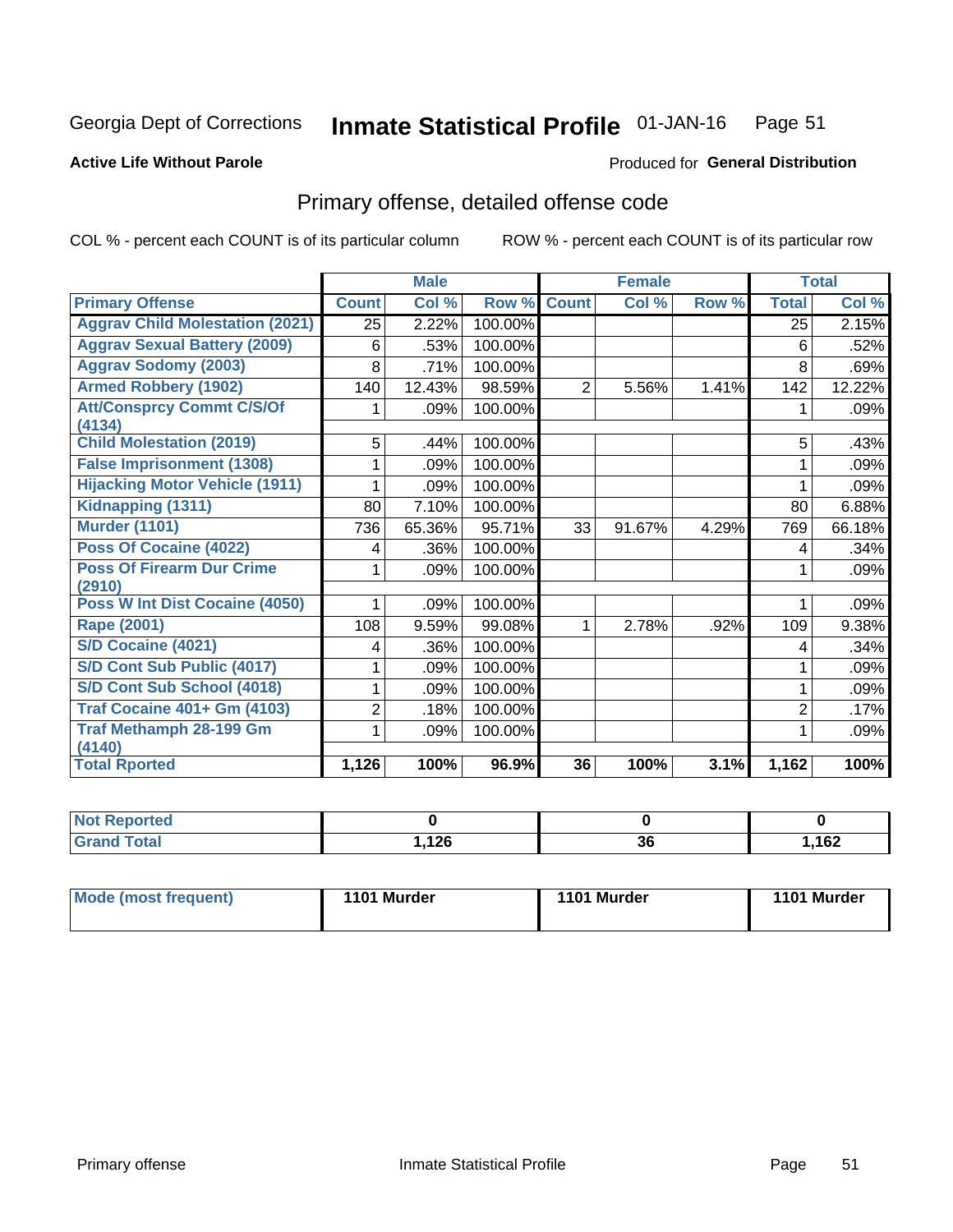#### Inmate Statistical Profile 01-JAN-16 Page 52

**Active Life Without Parole** 

Produced for General Distribution

# County of conviction of primary offense

COL % - percent each COUNT is of its particular column

|                                |                | <b>Male</b> |         |                | <b>Female</b> |        |                | <b>Total</b> |
|--------------------------------|----------------|-------------|---------|----------------|---------------|--------|----------------|--------------|
| <b>County of Conviction</b>    | <b>Count</b>   | Col %       | Row %   | <b>Count</b>   | Col %         | Row %  | <b>Total</b>   | Col %        |
| 000<br><b>Unknown</b>          | 3              | .27%        | 60.00%  | $\overline{2}$ | 5.56%         | 40.00% | 5              | .43%         |
| <b>Appling County</b><br>001   | 3              | .27%        | 100.00% |                |               |        | 3              | .26%         |
| <b>Atkinson County</b><br>002  | $\overline{2}$ | .18%        | 100.00% |                |               |        | $\overline{2}$ | .17%         |
| <b>Bacon County</b><br>003     | $\overline{3}$ | .27%        | 100.00% |                |               |        | $\overline{3}$ | .26%         |
| <b>Baker County</b><br>004     | 1              | .09%        | 100.00% |                |               |        | 1              | .09%         |
| <b>Baldwin County</b><br>005   | 5              | .44%        | 100.00% |                |               |        | 5              | .43%         |
| <b>Banks County</b><br>006     | 1              | .09%        | 100.00% |                |               |        | 1              | .09%         |
| <b>Barrow County</b><br>007    | 7              | .62%        | 100.00% |                |               |        | $\overline{7}$ | .60%         |
| <b>Bartow County</b><br>008    | 7              | .62%        | 87.50%  | 1              | 2.78%         | 12.50% | 8              | .69%         |
| <b>Ben Hill County</b><br>009  | 6              | .53%        | 100.00% |                |               |        | 6              | .52%         |
| <b>Berrien County</b><br>010   | $\overline{2}$ | .18%        | 100.00% |                |               |        | $\overline{2}$ | .17%         |
| <b>Bibb County</b><br>011      | 38             | 3.37%       | 97.44%  | 1              | 2.78%         | 2.56%  | 39             | 3.36%        |
| <b>Bleckley County</b><br>012  | 1              | .09%        | 100.00% |                |               |        | 1              | .09%         |
| <b>Brantley County</b><br>013  | 1              | .09%        | 100.00% |                |               |        | 1              | .09%         |
| <b>Brooks County</b><br>014    | $\overline{2}$ | .18%        | 100.00% |                |               |        | $\overline{2}$ | .17%         |
| <b>Bulloch County</b><br>016   | 6              | .53%        | 85.71%  | 1              | 2.78%         | 14.29% | $\overline{7}$ | .60%         |
| <b>Burke County</b><br>017     | 10             | .89%        | 100.00% |                |               |        | 10             | .86%         |
| <b>Butts County</b><br>018     | 5              | .44%        | 100.00% |                |               |        | 5              | .43%         |
| <b>Camden County</b><br>020    | $\overline{7}$ | .62%        | 100.00% |                |               |        | $\overline{7}$ | .60%         |
| <b>Candler County</b><br>021   | 1              | .09%        | 100.00% |                |               |        | 1              | .09%         |
| <b>Carroll County</b><br>022   | 4              | .36%        | 100.00% |                |               |        | 4              | .34%         |
| <b>Catoosa County</b><br>023   | 4              | .36%        | 100.00% |                |               |        | 4              | .34%         |
| <b>Chatham County</b><br>025   | 35             | 3.11%       | 100.00% |                |               |        | 35             | 3.01%        |
| <b>Chattooga County</b><br>027 | 1              | .09%        | 100.00% |                |               |        | 1              | .09%         |
| <b>Cherokee County</b><br>028  | 4              | .36%        | 100.00% |                |               |        | 4              | .34%         |
| <b>Clarke County</b><br>029    | 22             | 1.95%       | 100.00% |                |               |        | 22             | 1.89%        |
| <b>Clay County</b><br>030      | $\overline{2}$ | .18%        | 100.00% |                |               |        | $\overline{2}$ | .17%         |
| <b>Clayton County</b><br>031   | 52             | 4.62%       | 92.86%  | 4              | 11.11%        | 7.14%  | 56             | 4.82%        |
| <b>Clinch County</b><br>032    | 1              | .09%        | 100.00% |                |               |        | 1              | .09%         |
| <b>Cobb County</b><br>033      | 51             | 4.53%       | 98.08%  | 1              | 2.78%         | 1.92%  | 52             | 4.48%        |
| <b>Coffee County</b><br>034    | 6              | .53%        | 100.00% |                |               |        | $6\phantom{1}$ | .52%         |
| 035<br><b>Colquitt County</b>  | 4              | .36%        | 100.00% |                |               |        | 4              | .34%         |
| <b>Columbia County</b><br>036  | 9              | .80%        | 81.82%  | $\overline{2}$ | 5.56%         | 18.18% | 11             | .95%         |
| 037<br><b>Cook County</b>      | 5              | .44%        | 100.00% |                |               |        | 5              | .43%         |
| <b>Coweta County</b><br>038    | 7              | .62%        | 100.00% |                |               |        | $\overline{7}$ | .60%         |
| <b>Crisp County</b><br>040     | 4              | .36%        | 100.00% |                |               |        | 4              | .34%         |
| <b>Dade County</b><br>041      | 1              | .09%        | 100.00% |                |               |        | 1              | .09%         |
| <b>Dawson County</b><br>042    | $\overline{2}$ | .18%        | 100.00% |                |               |        | $\overline{2}$ | .17%         |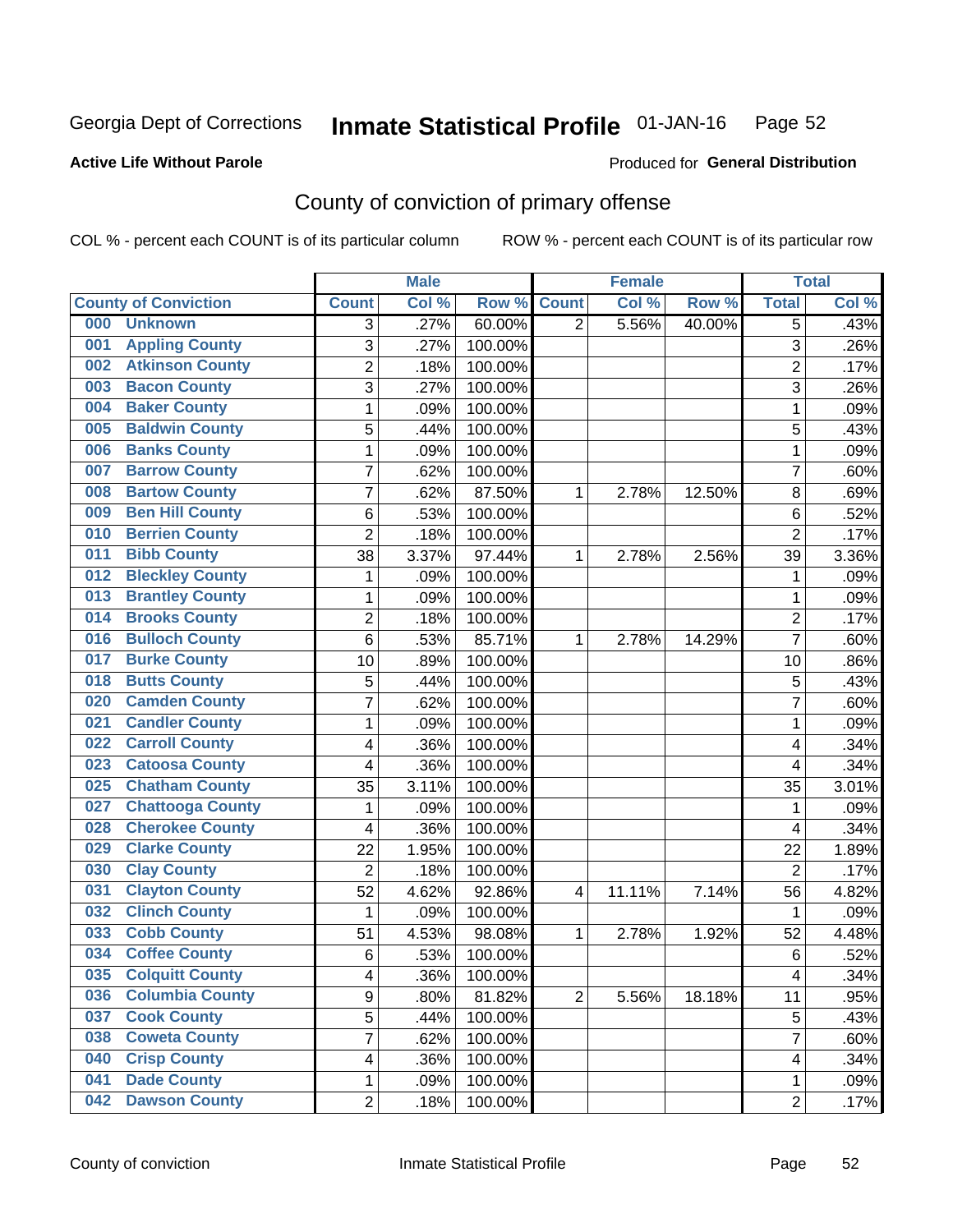#### Inmate Statistical Profile 01-JAN-16 Page 53

### **Active Life Without Parole**

### Produced for General Distribution

# County of conviction of primary offense

COL % - percent each COUNT is of its particular column

|                                 |                | <b>Male</b> |         |                | <b>Female</b> |        |                | <b>Total</b> |
|---------------------------------|----------------|-------------|---------|----------------|---------------|--------|----------------|--------------|
| <b>County of Conviction</b>     | <b>Count</b>   | Col %       | Row %   | <b>Count</b>   | Col %         | Row %  | <b>Total</b>   | Col %        |
| <b>Decatur County</b><br>043    | 4              | .36%        | 100.00% |                |               |        | 4              | .34%         |
| <b>Dekalb County</b><br>044     | 94             | 8.35%       | 98.95%  | 1              | 2.78%         | 1.05%  | 95             | 8.18%        |
| <b>Dodge County</b><br>045      | 1              | .09%        | 100.00% |                |               |        | 1              | .09%         |
| <b>Dooly County</b><br>046      | $\overline{2}$ | .18%        | 100.00% |                |               |        | $\overline{2}$ | .17%         |
| <b>Dougherty County</b><br>047  | 29             | 2.58%       | 96.67%  | 1              | 2.78%         | 3.33%  | 30             | 2.58%        |
| <b>Douglas County</b><br>048    | 31             | 2.75%       | 93.94%  | $\overline{2}$ | 5.56%         | 6.06%  | 33             | 2.84%        |
| <b>Early County</b><br>049      | 2              | .18%        | 100.00% |                |               |        | $\overline{2}$ | .17%         |
| <b>Effingham County</b><br>051  | 4              | .36%        | 100.00% |                |               |        | 4              | .34%         |
| <b>Elbert County</b><br>052     | 3              | .27%        | 100.00% |                |               |        | 3              | .26%         |
| <b>Emanuel County</b><br>053    | 7              | .62%        | 100.00% |                |               |        | 7              | .60%         |
| <b>Fayette County</b><br>056    | 4              | .36%        | 100.00% |                |               |        | 4              | .34%         |
| <b>Floyd County</b><br>057      | 19             | 1.69%       | 95.00%  | 1              | 2.78%         | 5.00%  | 20             | 1.72%        |
| <b>Forsyth County</b><br>058    | 4              | .36%        | 100.00% |                |               |        | 4              | .34%         |
| <b>Franklin County</b><br>059   | 4              | .36%        | 80.00%  | 1              | 2.78%         | 20.00% | 5              | .43%         |
| <b>Fulton County</b><br>060     | 140            | 12.43%      | 98.59%  | $\overline{2}$ | 5.56%         | 1.41%  | 142            | 12.22%       |
| <b>Gilmer County</b><br>061     | $\overline{2}$ | .18%        | 100.00% |                |               |        | $\overline{2}$ | .17%         |
| <b>Glynn County</b><br>063      | 20             | 1.78%       | 95.24%  | 1              | 2.78%         | 4.76%  | 21             | 1.81%        |
| <b>Gordon County</b><br>064     | 4              | .36%        | 100.00% |                |               |        | 4              | .34%         |
| <b>Grady County</b><br>065      | $\overline{2}$ | .18%        | 100.00% |                |               |        | $\overline{2}$ | .17%         |
| <b>Greene County</b><br>066     | 1              | .09%        | 100.00% |                |               |        | $\mathbf{1}$   | .09%         |
| <b>Gwinnett County</b><br>067   | 31             | 2.75%       | 96.88%  | 1              | 2.78%         | 3.13%  | 32             | 2.75%        |
| <b>Habersham County</b><br>068  | 4              | .36%        | 100.00% |                |               |        | 4              | .34%         |
| <b>Hall County</b><br>069       | 22             | 1.95%       | 84.62%  | 4              | 11.11%        | 15.38% | 26             | 2.24%        |
| <b>Hancock County</b><br>070    | 1              | .09%        | 100.00% |                |               |        | 1              | .09%         |
| <b>Haralson County</b><br>071   | 3              | .27%        | 100.00% |                |               |        | 3              | .26%         |
| <b>Harris County</b><br>072     | $\overline{2}$ | .18%        | 100.00% |                |               |        | $\overline{2}$ | .17%         |
| <b>Hart County</b><br>073       | 3              | .27%        | 100.00% |                |               |        | $\overline{3}$ | .26%         |
| <b>Henry County</b><br>075      | 11             | .98%        | 91.67%  | 1              | 2.78%         | 8.33%  | 12             | 1.03%        |
| <b>Houston County</b><br>076    | 18             | 1.60%       | 100.00% |                |               |        | 18             | 1.55%        |
| <b>Irwin County</b><br>077      | 1              | .09%        | 100.00% |                |               |        | $\mathbf{1}$   | .09%         |
| <b>Jackson County</b><br>078    | 10             | .89%        | 100.00% |                |               |        | 10             | .86%         |
| 079<br><b>Jasper County</b>     | 1              | .09%        | 100.00% |                |               |        | 1              | .09%         |
| <b>Jeff Davis County</b><br>080 | 1              | .09%        | 100.00% |                |               |        | $\mathbf{1}$   | .09%         |
| <b>Jefferson County</b><br>081  | 6              | .53%        | 100.00% |                |               |        | 6              | .52%         |
| <b>Jenkins County</b><br>082    | $\overline{c}$ | .18%        | 100.00% |                |               |        | $\overline{2}$ | .17%         |
| <b>Johnson County</b><br>083    | 1              | .09%        | 100.00% |                |               |        | $\mathbf{1}$   | .09%         |
| <b>Jones County</b><br>084      | $\overline{2}$ | .18%        | 66.67%  | 1              | 2.78%         | 33.33% | 3              | .26%         |
| <b>Lanier County</b><br>086     | $\mathbf{1}$   | .09%        | 100.00% |                |               |        | $\mathbf 1$    | .09%         |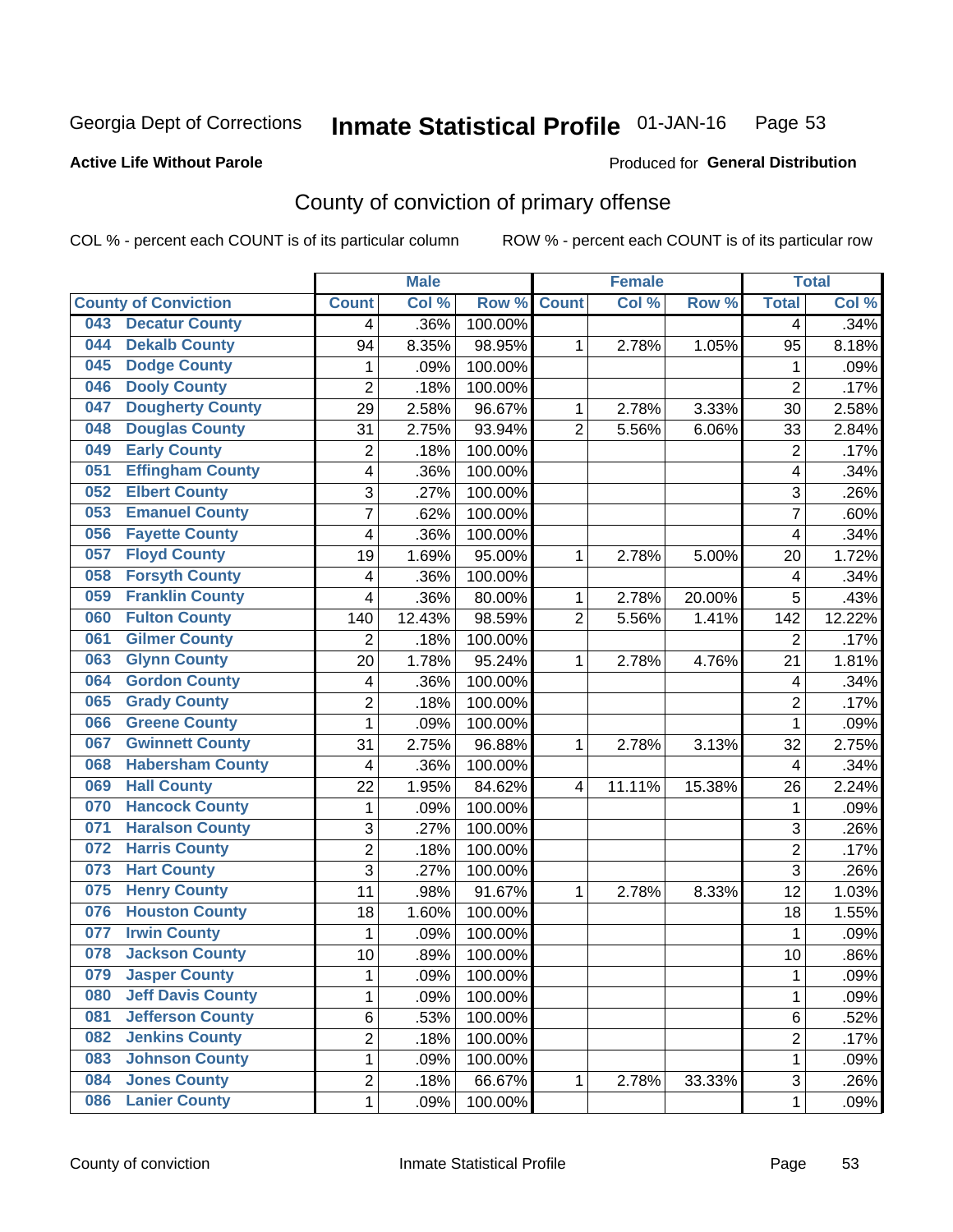#### Inmate Statistical Profile 01-JAN-16 Page 54

### **Active Life Without Parole**

# **Produced for General Distribution**

# County of conviction of primary offense

COL % - percent each COUNT is of its particular column

|                                           |                | <b>Male</b> |         |                | <b>Female</b> |        |                | <b>Total</b> |
|-------------------------------------------|----------------|-------------|---------|----------------|---------------|--------|----------------|--------------|
| <b>County of Conviction</b>               | <b>Count</b>   | Col %       | Row %   | <b>Count</b>   | Col %         | Row %  | <b>Total</b>   | Col %        |
| <b>Laurens County</b><br>087              | 3              | .27%        | 100.00% |                |               |        | 3              | $.26\%$      |
| <b>Lee County</b><br>088                  | $\overline{2}$ | .18%        | 100.00% |                |               |        | $\overline{2}$ | .17%         |
| <b>Liberty County</b><br>089              | $\overline{7}$ | .62%        | 100.00% |                |               |        | $\overline{7}$ | .60%         |
| <b>Long County</b><br>091                 | 6              | .53%        | 100.00% |                |               |        | 6              | .52%         |
| <b>Lowndes County</b><br>092              | 9              | .80%        | 100.00% |                |               |        | 9              | .77%         |
| <b>Marion County</b><br>096               | $\mathbf{1}$   | .09%        | 100.00% |                |               |        | $\mathbf{1}$   | .09%         |
| <b>Mcduffie County</b><br>097             | $\overline{2}$ | .18%        | 100.00% |                |               |        | $\overline{2}$ | .17%         |
| <b>Miller County</b><br>100               | 1              | .09%        | 100.00% |                |               |        | $\mathbf{1}$   | .09%         |
| <b>Mitchell County</b><br>101             | 1              | .09%        | 100.00% |                |               |        | 1              | .09%         |
| <b>Monroe County</b><br>102               | 6              | .53%        | 100.00% |                |               |        | 6              | .52%         |
| <b>Morgan County</b><br>104               | 1              | .09%        | 100.00% |                |               |        | 1              | .09%         |
| <b>Murray County</b><br>105               | 1              | .09%        | 100.00% |                |               |        | 1              | .09%         |
| <b>Muscogee County</b><br>106             | 33             | 2.93%       | 100.00% |                |               |        | 33             | 2.84%        |
| <b>Newton County</b><br>107               | 11             | .98%        | 84.62%  | $\overline{2}$ | 5.56%         | 15.38% | 13             | 1.12%        |
| <b>Oglethorpe County</b><br>109           | 1              | .09%        | 100.00% |                |               |        | 1              | .09%         |
| <b>Paulding County</b><br>110             | 4              | .36%        | 100.00% |                |               |        | 4              | .34%         |
| <b>Pickens County</b><br>$\overline{112}$ | $\mathbf{1}$   | .09%        | 100.00% |                |               |        | 1              | .09%         |
| <b>Pierce County</b><br>$\overline{113}$  | $\overline{2}$ | .18%        | 100.00% |                |               |        | $\overline{2}$ | .17%         |
| <b>Pike County</b><br>$\overline{114}$    | 4              | .36%        | 66.67%  | $\overline{2}$ | 5.56%         | 33.33% | 6              | .52%         |
| <b>Polk County</b><br>$\overline{115}$    | 3              | .27%        | 100.00% |                |               |        | 3              | .26%         |
| <b>Pulaski County</b><br>116              | $\mathbf{1}$   | .09%        | 100.00% |                |               |        | $\mathbf{1}$   | .09%         |
| <b>Putnam County</b><br>117               | $\overline{7}$ | .62%        | 100.00% |                |               |        | $\overline{7}$ | .60%         |
| <b>Rabun County</b><br>119                | $\mathbf{1}$   | .09%        | 100.00% |                |               |        | 1              | .09%         |
| <b>Randolph County</b><br>120             | $\overline{2}$ | .18%        | 100.00% |                |               |        | $\overline{2}$ | .17%         |
| <b>Richmond County</b><br>121             | 59             | 5.24%       | 98.33%  | 1              | 2.78%         | 1.67%  | 60             | 5.16%        |
| <b>Rockdale County</b><br>122             | 9              | .80%        | 100.00% |                |               |        | 9              | .77%         |
| <b>Seminole County</b><br>125             | $\overline{2}$ | .18%        | 100.00% |                |               |        | $\overline{2}$ | .17%         |
| <b>Spalding County</b><br>126             | 15             | 1.33%       | 100.00% |                |               |        | 15             | 1.29%        |
| <b>Stephens County</b><br>127             | 3              | .27%        | 100.00% |                |               |        | 3              | .26%         |
| <b>Sumter County</b><br>129               | 1              | .09%        | 100.00% |                |               |        | $\mathbf{1}$   | .09%         |
| <b>Taliaferro County</b><br>131           | 1              | .09%        | 100.00% |                |               |        | 1              | .09%         |
| 132<br><b>Tattnall County</b>             | 2              | .18%        | 100.00% |                |               |        | 2              | .17%         |
| <b>Taylor County</b><br>133               | 2              | .18%        | 100.00% |                |               |        | $\overline{2}$ | .17%         |
| <b>Terrell County</b><br>$\overline{135}$ | $\overline{2}$ | .18%        | 100.00% |                |               |        | $\overline{2}$ | .17%         |
| <b>Thomas County</b><br>136               | 5              | .44%        | 100.00% |                |               |        | $\overline{5}$ | .43%         |
| <b>Tift County</b><br>137                 | 7              | .62%        | 100.00% |                |               |        | $\overline{7}$ | .60%         |
| <b>Toombs County</b><br>138               | 9              | .80%        | 100.00% |                |               |        | 9              | .77%         |
| 139 Towns County                          | 1              | .09%        | 100.00% |                |               |        | $\mathbf 1$    | .09%         |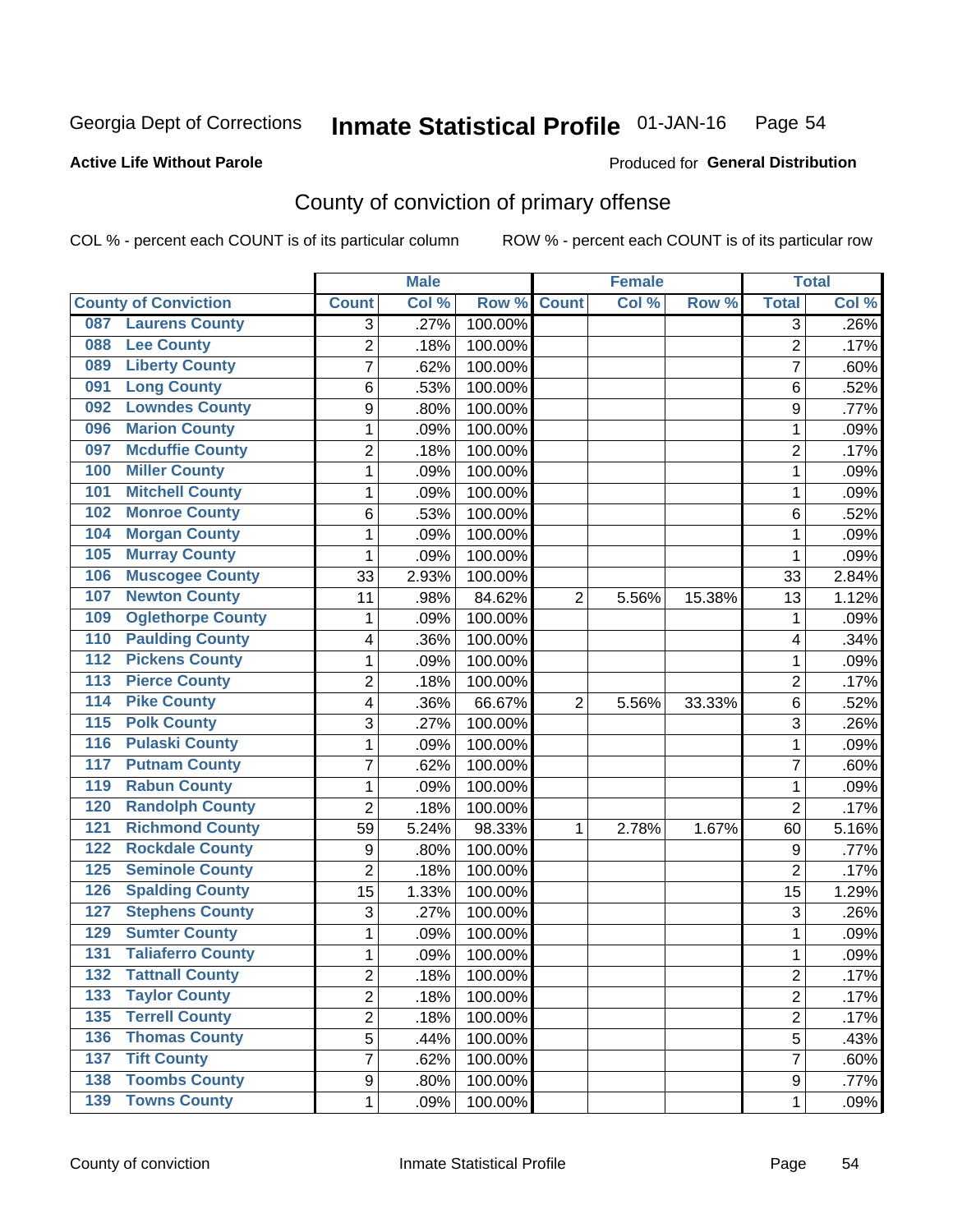#### Inmate Statistical Profile 01-JAN-16 Page 55

#### **Active Life Without Parole**

### **Produced for General Distribution**

# County of conviction of primary offense

COL % - percent each COUNT is of its particular column

|                                 |              | <b>Male</b> |         |              | <b>Female</b> |        | <b>Total</b>   |       |
|---------------------------------|--------------|-------------|---------|--------------|---------------|--------|----------------|-------|
| <b>County of Conviction</b>     | <b>Count</b> | Col %       | Row %   | <b>Count</b> | Col %         | Row %  | <b>Total</b>   | Col % |
| <b>Treutlen County</b><br>140   | 4            | .36%        | 100.00% |              |               |        | 4              | .34%  |
| <b>Troup County</b><br>141      | 5            | .44%        | 83.33%  |              | 2.78%         | 16.67% | 6              | .52%  |
| <b>Turner County</b><br>142     | 2            | .18%        | 100.00% |              |               |        | 2              | .17%  |
| <b>Twiggs County</b><br>143     |              | .09%        | 100.00% |              |               |        |                | .09%  |
| <b>Union County</b><br>144      |              | .09%        | 100.00% |              |               |        |                | .09%  |
| <b>Upson County</b><br>145      | 5            | .44%        | 100.00% |              |               |        | 5              | .43%  |
| <b>Walker County</b><br>146     | 5            | .44%        | 83.33%  |              | 2.78%         | 16.67% | 6              | .52%  |
| <b>Walton County</b><br>147     | 14           | 1.24%       | 100.00% |              |               |        | 14             | 1.20% |
| <b>Ware County</b><br>148       | 11           | .98%        | 100.00% |              |               |        | 11             | .95%  |
| <b>Warren County</b><br>149     |              | .09%        | 100.00% |              |               |        |                | .09%  |
| <b>Washington County</b><br>150 | 5            | .44%        | 100.00% |              |               |        | 5              | .43%  |
| <b>Wayne County</b><br>151      | 8            | .71%        | 100.00% |              |               |        | 8              | .69%  |
| <b>Whitfield County</b><br>155  | 11           | .98%        | 91.67%  |              | 2.78%         | 8.33%  | 12             | 1.03% |
| <b>Wilkes County</b><br>157     |              | .09%        | 100.00% |              |               |        |                | .09%  |
| <b>Worth County</b><br>159      | 2            | .18%        | 100.00% |              |               |        | $\overline{2}$ | .17%  |
| <b>Total Rported</b>            | 1,126        | 100%        | 96.9%   | 36           | 100%          | 3.1%   | 1,162          | 100%  |

| N<br>$\blacksquare$ |            |         |      |
|---------------------|------------|---------|------|
|                     | 12c<br>14V | ົ<br>ად | ,162 |

| <b>Mode (most frequent)</b> | <b>Fulton County</b> | <b>Hall County</b> | <b>Fulton County</b> |
|-----------------------------|----------------------|--------------------|----------------------|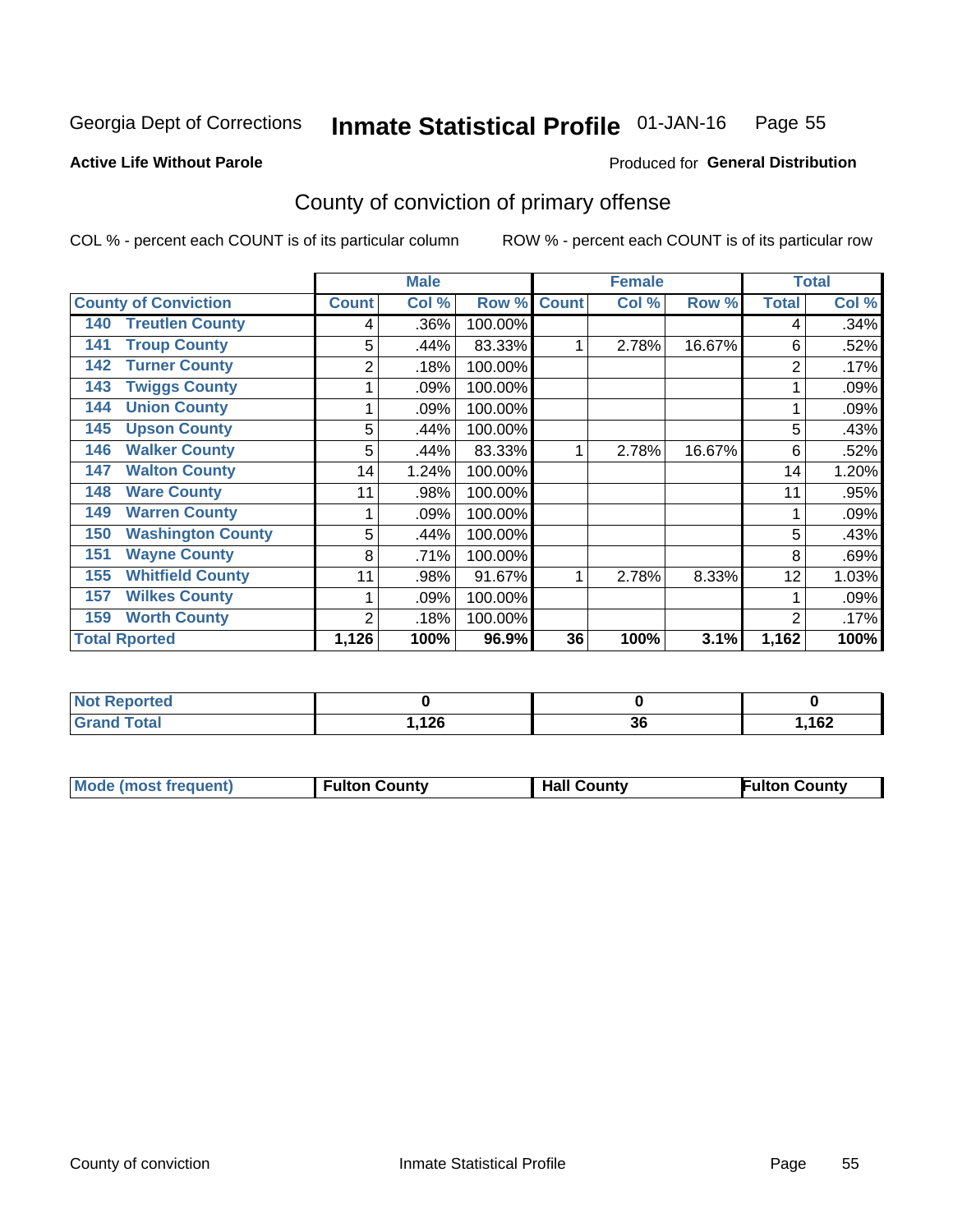## **Georgia Dept of Corrections Active Life Without Parole**

#### Inmate Statistical Profile 01-JAN-16 Page 56

Produced for General Distribution

# Circuit of conviction of primary offense

|                         |                                 |                  | <b>Male</b> |         |                         | <b>Female</b> |        |                         | <b>Total</b> |
|-------------------------|---------------------------------|------------------|-------------|---------|-------------------------|---------------|--------|-------------------------|--------------|
|                         | <b>Circuit of Conviction</b>    | <b>Count</b>     | Col %       | Row %   | <b>Count</b>            | Col %         | Row %  | <b>Total</b>            | Col%         |
| 1                       | <b>Alapaha Circuit</b>          | 11               | .98%        | 100.00% |                         |               |        | 11                      | .95%         |
| $\overline{2}$          | <b>Alcovy Circuit</b>           | 25               | 2.23%       | 92.59%  | $\overline{2}$          | 5.88%         | 7.41%  | 27                      | 2.33%        |
| $\overline{\mathbf{3}}$ | <b>Atlanta Circuit</b>          | 140              | 12.47%      | 98.59%  | $\overline{2}$          | 5.88%         | 1.41%  | 142                     | 12.27%       |
| 4                       | <b>Atlantic Circuit</b>         | 15               | 1.34%       | 100.00% |                         |               |        | 15                      | 1.30%        |
| 5                       | <b>Augusta Circuit</b>          | 78               | 6.95%       | 96.30%  | 3                       | 8.82%         | 3.70%  | 81                      | 7.00%        |
| $\overline{\bf{6}}$     | <b>Blue Ridge Circuit</b>       | 4                | .36%        | 100.00% |                         |               |        | $\overline{\mathbf{4}}$ | .35%         |
| 7                       | <b>Brunswick Circuit</b>        | 39               | 3.47%       | 97.50%  | 1                       | 2.94%         | 2.50%  | 40                      | 3.46%        |
| $\overline{\mathbf{8}}$ | <b>Chattahoochee Circuit</b>    | 38               | 3.38%       | 100.00% |                         |               |        | 38                      | 3.28%        |
| $\overline{9}$          | <b>Cherokee Circuit</b>         | 11               | .98%        | 91.67%  | 1                       | 2.94%         | 8.33%  | 12                      | 1.04%        |
| 10                      | <b>Clayton Circuit</b>          | 52               | 4.63%       | 92.86%  | $\overline{\mathbf{4}}$ | 11.76%        | 7.14%  | 56                      | 4.84%        |
| $\overline{11}$         | <b>Cobb Circuit</b>             | 51               | 4.54%       | 98.08%  | 1                       | 2.94%         | 1.92%  | 52                      | 4.49%        |
| $\overline{12}$         | <b>Conasauga Circuit</b>        | 12               | 1.07%       | 92.31%  | 1                       | 2.94%         | 7.69%  | 13                      | 1.12%        |
| 13                      | <b>Cordele Circuit</b>          | 12               | 1.07%       | 100.00% |                         |               |        | 12                      | 1.04%        |
| 14                      | <b>Coweta Circuit</b>           | 16               | 1.42%       | 94.12%  | $\mathbf{1}$            | 2.94%         | 5.88%  | 17                      | 1.47%        |
| 15                      | <b>Dougherty Circuit</b>        | 29               | 2.58%       | 96.67%  | 1                       | 2.94%         | 3.33%  | 30                      | 2.59%        |
| 16                      | <b>Dublin Circuit</b>           | $\boldsymbol{9}$ | .80%        | 100.00% |                         |               |        | 9                       | .78%         |
| 17                      | <b>Eastern Circuit</b>          | 35               | 3.12%       | 100.00% |                         |               |        | 35                      | 3.03%        |
| 18                      | <b>Flint Circuit</b>            | 11               | .98%        | 91.67%  | 1                       | 2.94%         | 8.33%  | 12                      | 1.04%        |
| 19                      | <b>Griffin Circuit</b>          | 28               | 2.49%       | 93.33%  | $\overline{2}$          | 5.88%         | 6.67%  | 30                      | 2.59%        |
| 20                      | <b>Gwinnett Circuit</b>         | 31               | 2.76%       | 96.88%  | $\mathbf 1$             | 2.94%         | 3.13%  | 32                      | 2.77%        |
| $\overline{21}$         | <b>Houston Circuit</b>          | 18               | 1.60%       | 100.00% |                         |               |        | 18                      | 1.56%        |
| $\overline{22}$         | <b>Lookout Mountain Circuit</b> | 11               | .98%        | 91.67%  | $\mathbf{1}$            | 2.94%         | 8.33%  | 12                      | 1.04%        |
| $\overline{23}$         | <b>Macon Circuit</b>            | 38               | 3.38%       | 97.44%  | 1                       | 2.94%         | 2.56%  | 39                      | 3.37%        |
| $\overline{24}$         | <b>Middle Circuit</b>           | 28               | 2.49%       | 100.00% |                         |               |        | 28                      | 2.42%        |
| 25                      | <b>Mountain Circuit</b>         | 8                | .71%        | 100.00% |                         |               |        | 8                       | .69%         |
| 26                      | <b>Northeastern Circuit</b>     | 24               | 2.14%       | 85.71%  | $\overline{\mathbf{4}}$ | 11.76%        | 14.29% | 28                      | 2.42%        |
| $\overline{27}$         | <b>Northern Circuit</b>         | 11               | .98%        | 91.67%  | 1                       | 2.94%         | 8.33%  | 12                      | 1.04%        |
| 28                      | <b>Ocmulgee Circuit</b>         | 18               | 1.60%       | 94.74%  | 1                       | 2.94%         | 5.26%  | 19                      | 1.64%        |
| 29                      | <b>Oconee Circuit</b>           | 3                | .27%        | 100.00% |                         |               |        | 3                       | .26%         |
| 30                      | <b>Ogeechee Circuit</b>         | 12               | 1.07%       | 92.31%  | $\mathbf 1$             | 2.94%         | 7.69%  | 13                      | 1.12%        |
| $\overline{31}$         | <b>Pataula Circuit</b>          | 11               | .98%        | 100.00% |                         |               |        | 11                      | .95%         |
| $\overline{32}$         | <b>Piedmont Circuit</b>         | 18               | 1.60%       | 100.00% |                         |               |        | 18                      | 1.56%        |
| 33                      | <b>Rome Circuit</b>             | 19               | 1.69%       | 95.00%  | $\mathbf{1}$            | 2.94%         | 5.00%  | 20                      | 1.73%        |
| 34                      | <b>South Georgia Circuit</b>    | 8                | .71%        | 100.00% |                         |               |        | 8                       | .69%         |
| 35                      | <b>Southern Circuit</b>         | 20               | 1.78%       | 100.00% |                         |               |        | 20                      | 1.73%        |
| 36                      | <b>Southwestern Circuit</b>     | 3                | .27%        | 100.00% |                         |               |        | 3                       | .26%         |
| 37                      | <b>Stone Mountain Circuit</b>   | 94               | 8.37%       | 98.95%  | 1                       | 2.94%         | 1.05%  | 95                      | 8.21%        |
| 38                      | <b>Tallapoosa Circuit</b>       | 6                | .53%        | 100.00% |                         |               |        | 6                       | .52%         |
| 39                      | <b>Tifton Circuit</b>           | 12               | 1.07%       | 100.00% |                         |               |        | 12                      | 1.04%        |
| 40                      | <b>Toombs Circuit</b>           | 5 <sup>1</sup>   | .45%        | 100.00% |                         |               |        | 5                       | .43%         |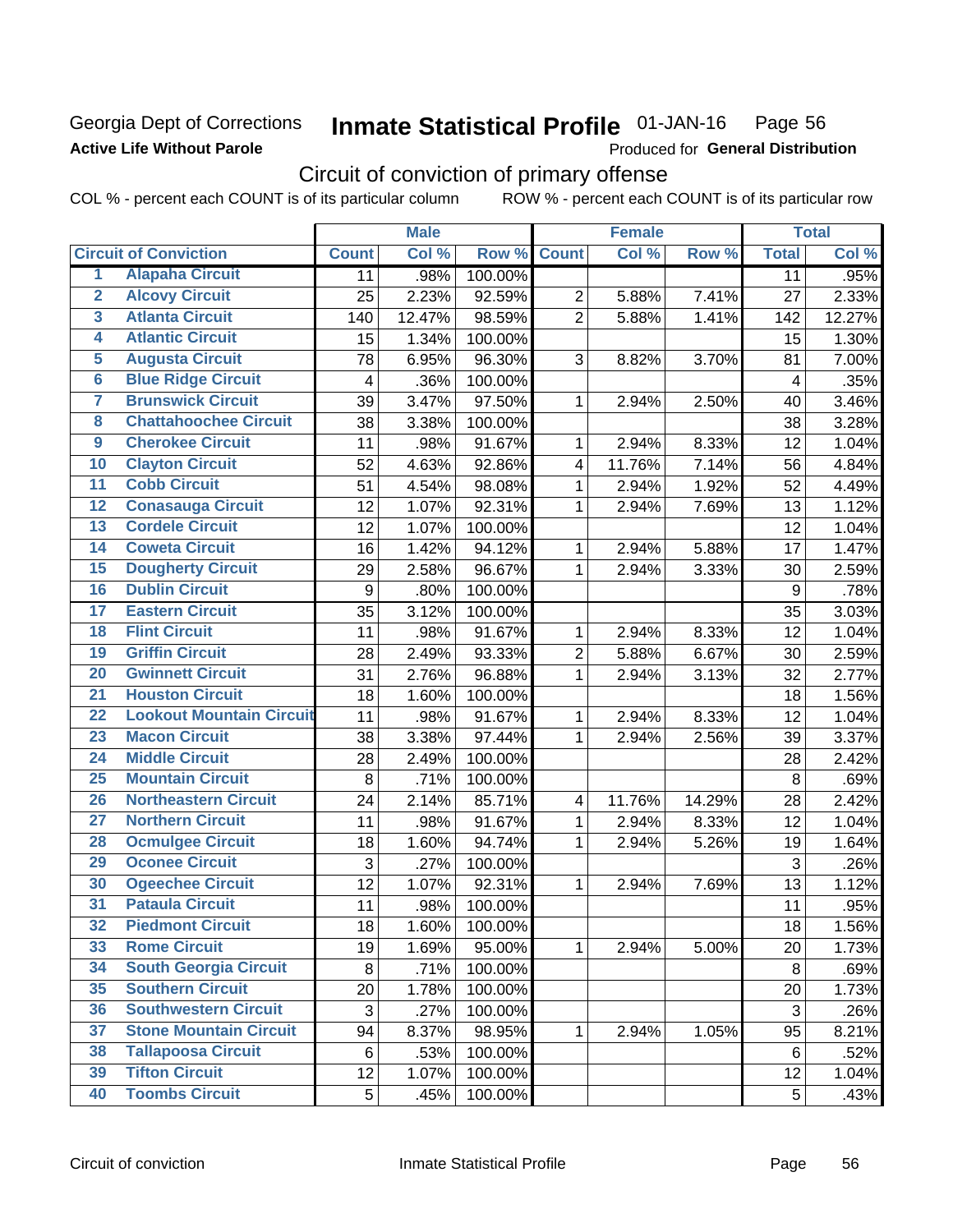# **Georgia Dept of Corrections Active Life Without Parole**

#### Inmate Statistical Profile 01-JAN-16 Page 57

Produced for General Distribution

# Circuit of conviction of primary offense

|    |                                  | <b>Male</b>  |                |         |              | <b>Female</b>       |       | <b>Total</b> |                |
|----|----------------------------------|--------------|----------------|---------|--------------|---------------------|-------|--------------|----------------|
|    | <b>Circuit of Conviction</b>     | <b>Count</b> | Col %          | Row %   | <b>Count</b> | Col %               | Row % | <b>Total</b> | Col %          |
| 41 | <b>Waycross Circuit</b>          | 23           | 2.05%          | 100.00% |              |                     |       | 23           | 1.99%          |
| 42 | <b>Western Circuit</b>           | 22           | 1.96%          | 100.00% |              |                     |       | 22           | 1.90%          |
| 43 | <b>Rockdale Circuit</b>          | 9            | .80%           | 100.00% |              |                     |       | 9            | .78%           |
| 44 | <b>Douglas Circuit</b>           | 31           | 2.76%          | 93.94%  | 2            | 5.88%               | 6.06% | 33           | 2.85%          |
| 45 | <b>Appalachian Circuit</b>       | 3            | .27%           | 100.00% |              |                     |       | 3            | .26%           |
| 46 | <b>Enotah Circuit</b>            | 2            | .18%           | 100.00% |              |                     |       | 2            | .17%           |
| 47 | <b>Bell-Forsyth J.C.</b>         | 4            | .36%           | 100.00% |              |                     |       | 4            | .35%           |
| 48 | <b>Towaliga Judicial Circuit</b> | 11           | .98%           | 100.00% |              |                     |       | 11           | .95%           |
| 49 | <b>Paulding Circuit</b>          | 4            | .36%           | 100.00% |              |                     |       | 4            | .35%           |
|    | <b>Total Rported</b>             | 1,123        | 100%           | 97.06%  | 34           | 100%                | 2.94% | 1,157        | 100%           |
|    | <b>Not Reported</b>              |              | 3              |         |              | $\mathbf{2}$        |       |              | 5              |
|    | <b>Grand Total</b>               |              | 1,126          |         |              | 36                  |       | 1,162        |                |
|    | <b>Mode (most frequent)</b>      |              | <b>Atlanta</b> |         |              | <b>Northeastern</b> |       |              | <b>Atlanta</b> |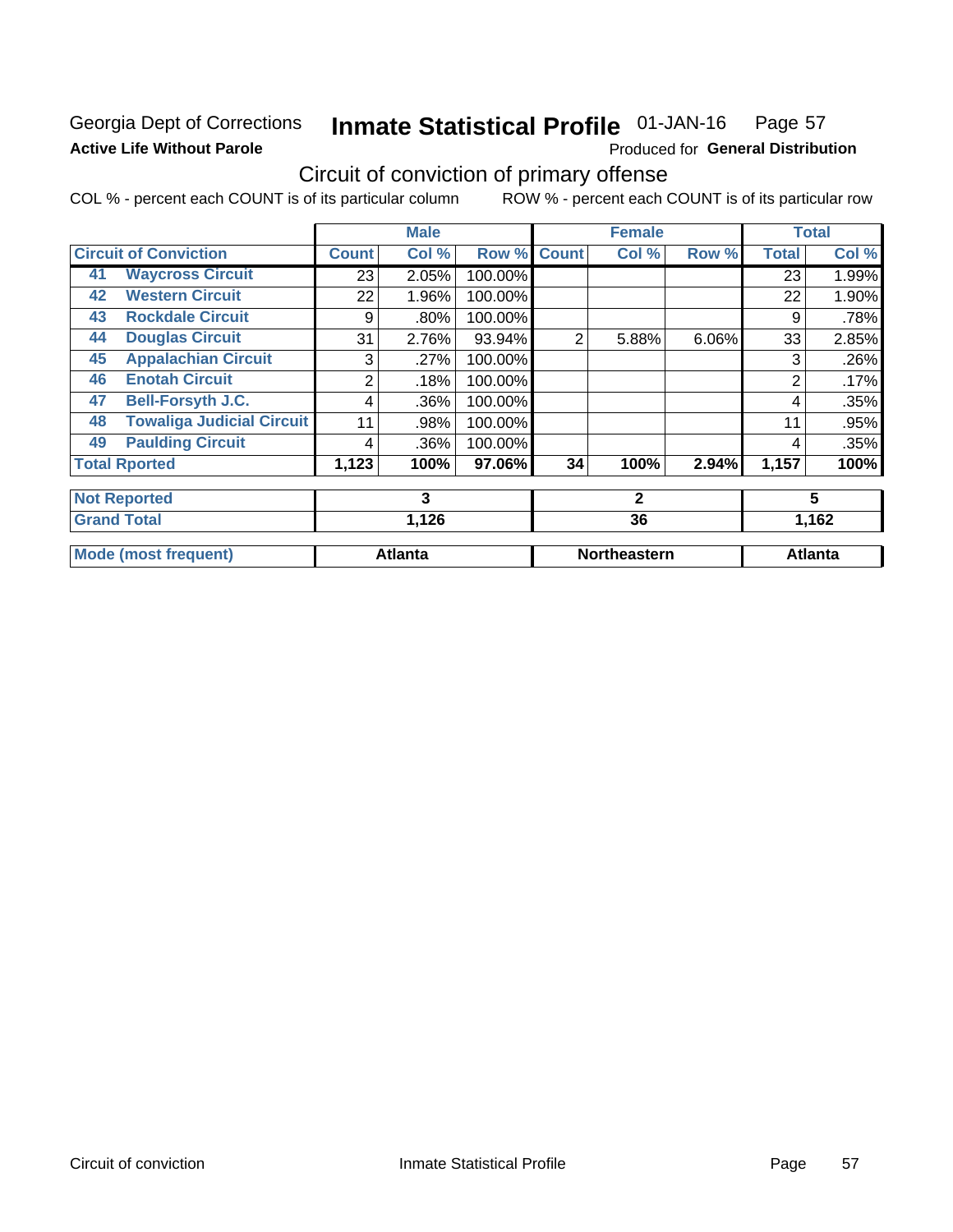### **Active Life Without Parole**

### Produced for General Distribution

# Years served (jail + prison) in this incarceration

COL % - percent each COUNT is of its particular column

|                       |                | <b>Male</b> |         |                         | <b>Female</b> |       |                  | <b>Total</b> |
|-----------------------|----------------|-------------|---------|-------------------------|---------------|-------|------------------|--------------|
| <b>Years Served</b>   | <b>Count</b>   | Col %       | Row %   | <b>Count</b>            | Col %         | Row % | <b>Total</b>     | Col %        |
| Less than one year    | 40             | 3.55%       | 97.56%  | 1                       | 2.78%         | 2.44% | $\overline{41}$  | 3.53%        |
| 1 to 1.99 years       | 58             | 5.15%       | 95.08%  | 3                       | 8.33%         | 4.92% | 61               | 5.25%        |
| 2 to 2.99 years       | 93             | 8.26%       | 93.94%  | 6                       | 16.67%        | 6.06% | 99               | 8.52%        |
| 3 to 3.99 years       | 89             | 7.90%       | 91.75%  | 8                       | 22.22%        | 8.25% | 97               | 8.35%        |
| 4 to 4.99 years       | 94             | 8.35%       | 97.92%  | $\overline{\mathbf{c}}$ | 5.56%         | 2.08% | 96               | 8.26%        |
| 5 to 5.99 years       | 73             | 6.48%       | 94.81%  | 4                       | 11.11%        | 5.19% | 77               | 6.63%        |
| 6 to 6.99 years       | 55             | 4.88%       | 98.21%  | $\mathbf{1}$            | 2.78%         | 1.79% | 56               | 4.82%        |
| 7 to 7.99 years       | 44             | 3.91%       | 97.78%  | 1                       | 2.78%         | 2.22% | 45               | 3.87%        |
| 8 to 8.99 years       | 47             | 4.17%       | 100.00% |                         |               |       | 47               | 4.04%        |
| 9 to 9.99 years       | 30             | 2.66%       | 93.75%  | $\overline{c}$          | 5.56%         | 6.25% | 32               | 2.75%        |
| 10 to 10.99 years     | 34             | 3.02%       | 97.14%  | $\mathbf 1$             | 2.78%         | 2.86% | 35               | 3.01%        |
| 11 to 11.99 years     | 40             | 3.55%       | 100.00% |                         |               |       | 40               | 3.44%        |
| 12 to 12.99 years     | 29             | 2.58%       | 93.55%  | $\overline{2}$          | 5.56%         | 6.45% | 31               | 2.67%        |
| 13 to 13.99 years     | 44             | 3.91%       | 93.62%  | 3                       | 8.33%         | 6.38% | 47               | 4.04%        |
| 14 to 14.99 years     | 41             | 3.64%       | 100.00% |                         |               |       | 41               | 3.53%        |
| 15 to 15.99 years     | 44             | 3.91%       | 100.00% |                         |               |       | 44               | 3.79%        |
| 16 to 16.99 years     | 37             | 3.29%       | 100.00% |                         |               |       | 37               | 3.18%        |
| 17 to 17.99 years     | 41             | 3.64%       | 97.62%  | 1                       | 2.78%         | 2.38% | 42               | 3.61%        |
| 18 to 18.99 years     | 44             | 3.91%       | 97.78%  | 1                       | 2.78%         | 2.22% | 45               | 3.87%        |
| 19 to 19.99 years     | 43             | 3.82%       | 100.00% |                         |               |       | 43               | 3.70%        |
| 20 to 20.99 years     | 27             | 2.40%       | 100.00% |                         |               |       | 27               | 2.32%        |
| 21 to 21.99 years     | 29             | 2.58%       | 100.00% |                         |               |       | 29               | 2.50%        |
| 22 to 22.99 years     | 15             | 1.33%       | 100.00% |                         |               |       | 15               | 1.29%        |
| 23 to 23.99 years     | 4              | 0.36%       | 100.00% |                         |               |       | 4                | 0.34%        |
| 24 to 24.99 years     | 5              | 0.44%       | 100.00% |                         |               |       | 5                | 0.43%        |
| 25 to 25.99 years     | 1              | 0.09%       | 100.00% |                         |               |       | 1                | 0.09%        |
| 26 to 26.99 years     | 3              | 0.27%       | 100.00% |                         |               |       | 3                | 0.26%        |
| 27 to 27.99 years     | $\overline{7}$ | 0.62%       | 100.00% |                         |               |       | $\overline{7}$   | 0.60%        |
| 28 to 28.99 years     | 4              | 0.36%       | 100.00% |                         |               |       | 4                | 0.34%        |
| 29 to 29.99 years     | $\overline{2}$ | 0.18%       | 100.00% |                         |               |       | $\overline{2}$   | 0.17%        |
| Thirty + years        | 9              | 0.80%       | 100.00% |                         |               |       | $\boldsymbol{9}$ | 0.77%        |
| <b>Total Reported</b> | 1,126          | 100%        | 96.90%  | 36                      | 100%          | 3.10% | 1,162            | 100%         |

| тео |                 |              |       |
|-----|-----------------|--------------|-------|
|     | 1 J C<br>, . ZU | $\sim$<br>vu | 1,162 |

| Mean<br>(average)    | 10.12           | 6.27            | 10                |
|----------------------|-----------------|-----------------|-------------------|
| Median (middle)      | 8.345           | 4.165           | 8.21              |
| Mode (most frequent) | 3 to 3.99 years | 5 to 5.99 years | $3$ to 3.99 years |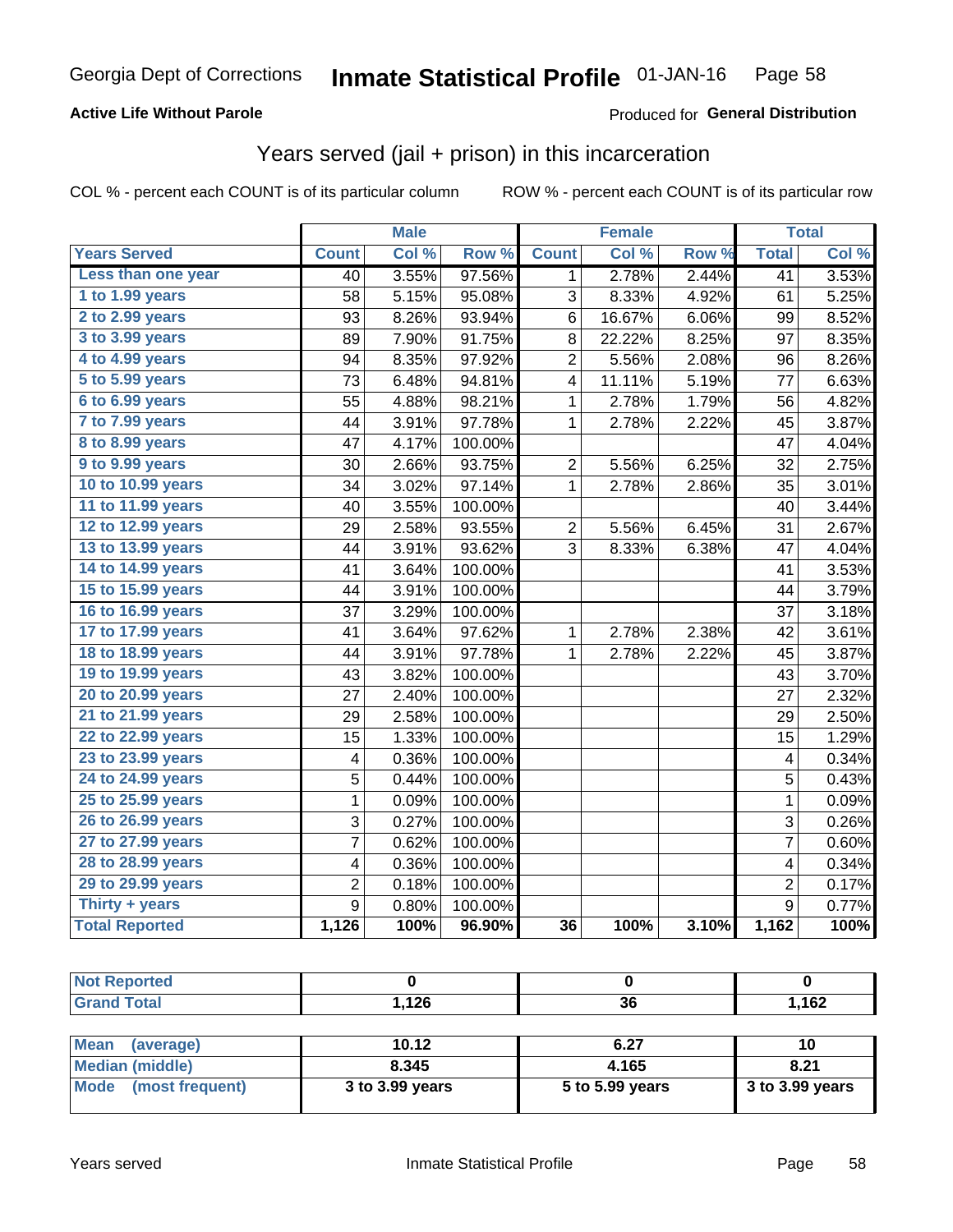#### Inmate Statistical Profile 01-JAN-16 Page 59

### **Active Life Without Parole**

Produced for General Distribution

# Results of most recent HIV tests

COL % - percent each COUNT is of its particular column

|                         | <b>Male</b>  |           |        | <b>Female</b> |           |          | Total |        |
|-------------------------|--------------|-----------|--------|---------------|-----------|----------|-------|--------|
| <b>HIV Test Results</b> | <b>Count</b> | Col%      | Row %I | <b>Count</b>  | Col %     | Row %    | Total | Col %  |
| <b>Positive</b>         |              | $0.64\%$  | 87.50% |               | $2.94\%$  | 12.50%   |       | 0.71%  |
| <b>Negative</b>         | .082         | $99.36\%$ | 97.04% | 33            | $97.06\%$ | $2.96\%$ | 1,115 | 99.29% |
| <b>Total Reported</b>   | .089         | 100%      | 96.97% | 34            | 100%      | 3.03%    | 1,123 | 100%   |

| <b>Not Reported</b>         | ັ    |    | 39   |
|-----------------------------|------|----|------|
| <sup>-</sup> otal<br>∍Greri | ,126 | 36 | ,162 |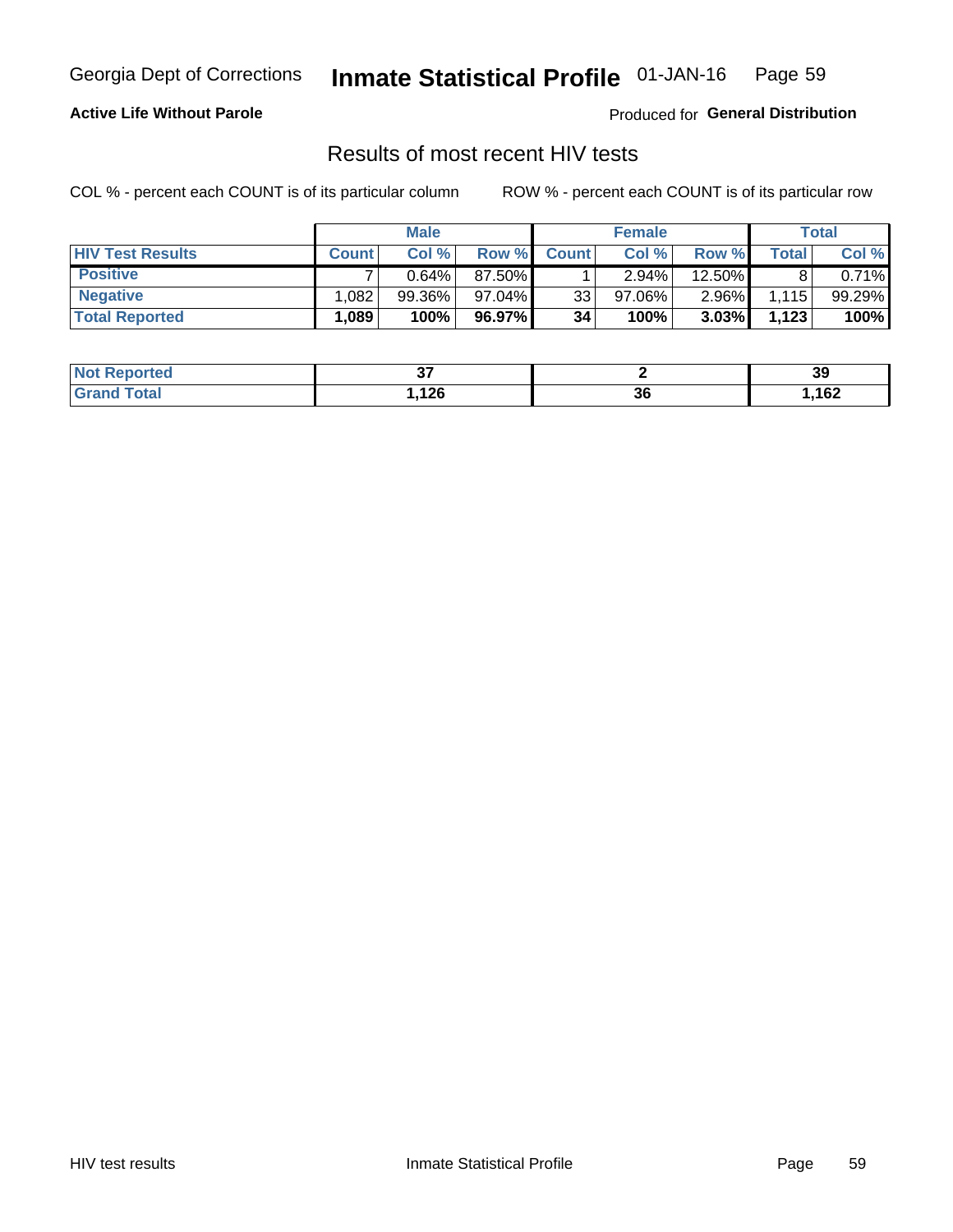# Georgia Dept of Corrections **Inmate Statistical Profile** 01-JAN-16 Page 60

### **Active Life Without Parole**

Produced for **General Distribution**

# Results of most recent tuberculosis test

|                                  | <b>Male</b>  |        |           | <b>Female</b> |           |       | Total |        |
|----------------------------------|--------------|--------|-----------|---------------|-----------|-------|-------|--------|
| <b>Tuberculosis Test Results</b> | <b>Count</b> | Col%   | Row %I    | <b>Count</b>  | Col%      | Row % | Total | Col %  |
| <b>Positive on current test</b>  | 250          | 22.50% | 98.81%    |               | 8.82%     | 1.19% | 253   | 22.10% |
| <b>Negative</b>                  | 861          | 77.50% | $96.52\%$ | 31            | $91.18\%$ | 3.48% | 892   | 77.90% |
| <b>Total Reported</b>            | 1.111        | 100%   | 97.03%    | 34            | 100%      | 2.97% | 1.145 | 100%   |

| <b>Not Reported</b> |      |    | $\blacksquare$ |
|---------------------|------|----|----------------|
| <b>Total</b>        | ,126 | 00 | ,162           |
| . Grori             | __   | ად |                |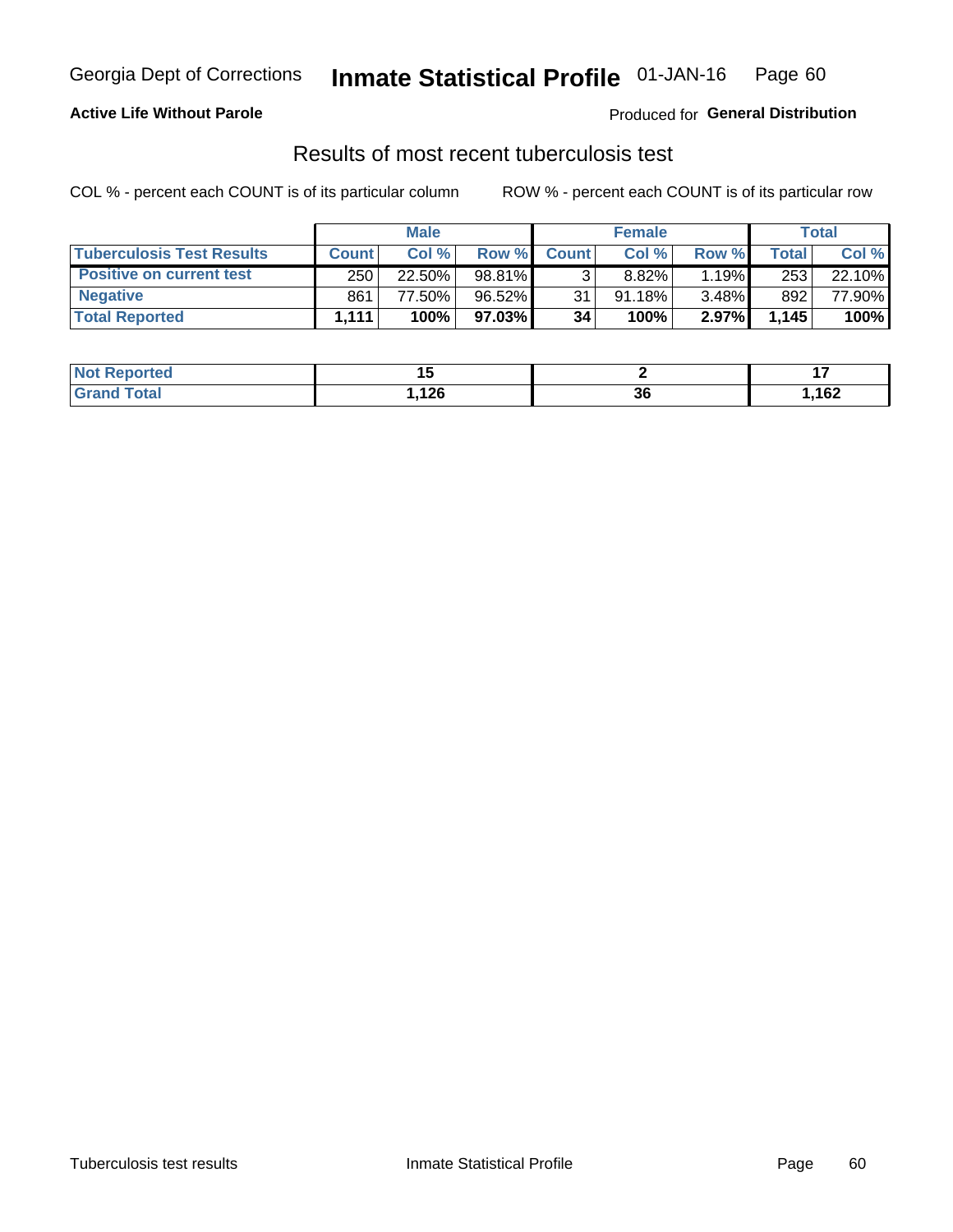# Georgia Dept of Corrections **Inmate Statistical Profile** 01-JAN-16 Page 61

### **Active Life Without Parole**

Produced for **General Distribution**

# Results of most recent syphilis test

|                                 | <b>Male</b>  |           |           | <b>Female</b> |           |          | Total   |        |
|---------------------------------|--------------|-----------|-----------|---------------|-----------|----------|---------|--------|
| <b>Syphilis Test Results</b>    | <b>Count</b> | Col%      | Row %I    | <b>Count</b>  | Col%      | Row %    | ⊤otal ⊦ | Col %  |
| <b>Positive on current test</b> |              | 2.71%     | $94.44\%$ |               | 9.09%     | 5.56%    | 18      | 2.82%  |
| <b>Negative</b>                 | 611          | $97.29\%$ | 98.39%    | 10            | $90.91\%$ | $1.61\%$ | 621     | 97.18% |
| <b>Total Reported</b>           | 628          | 100%      | 98.28%    | 11            | 100%      | 1.72%    | 639     | 100%   |

| <b>Not Reported</b> | 498  | יי<br>∼ | にへへ<br>ວ∠ວ |
|---------------------|------|---------|------------|
| <b>Grand Total</b>  | ,126 | 36      | ,162       |